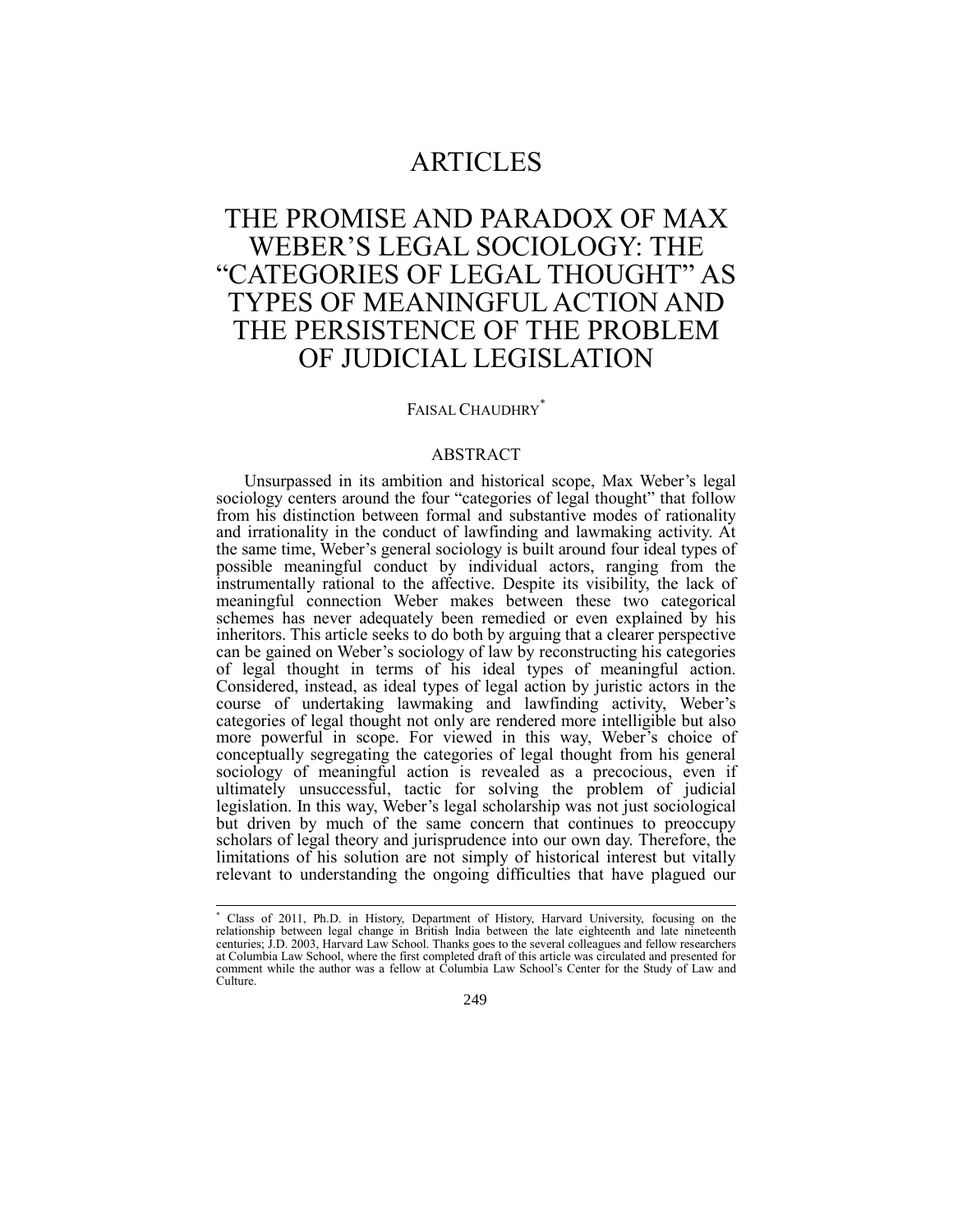own contemporary attempts at elaborating an adequate philosophy of legal reason.

### <span id="page-1-0"></span>I. INTRODUCTION

Near a century after its main text was composed, Max Weber's sociology of law remains persistently rewarding in its scope and complexity. It is, perhaps, for this reason that it has remained more of an ongoing concern for legal scholars than it has a relic of nineteenth century evolutionist-tinged comparative jurisprudence's past. Yet, even as such, like Weber's work more generally, its reception has often been accompanied by an impulse to dampen effusive praise for its near unsurpassed ambition and sophistication with a tone of lament over its incompleteness and inconsistency. This tendency has manifested itself most noticeably in commentary on the conceptual centerpiece of Weber's ideal typical approach to characterizing the world's legal traditions and distinguishing what was particularly unique about those of the modern West. Laid out in a brief few pages entitled "The Categories of Legal Thought," which closes the first major subsection of Weber's text on the sociology of law,<sup>1</sup> Weber's ideal types elucidate "the rationality of the law and, quite particularly, of that branch of it which is relevant to economic life, viz., private law."<sup>2</sup> It is in these pages that Weber explicitly outlines his famed double axis for characterizing what he rather misleadingly dubs "law" in the transhistorical perspective. It is according to these axes that a distinction should be drawn between "rational" and "irrational" ways of conducting legal thought on the one hand, and on the other, between its being done, in either respective way, in a manner that is "formal" or "substantive."<sup>3</sup> All together these make for four ideal types of legal thought—the formally irrational, the substantively irrational, the substantively rational, and the formally rational.

<span id="page-1-1"></span>In elaborating further what these four categories of legal thought mean for distinguishing how lawmaking and lawfinding activity<sup>4</sup> may be

 1 2 MAX WEBER, ECONOMY AND SOCIETY: AN OUTLINE OF INTERPRETIVE SOCIOLOGY 654 (Guenther Roth & Claus Wittich eds., Ephraim Fischoff et al. trans., Bedminster Press 1968) (1956). Like much of Weber's writing, the text was only posthumously published, appearing as one of the major chapters of Weber's three volume foundational treatise on economy and society.

*Id.* at 655.

<sup>3</sup> *Id.* at 656–57.

<sup>&</sup>lt;sup>4</sup> As Richard Swedberg details in his discussion of Weber's concepts of lawmaking and law-finding (―*Rechtsschöpfung*,‖ ―*Rechtsfindung"*): In modern legal thought, Weber explains in his sociology of law, lawmaking refers to

the "creation of general [legal] norms." Lawmaking is complemented by law-finding or the ―application of these norms to particular cases.‖ Lawmaking as well as law-finding can be rational or irrational. They can also be

formal or substantive. Kadi justice falls into the category of lawmaking and law-finding that is substantive as well as irrational. The work of legal oracles is formal and irrational. Certain theocratic legal systems are examples of law that is substantive and rational, while modern law is formal and rational.

Weber terms "law-finding by the folk assembly" situations in which "the folk assembly . . . can accept or reject the decision recommended by charismatic or official possessor of legal knowledge and can influence the decision in some way." One example of this is the Germanic military community.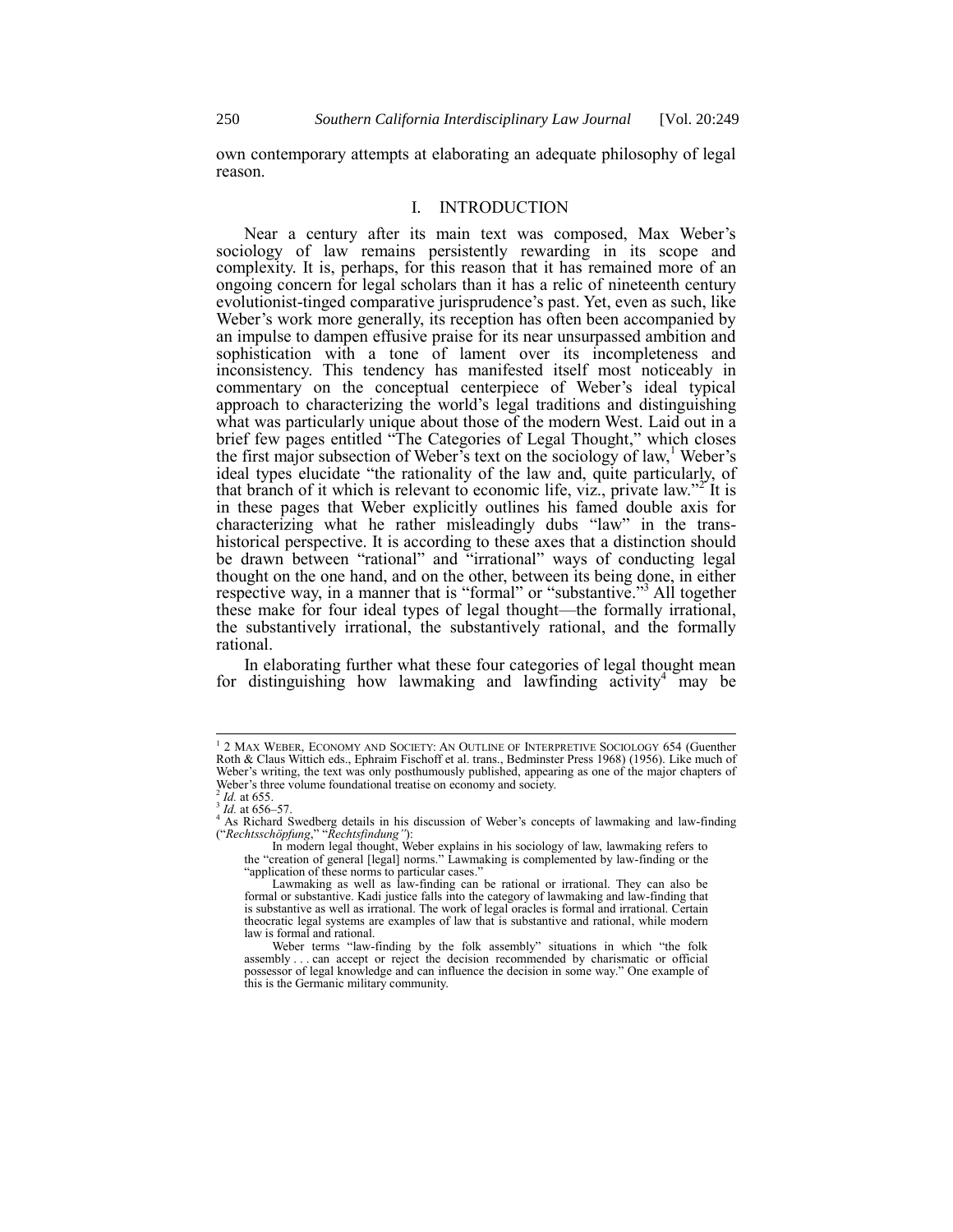conducted, this Article argues that they are better understood in terms of the foundational concept of meaningful action<sup>5</sup> on which Weber's sociology generally rests.<sup>6</sup> Defined as "[a]ction in the sense of subjectively understandable orientation of behavior" that "exists only as the behavior of one or more *individual* human beings,"<sup>7</sup> meaningful action was, itself, classed by Weber into four distinct sub-types: the instrumentally rational (or "zweckrational"), $\frac{8}{3}$  the value-rational (or "wertrational"), $\frac{9}{3}$  the affectual,<sup>10</sup> and the traditional.<sup>11</sup> Because some relationship is necessary between Weber's general sociology and the class of phenomena more

1 WEBER, *supra* not[e 1,](#page-1-0) at 4–5. As such, and as Weber himself elaborates by way of example, it is to be distinguished from action considered from the meaning-less perspective of, say, the cells whose structure and functioning lie behind the machinations that, presumably, lead to psychological phenomenon. *Id.* at 13.

l

<sup>8</sup> *Id.* at 24 (stating that social action that is instrumentally rational is "determined by expectations as to the behavior of objects in the environment and of other human beings; these expectations are used as 'conditions' or 'means' for the attainment of the actor's own rationally pursued and calculated ends").<br><sup>9</sup> *Id.* at 24–25 (explaining that social action is value-rational (wertrational), when it is "determined by a

conscious belief in the value for its own sake of some ethical, aesthetic, religious, or other form of behavior, independently of its prospects of success").<br><sup>10</sup> *Id.* at 25 (defining affectual social action as "*affectual* (especially emotional), that is, determined by

the actor's specific affects and feeling states").<br><sup>11</sup> *Id.* (defining traditional as that which is "determined by ingrained habituation").

According to Reinhard Bendix, "Weber used the term 'lawfinding' (*Rechtsfindung*) to express the idea that the law that is declared is believed to exist—for example, as part of the divine order.

RICHARD SWEDBERG, THE MAX WEBER DICTIONARY: KEY WORDS AND CENTRAL CONCEPTS 143 (2005) (citations omitted).

As the entry suggests, there is a slightly different coloring to Weber's use of the term lawfinding in the modern (continental Western European) context than in others. Outside of the former context, for Weber, there tended not to be a very clear-cut distinction between legislation and adjudication. What is important for Weber in such contexts is, as the closing snippet from Bendix states, the belief that adjudicatory reasoning operates on a law that is already extant and the contents of which, thus, needs merely to be found rather than made de novo. *See id.* In the "modern" context of continental Western Europe, however, the term lawfinding refers, to the process of adjudication understood as an activity categorically distinct from legislation. Thus, the insistence that the lawfinding involves the mere application of legal norms to facts rather than any value-dependent interpretive enterprise is quite important for Weber. *See* 2 WEBER, *supra* note [1,](#page-1-0) at 653–54. One should note that in Weber's view of the matter, like many in his own day, the application of legal norms to facts would have included not simply the process of bringing to bear clearly extant rules on the facts of some given case but also situations in which the facts necessitated a process of the judicial discernment of sub-rules within some one of the more clearly extant rules so as to close what would then be considered the merely apparent gap within the overall rule system that the given facts had initially uncovered. *See id.*<br><sup>5</sup> J WEBER, gung note l, at 4.5, As guab, and as Waber himself elaborates by way.

*Id.* at 4–5. For the purposes of this article it is not essential to argue the point about whether the types of legal action to be analyzed in terms of the types of Weber's more general categories of meaningful action are also capable of being analyzed, more specifically, as types of meaningful social action in particular. This is because, as Weber clarifies when defining his four types of meaningful action, not only social action but also "all action" is to be considered as capable of being oriented in one of these four ways. *Id.* at 24–25.

As for Weber's famed definition of social action, of course, it was that "[s]ocial action, which includes both failure to act and passive acquiescence, may be oriented to the past, present, or expected future behavior of others.... The 'others' may be individual persons, and may be known to the actor as such, or may constitute an indefinite plurality and may be entirely unknown as individuals." *Id.* at 22. It is enough to leave the present matter by noting that Weber's further discussion of meaningful social action strongly suggests that legal action would fall under its heading and not just that of meaningful action in general. See id. ("Overt action is non-social if it is oriented solely to the behavior of inanimate objects. . . . The economic activity of an individual is social only if it takes account of the behavior of someone else. Thus very generally it becomes social insofar as the actor assumes that others will respect his actual control over economic goods. Concretely it is social, for instance, if in relation to the actor's own consumption the future wants of others are taken into account and this becomes one consideration affecting the actor's own saving. Or, in another connexion [sic], production may be oriented to the future wants of other people.").

*Id.* at 13.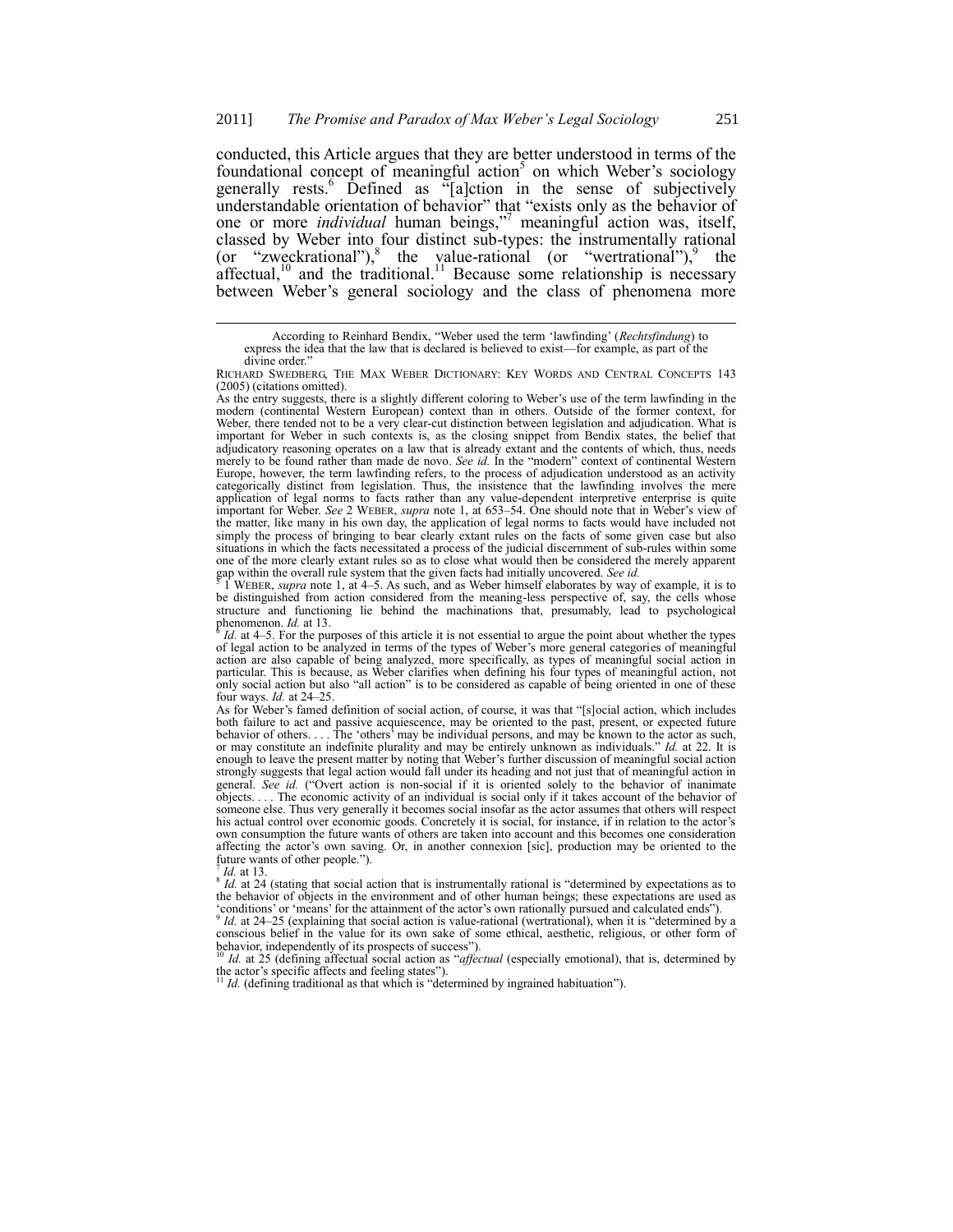specifically at issue in his sociology of law, this Article argues that the categories of legal thought are ultimately better conceptualized as ideal types of a specifically legal type of meaningful action undertaken by judges and legislators.

It comes as a surprise, therefore, that the question of the precise relationship between these two different families of concepts is never one that Weber explicitly addresses. This contrasts sharply with how he approaches his ideal types of economic action; for where the latter are concerned, he takes specific care to explicitly elaborate how they stand in relation to the more fundamental categories of instrumental and valuerationality. Still more surprising, however, is how little attention has been paid to this question in the broader secondary literature on Weber's legal sociology.<sup>12</sup> While this commentary began flourishing amongst American legal scholars interested in law and society and law and development studies in the early 1970s, it has not been until recent years that more sustained efforts have been undertaken more widely to examine Weber's categories of legal thought in the context of the more contemporary concerns of jurisprudence and social theory.<sup>13</sup>

<span id="page-3-0"></span>In this Article, therefore, the first of the three main purposes is to advance this line of scholarship on Weber's legal sociology. Points that have heretofore been touched on only tangentially concerning how the categories of legal thought appear when viewed through the lens of Weber's types of subjectively meaningful action will be discussed in detail. Of particular concern is showing why the category of formal legal rationality, somewhat counter-intuitively, involves value-rational action on the part of the juristic agent. Through broadening the perspective on

 $12$  It is important to emphasize that meaningful action is to be understood as involving what Weber calls a "subjective meaning-complex" because it is in reference to this complex that the actor stands, as a whole individual and deliberating self, with either a lesser or greater (but necessarily some) degree of reflectivity (or some degree of such a quality that can, at least, retrospectively be reconstructed as such and attributed to him by the social scientific observer). *Id.* at 13. For the same reason, vis-à-vis this subjective meaning-complex (elsewhere identified by Weber in terms of motivation) it is, at least in theory, with a lesser or greater (but necessarily some) degree of non-automaticity and distanced reflection that the actor must stand. This occurs, for instance, when it comes time for the meaningcomplex to factor itself into the actor's deliberative faculties such as those involved in his or her ―rationality.‖ For these reasons, meaningful action (whether social or merely individual), as Weber means it, is to be partly defined through its "limiting case." *Id.* at 25. This includes those types of action that are oriented not through what can be reconstructed by the social scientist as some such variety of "rational" deliberating-ness but through what Weber deems "affect" and "tradition." *Id.* It is not by accident that the chief characteristic of this limiting case is its greater (or even, at least in the case of tradition, its total) automaticity and the lesser cognitive distance, so to speak, required between the basis of motivation and the consequent action. In the case of affective orientation "that is, determined by the actor's specific affects and feeling states," one might say that there is not so much a meaning-complex to be directed by;<br>to be deliberated on as an affectual coloring that the social scientist finds the actor to be direc and, even more starkly, in the case of traditional orientation "determined by ingrained habituation" there is much less of a process the social scientist can attribute to the actor by which he can be claimed to be doing anything—whether "deliberating" or being colored by (to adopt my own terminology here)—that is very distinct from the doing itself given that it takes place automatically, "like the reactive type of  $\lim_{13 \text{ } \cap}$  *Id.* 

<sup>13</sup> *See, e.g.*, Andréas Buss, *Les Rationalités du Droit et l'Économie Dans la Sociologie du Droit de Max Weber*, 39 REVUE JURIDIQUE THEMIS [R.J.T.] 111, 111 (2005) (Fr.); Duncan Kennedy, *The Disenchantment of Logically Formal Legal Rationality, or Max Weber's Sociology in the Genealogy of the Contemporary Mode of Western Legal Thought*, 55 HASTINGS L.J. 1031, 1031 (2004); John P. McCormack, *Max Weber and the Legal-Historical Ramifications of Social Democracy*, 17 CAN. J.L. & JURIS. 143, 143–84 (2004).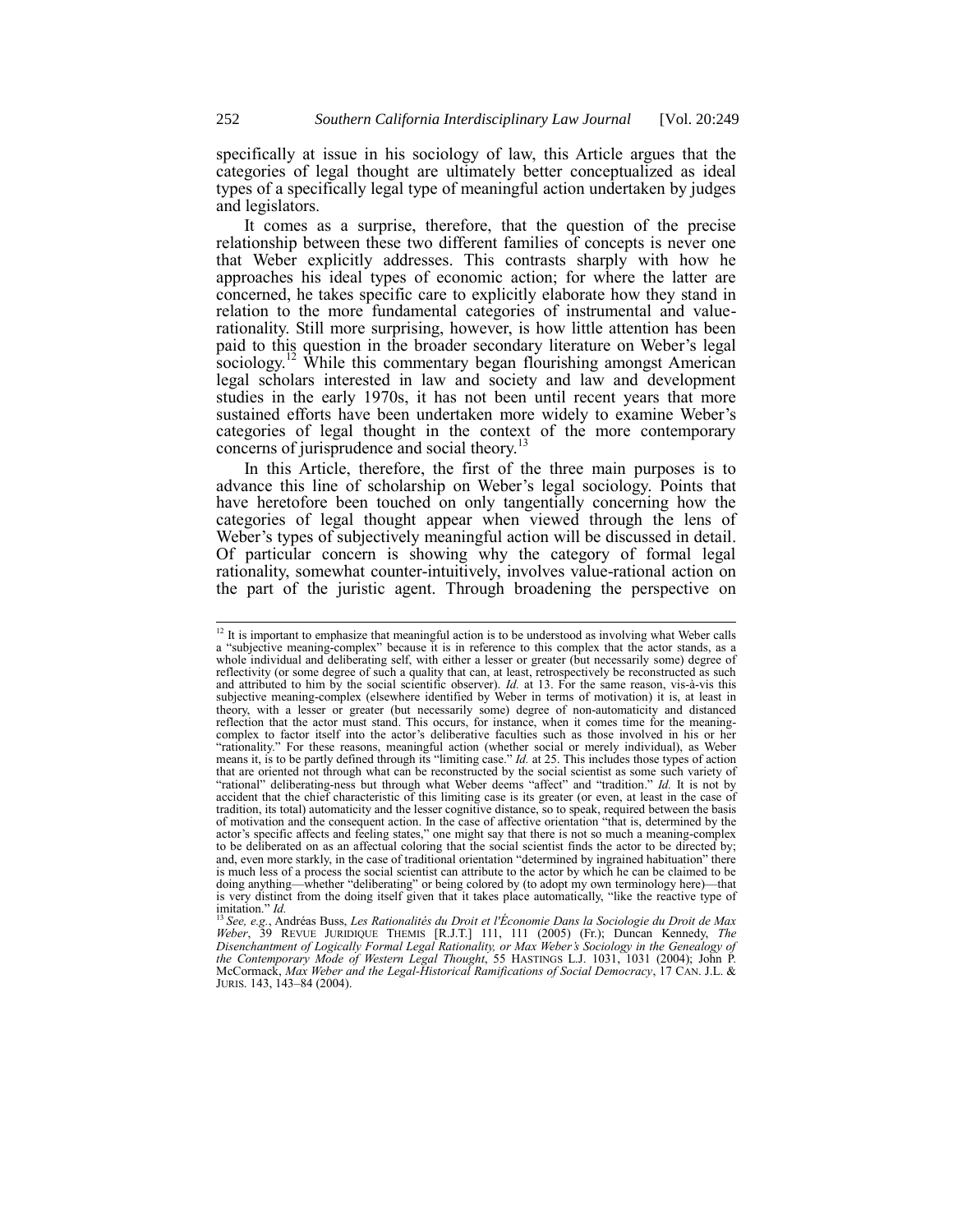Weber's legal sociology in the above way, the second aim of this article is to find a better vantage point from which to survey its defects than that which ends up alleging too facilely that the problem is merely its conceptual confusion. For it is only in light of a truer appreciation of the full explanatory scope of the categories of legal thought that the ways in which Weber's sociology connects with ongoing problems in contemporary legal theory can be seen. Lastly, the third main aim of the Article is to show that by understanding the categories of legal thought as types of legal action, Weber's sociology of law is a precocious attempt at solving the problem of judicial legislation. By framing it in this manner, it not only becomes more apparent why formal legal rationality should have to correspond to value-rational action by the juristic agent but also why the connection was left so little commented on by Weber. Insofar as a valuerational orientation to legal norms suggests absolute deference to their content, Weber developed a novel method for reducing questions of legal interpretation to questions of norm application. This was because by isolating the categories of legal thought from the types of meaningful action, Weber was conceptually distancing judicial reason from the notion of arbitrariness implied by its characterization in terms of the discretion rather than absolute compulsion of the lawfinder in the face of the relevant norm of decision, be it one already existing within the norm system or one in need of newfound derivation in order to fill some gap therein.

In this respect, this Article argues that Weber was essentially following an argumentative technique that has been invoked time and again since the high nineteenth century understanding of legal reason was laid to waste. Like Ronald Dworkin's very contemporary notion of the judge's "personal political theory" or Henry Hart and Albert Sacks's once dominant notion of processual constraints, Weber's notion of the formal rationality of Western law interposes a third term between adjudicatory reason and the legal norm, the handling of which nineteenth century thinkers envisioned in terms of strict deduction. Unlike Dworkin or Hart and Sacks, however, Weber's notion of formal rationality does so not through reference to a body of higher or altogether extralegal constraining values that the adjudicator can then be understood to draw on in the context of the proverbial Dworkinian hard cases. Rather, it does so through a reconstruction of the judge's way of knowing that obviates altogether the need to reckon with what Weber himself would have conceded was the irrationality of interpreting and selecting amongst these more abstract constraining values themselves. In this way, the Weberian concept of formal rationality intermediates between the Scylla of adjudication as judicial discretion and the Charybdis of overly mechanistic portraits of judicial deduction by shifting focus altogether away from the meaningful action of the lawfinder and toward what the conceptual terminology of the categories of legal thought instead suggest are the characteristics of the law itself.

As mentioned above, this Article pursues these three aims in four parts. Parts I and II flesh out why Weber's categories of legal thought are better seen as types of action rather than as descriptive characterizations of an isolated object, here, the law. With this preliminary point in hand, Part II of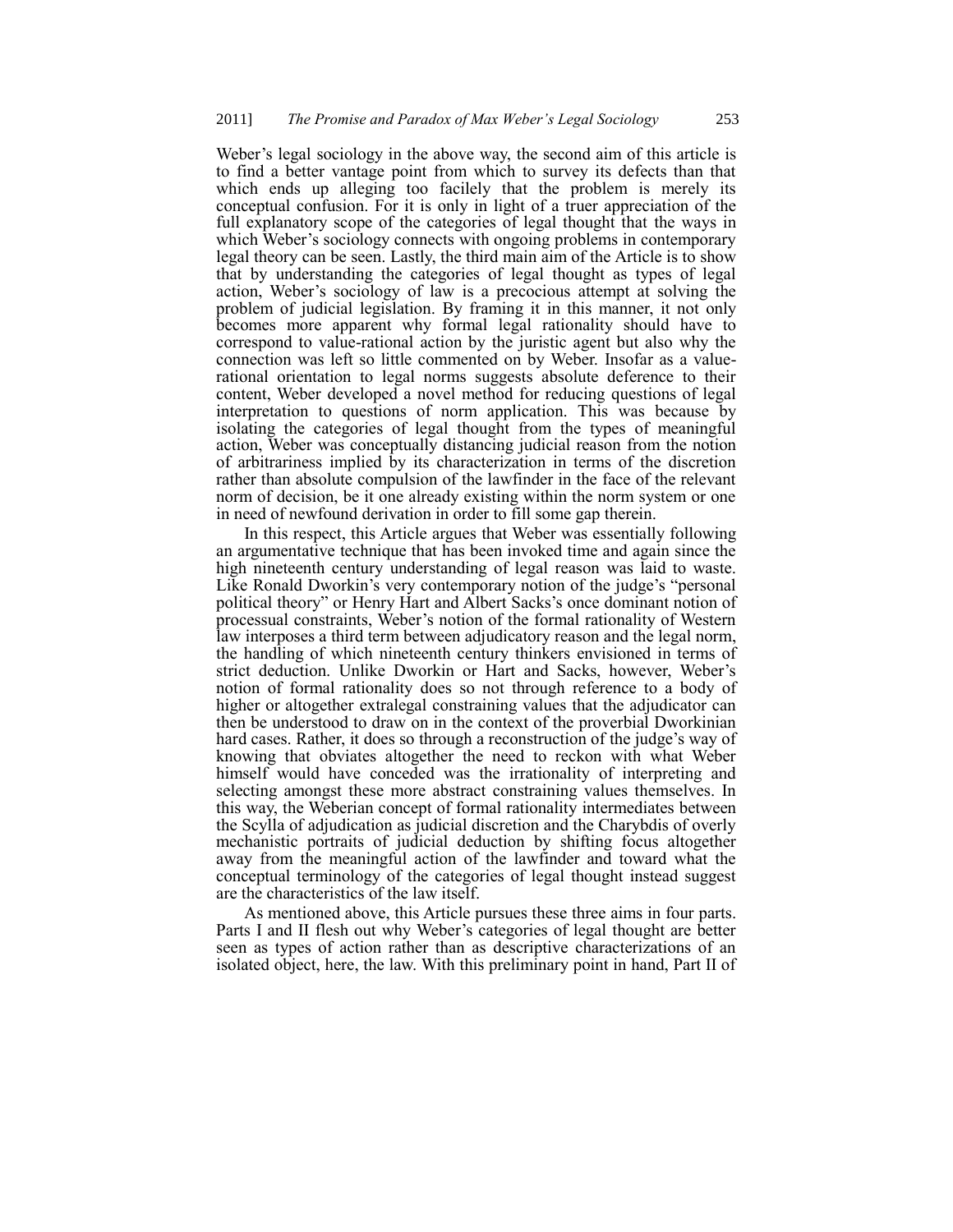this Article reconstructs the four types of legal action in terms of the four types of meaningfully oriented action to which they correspond. Specifically, the goal in Part II is to integrate Weber's categories of formal and substantive legal irrationality and rationality into his broader sociology by arguing that the type of lawfinding Weber claims distinguishes the modern West can be considered formally rational only in virtue of its involving value-rationality. This linkage of formally rational lawfinding to value-rational action proves counterintuitive insofar as it uncouples Weber's highest form of legal rationality from his highest form of general rationality (that is, instrumental rationality). It does so, moreover, in a way that is at odds with the pairing given in the context of economic action. For there, Weber is explicit that formally rational economic action is, indeed, a subspecies of instrumentally rational action. Part III of this Article proceeds to clarify the relationship between these reconstructed ideal types of legal action and Weber's other major law-related ideal type. This is, namely, the legal subtype of "legitimate domination"<sup>14</sup> involving "legal-rational authority," in particular.<sup>15</sup> This is done by stepping back from the earlier discussion of Parts I and II to explore why it is that implicitly equating formal legal rationality with value-rational action is so essential to Weber's larger vision of modern social life. In so doing, the discussion is cognizant of the important warning scholars of Weber often make against too facile an assumption that the trajectory of rationalization within each domain of social life is the same and, hence, all part of a single grand narrative. At the same time, this Article argues that there certainly does exist some kind of connection worth drawing out among Weber's narratives of legal, economic, and general social rationalization. Lastly, Part IV of this Article considers the paradoxical outcome that results from attempting to appreciate more fully Weber's categories of legal thought as types of legal action. Examining Weber's legal sociology in the light of his general sociology not only leaves his concept of legal rationality more illuminated but also more exposed. Of particular concern in this regard are the contradictory implications that arise from what was referred to above as the counterintuitive nature of the connection between formal legal rationality

<sup>&</sup>lt;sup>14</sup> 1 WEBER, *supra* not[e 1,](#page-1-0) at 215. Weber describes this concept as follows:

There are three pure types of legitimate domination. The validity of the claims of legitimacy may be based on:

<sup>1.</sup> Rational grounds—resting on a belief in the legality of enacted rules and the right of those elevated to authority under such rules to issue commands (legal authority);

<sup>2.</sup> Traditional grounds—resting on an established belief in the sanctity of immemorial traditions and the legitimacy of those exercising authority under them (traditional authority); or finally,

<sup>3.</sup> Charismatic grounds—resting on devotion to the exceptional sanctity, heroism or exemplary character of an individual person, and of the normative patterns or order revealed or ordained by him (charismatic authority).

*Id.*<br><sup>15</sup> "In the case of legal authority, obedience is owed to the legally established impersonal order. It extends to the persons exercising the authority of office under it by virtue of the formal legality of their commands and only within the scope of authority of the office. In the case of traditional authority, obedience is owed to the *person* of the chief who occupies the traditionally sanctioned position of authority and who is (within its sphere) bound by tradition. But here the obligation of obedience is a matter of personal loyalty within the area of accustomed obligations. In the case of charismatic authority, it is the charismatically qualified leader as such who is obeyed by virtue of personal trust in his revelation, his heroism or his exemplary qualities so far as they fall within the scope of the individual's belief in his charisma.‖ *Id.* at 215–16.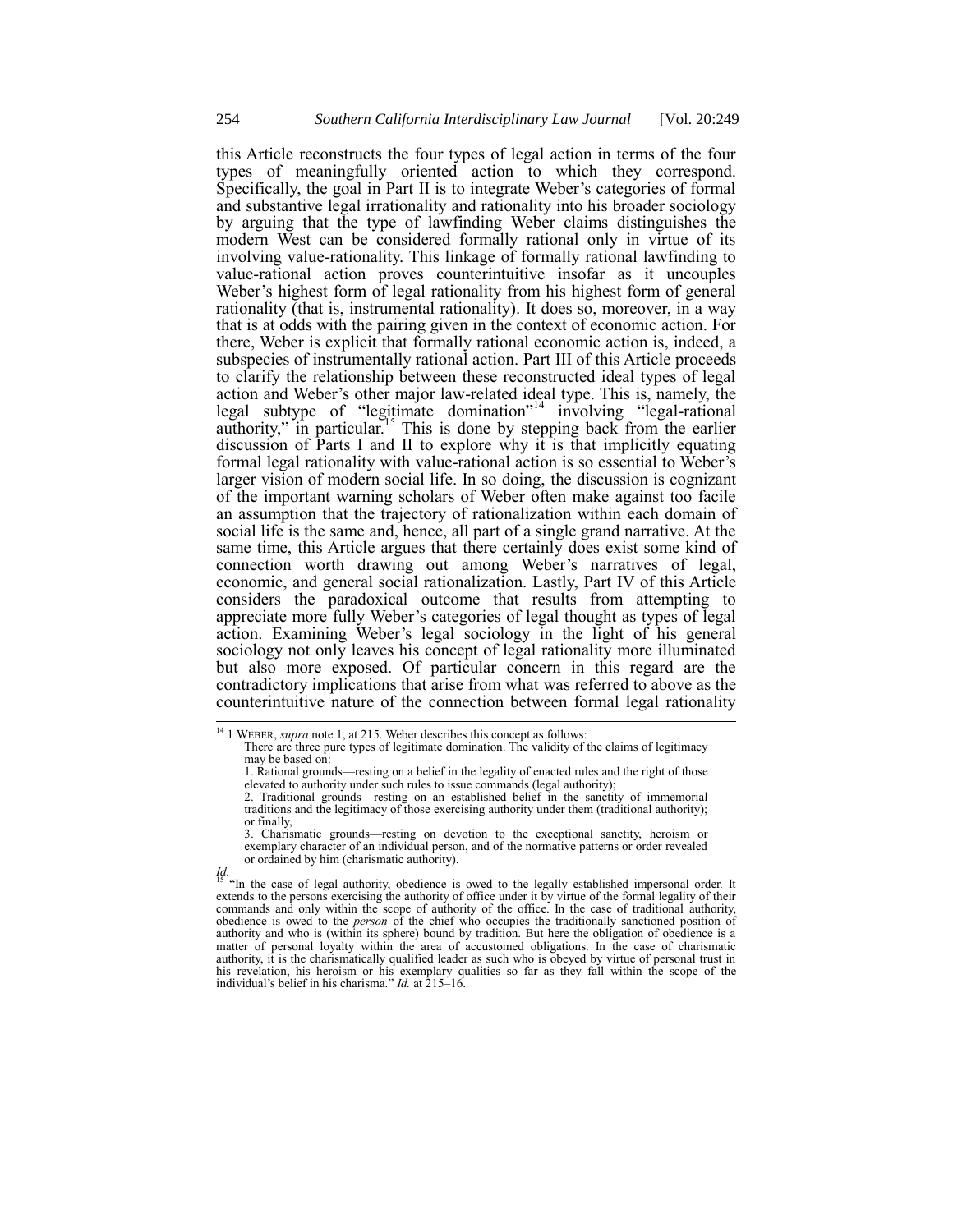and value-rationality. As this concluding part of the Article shows, these emerge, particularly, when an attempt is made to extend the descriptor to cover not only formally rational lawfinding but also its would-be counterpart of formally rational lawmaking. Ultimately, these contradictions prove quite harmful to Weber's legal sociology—not because they demonstrate its lack of conceptual coherence, but, to the contrary, because they were indicative of an attempt on his part at solving the problem of judicial legislation that was strikingly precocious, even while being vexed in much the same way as are those offered by scholars and jurisprudes down into our own day.

### II. THE OBJECT OF LEGAL RATIONALIZATION IN WEBER'S SOCIOLOGY: LAW, LEGAL THOUGHT, OR LEGAL ACTION?

The necessary point of departure for addressing how the types of rationality or irrationality that underlie Weber's categories of legal thought relate to his ideal types of meaningful action is to consider why the connection between these sets of concepts has been so little commented on. To some degree, this is a consequence of Weber's own choice to elaborate distinct descriptors for discussing the rationalization processes within the legal domain. This itself, was the consequence of his well-known commitment to the idea that while possibly related to one another in a complex of mutual causation and while possibly sharing broad overall trajectories, the rationalization process within each of the various domains of social life—be it law, religion, the economy, aesthetics, or whatever other—abided its own autonomous logic. Thus, Weber did not see these as being simply part of a single process of rationalization, but as several distinct ones.

While this point is essential to keep in mind, it is also important to see that there is more to the matter than just this. For part of what has made it difficult to discern the relationship between the general types of meaningful action on the basis of which Weber espouses his overall sociology and the categories of legal thought on which he bases his sociology of law is the equivocal nature of the object of analytical scrutiny Weber claims the latter are invoked to characterize. This is hinted at from the very outset of his discussion on the categories of legal thought in which he describes his purpose as being to inquire into the more precise nature of the rationality (or lack thereof) of the law; yet after doing so, he goes on to elaborate a set of ideal typical categories that characterize how and on what basis legal thought proceeds as an activity of the intellect. At first glance, there may seem not to be any necessary tension between these two pronouncements, nor any that Weber, himself, shrank from addressing head on. He does, for example, make sure to remind readers at the beginning of this subsection that "[a] body of law can be 'rational' in several different senses, depending on which of several possible courses legal thinking takes toward rationalization."<sup>16</sup> Much the same connection seems to come out shortly

<sup>16</sup> 2 WEBER, *supra* not[e 1,](#page-1-0) at 655.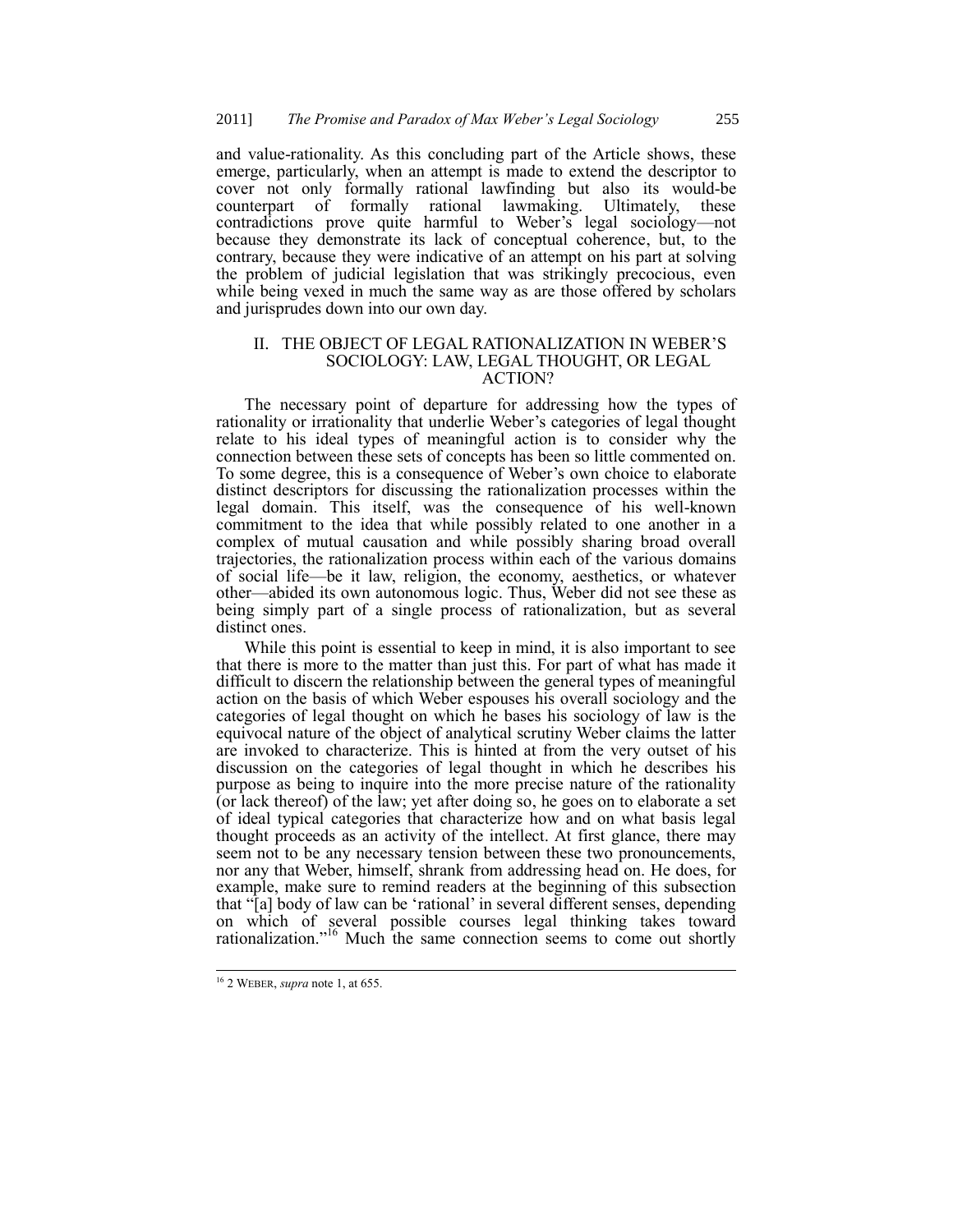later when, in turning to the conduct of legal thought as an undertaking of juristic actors, Weber introduces the formal and substantive axis alongside of the rational and irrational one. These, he explains, are meant to each be simultaneously applicable in characterizing legal action in both of the two forms it takes, namely of lawmaking and lawfinding.<sup>1</sup>

Yet, as it is too easily missed, the formal and substantive distinction that is introduced here results in concepts the technical precision of which can be maintained only at the expense of their being equally as applicable for characterizing either the conduct of legal thought as a form of action or the overall quality of the body of law that emerges from it. Thus, after first explaining under what conditions lawmaking and lawfinding are formally versus substantively irrational, Weber goes on to discuss how the same distinction obtains in the context of lawmaking and lawfinding activity that is rational. And here appears the following perplexing sentence: "All formal law is, formally at least, relatively rational. Law, however, is ‗formal' to the extent that, in both substantive and procedural matters, only unambiguous general characteristics of the facts of the case are taken into account."<sup>18</sup> From this passage, it becomes clear that Weber is unable to characterize "law" according to the two axes of description (that is, rational and irrational and substantive and formal) he has just finished elaborating without lapsing into what is really an endeavor at characterizing the conduct of legal thought. This is why the above passage appears circular. Weber proves capable of defining how law is to be considered formal (formally rational?) only through reference to what turns out to be the juristic actor's meaningfully oriented action—of taking into consideration "unambiguous general characteristics of the facts"—by which the law is brought into existence in the first place.<sup>19</sup> This is not to say that there can be no relevance to what Weber is groping at (or, perhaps more accurately, what he is alleging) when he speaks of some instance of a historical tradition's "law" being rational and irrational or even formally versus substantively so. What it does mean, however, is that in all of these instances Weber's ideal types are functioning theoretically or heuristically or technically not over the domain of the theory-heuristic-technical language's concept of the law but only over its concepts of lawmaking or

<span id="page-7-0"></span><sup>17</sup> *See id.* <sup>18</sup> *Id.* at 656–57.

<sup>&</sup>lt;sup>19</sup> *Id.* at 656–57. This is consistent with David Trubek's trenchant observation that despite his general precision in terminology, Weber did not have any one definition of law. David M. Trubek, *Max Weber on Law and the Rise of Capitalism*, 1972 WIS. L. REV. 720, 725 (1972). Trubek's own discussion of lawfinding and lawmaking in terms of Weber's four-fold differentiation of the type of formal and substantive rationality or irrationality animating the different types of legal thought is hindered by this very problem. This is despite his otherwise quite illuminating way of clarifying Weber's categories of legal thought through relating them to what Trubek claims are the three features of "differentiation," "generality," and "universality" that he says defined the real object of Weber's concern (that is, "the European legal system" in its distinction from all others). *See id.* at 724, 728. This is because the attempt finds Trubek relating only lawfinding and not lawmaking to Weber's categories of legal thought. *See, e.g., id.* at 724 ("The European legal system was distinct in all these dimensions. Unlike the legal systems of other great civilizations, European legal organization was highly differentiated. The European state separated law from other aspects of political activity. Specialized professional or 'status' groups of lawyers existed. Legal rules were consciously fashioned and rulemaking was relatively free of direct interference from religious influences and from other sources of traditional values. Concrete decisions were based on the application of universal rules, and decision-making was not subject to constant political intervention.")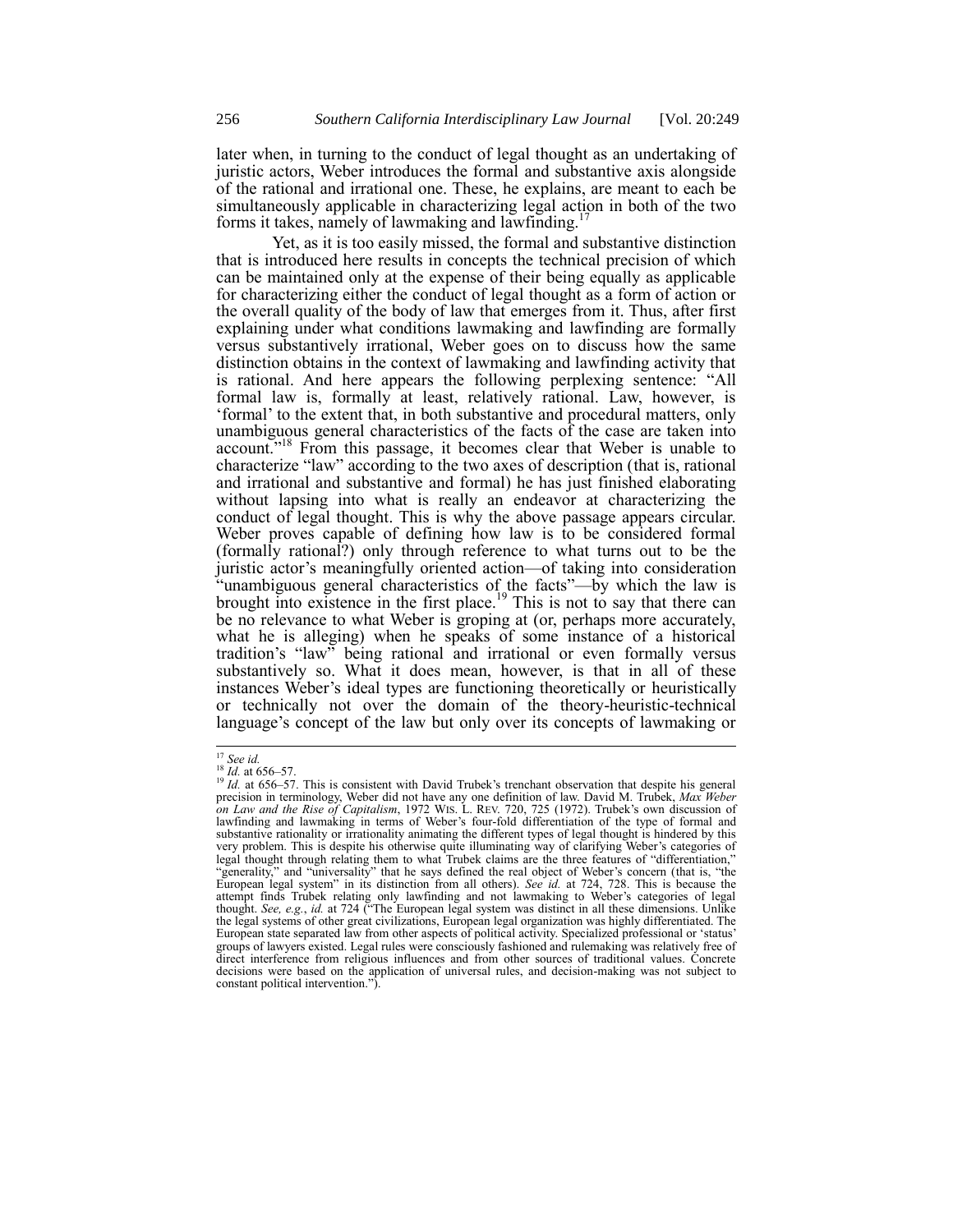lawfinding considered as processes of action. The rational and irrational and substantive and formal axes of description, in other words, turn out not to make for ideal types of the body of laws so much as they do ideal typical forms of actor conduct. Therefore, the question of why such conduct was not instead just reconstructed in terms of Weber's general sociological categories of instrumentally rational, value-rational, affective, and traditional action is left unanswered.

This would be a problem of no great moment if the matter were to be left here. For one can make what allowances one must for cases of a scholar, even of Weber's caliber, speaking with less than complete consistency where it comes to the use of the vocabulary of concepts that he, himself, has constructed. In all cases where Weber informally lapses into qualifying "law" as substantively or formally rational or irrational, it could just as well be noted that he really means lawmaking or lawfinding. The problem, however, is that in certain instances, Weber's loose ways of speaking cannot be reconciled so easily. One such instance that occurs systematically is in Weber's treatment of central preoccupation with the legal tradition of the modern West. For it is in this context, alone, that Weber sees there to have emerged—really for the first time in history—a true difference between law and the types of legal action that go into producing and handling it (meaning, the subtypes of legal action of lawmaking and lawfinding). Yet, it is precisely because of these purported facts of Western exceptionalism and thus precisely in this same historical context that the equivocation that undermines the technical precision of Weber's rational and irrational and substantive and formal concepts emerges most forcefully. For it is the inevitable consequence of these very facts—about the novelty of the emergence in the West of a true separation between lawmaking and lawfinding (and hence, between law and legal action)—that a single set of ideal types can no longer suffice for characterizing what have now become the three distinct objects of the sociologist's scrutiny comprised by the law, lawfinding, and lawmaking. In the context of Weber's central-most historical concern with the legal traditions of the modern West, the problem is more than one of inconsistency in his adoption of his own technical concepts. Rather, it is with the way the technical concepts stand in relation to what are now the two different things they are being made to stand for: on the one hand, the standing norms thought to be distinctly embodied as articulable propositions of the modern West's formally rational law, and on the other hand, processes of formally rational lawfinding that exercise themselves over the latter. Given that the notion of formal rationality is drawn from underlying concepts the defining criteria of which are tied only to the latter (that is, to processes of action undertaken by the juristic agent), it is plain to see that these same concepts cannot hold the same technical precision (or theoretical continuity) when applied to the body of laws itself.

The next section of this Article addresses this last claim by arguing that Weber's sociology of law centers on a set of descriptors that refer not to law or legal thought but to what are really varieties of conduct undertaken by juristic actors; as such his sociology of law can better be seen in terms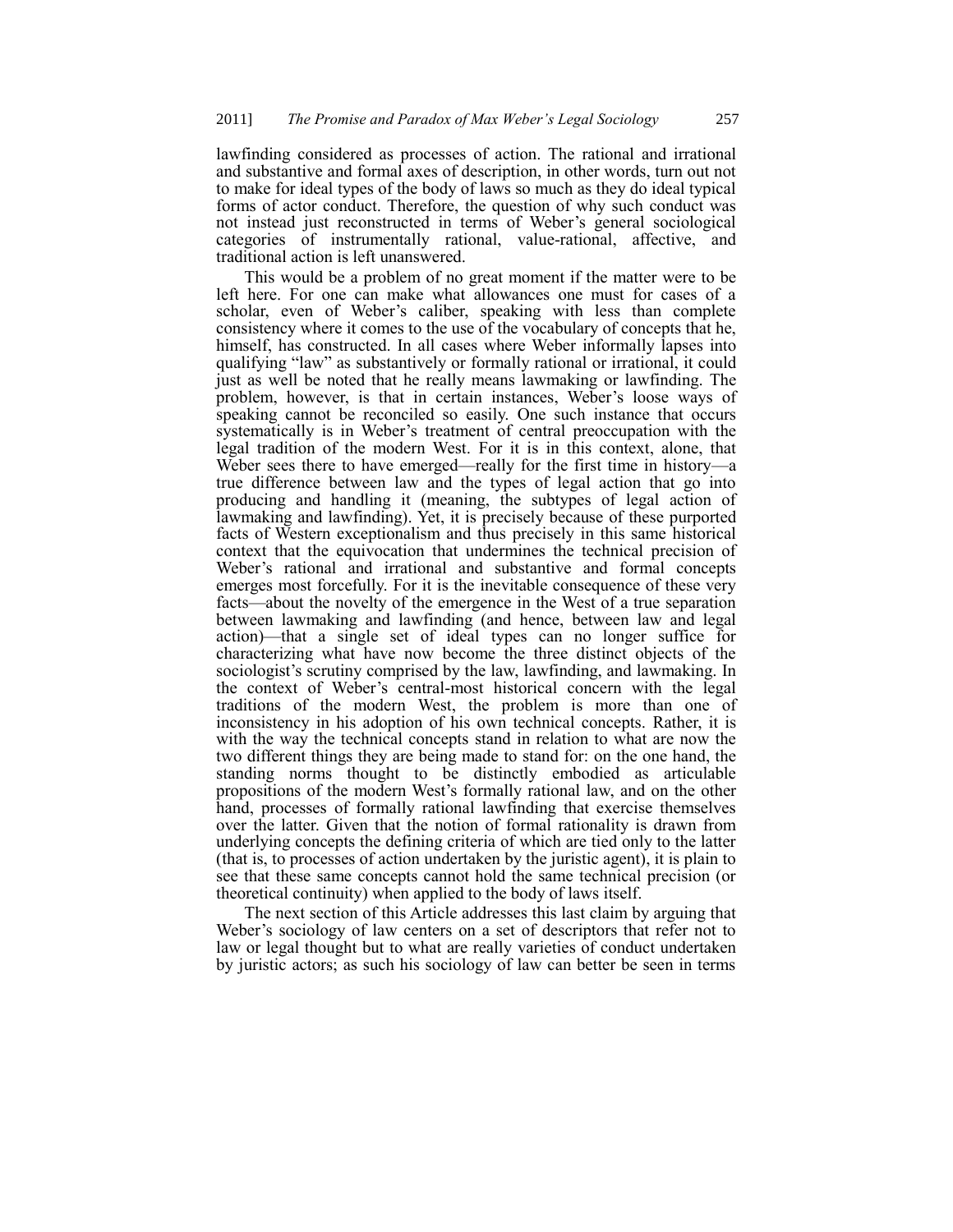of his overall sociology of meaningfully oriented action so that the different categories of legal thought will be profitably reconstructed on this more fundamental ideal-typical basis.

### III. THE CATEGORIES OF LEGAL THOUGHT AS TYPES OF MEANINGFULLY-ORIENTED ACTION

What one is left with where legal rationality is concerned is a complex relationship of types and subtypes. This part considers the way in which these can, themselves, be shown to have an even more intricate relation to the general categories of actor orientation that Weber speaks of. These consist of both rational types (including value-rationality and instrumental rationality) and non-rational ones (including traditional and affective orientation).

### A. THE FOUR CATEGORIES OF LEGAL THOUGHT AS FOUR TYPES OF LEGALACTION

In trying to reconstruct Weber's categories of legal thought as ideal types of legal action, it is important to recall the axes on which these different types of rationality turn. The categories of legal thought are meant as characterizations of styles of reasoning deployed in the context of the meaningful action involved, especially, in lawfinding behavior. This last statement is more complicated than is here at the outset being suggested by omitting, for the time being, any discussion of lawmaking alongside of lawfinding in the manner that Weber partakes of when setting out these categories. Yet, as noted earlier, given that he sees the division between these two forms of legal action to have emerged only in the West, it is sensible enough to adopt Weber's own dual usage at the start in order to avoid clouding matters more than needed. $20$ 

Before proceeding further, Weber's extremely dense and abbreviated discussion of the four possibilities that are yielded by his two axes of distinction—the rational and irrational one and substantive and formal one—should be set out in full:

Both lawmaking and lawfinding may be either rational or irrational. They are *formally* irrational when one applies in lawmaking or lawfinding means which cannot be controlled by the intellect, for instance when recourse is had to oracles or substitutes therefor[e]. Lawmaking and lawfinding are *substantively* irrational on the other hand to the extent that decision is influenced by concrete factors of the particular case as evaluated upon an ethical, emotional, or political basis rather than by general norms. "Rational" lawmaking and lawfinding may be rational in a formal

 $20$  For the point at hand, this Article ignores the possibility of the distinct existence of various types of ―unmade‖ law, such as sacred law, that may appear side by side with a circumstance in which only lawfinding action (and no distinct lawmaking action) exists. In such a situation there may, indeed, be law that is distinct from lawfinding, but the relevant point here seems to be that Weber would not take his "categories of legal thought" to be descriptors of these forms of unmade law. 2 WEBER, *supra* note [1,](#page-1-0) at 654–57. *See id.* at 882 (giving a concise summary of Weber's general division of the phases of legal development).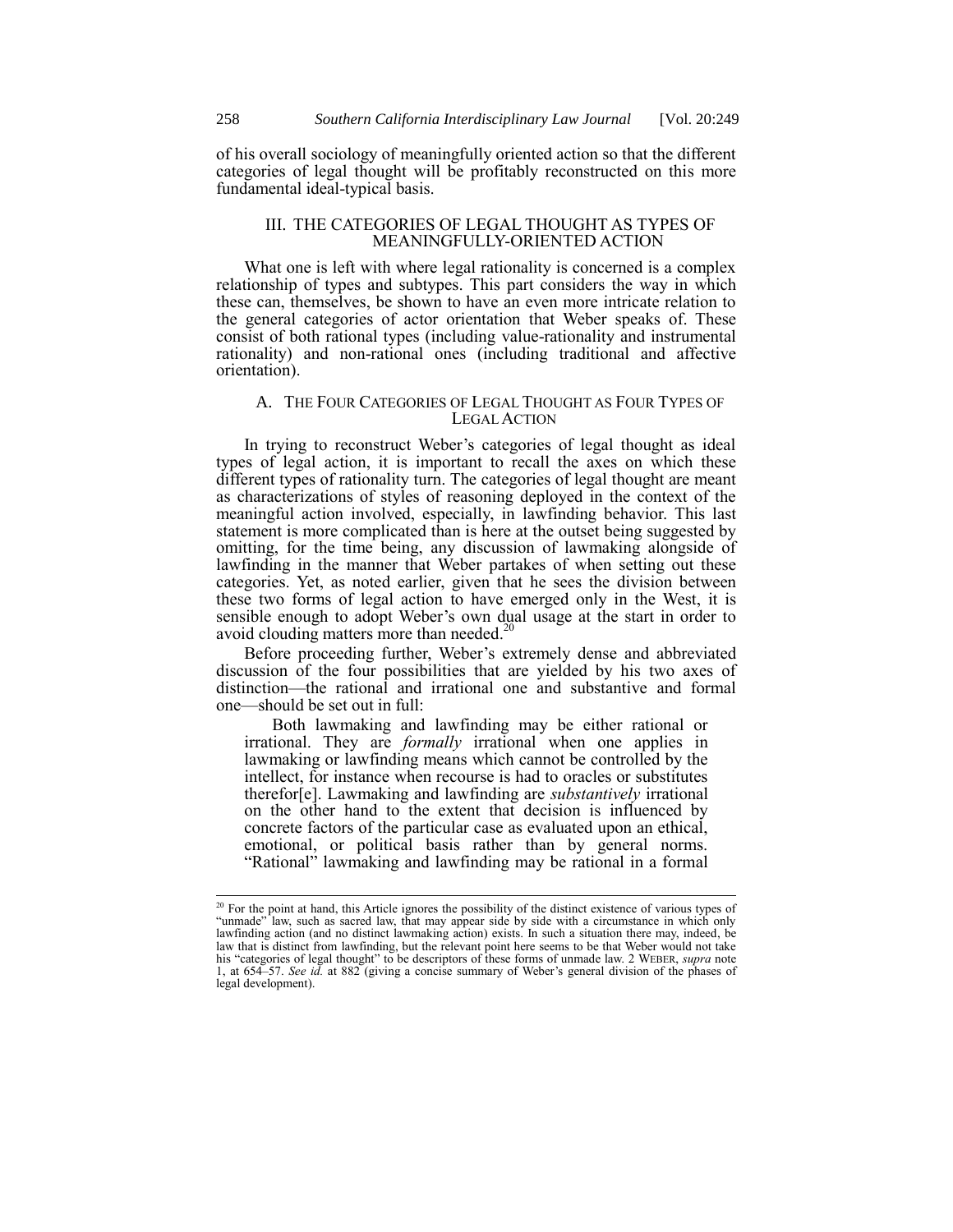or substantive way. All formal law is, formally at least, relatively rational. Law, however, is "formal" to the extent that, in both substantive and procedural matters, only unambiguous general characteristics of the facts of the case are taken into account. This formalism can, again, be of two different kinds. It is possible that the legally relevant characteristics are of a tangible nature, i.e., that they are perceptible as sense data. This adherence to external characteristics of the facts, for instance, the utterance of certain words, the execution of a signature, or the performance of a certain symbolic act with a fixed meaning, represents the most rigorous type of legal formalism. The other type of formalistic law is found where the legally relevant characteristics of the facts are disclosed through the logical analysis of meaning and where, accordingly, definitely fixed legal concepts in the form of highly abstract rules are formulated and applied. This process of "logical rationality" diminishes the significance of extrinsic elements and thus softens the rigidity of concrete formalism. But the contrast to "substantive rationality" is sharpened, because the latter means that the decision of legal problems is influenced by norms different from those obtained through logical generalization of abstract interpretations of meaning. The norms to which substantive rationality accords predominance include ethical imperatives, utilitarian and other expediential rules, and political maxims, all of which diverge from the formalism of the "external characteristics" variety as well as from that which uses logical abstraction. However, the peculiarly professional, legalistic, and abstract approach to law in the modern sense is possible only in the measure that the law is formal in character. In so far as the absolute formalism of classification according to "sense-data characteristics" prevails, it exhausts itself in casuistry. Only that abstract method which employs the logical interpretation of meaning allows the execution of the specifically systematic task, i.e., the collection and rationalization by logical means of all the several rules recognized as legally valid into an internally consistent complex of abstract legal propositions.<sup>2</sup>

According to the general understanding of this passage, the first axis of description it sets out, the formal to substantive continuum, gauges the degree to which the basis of lawfinding derives from criteria of judgment that are autonomously legal in some discernible sense. If it is formal, lawfinding adopts as its normativizing reference point criteria internal to what is a separate domain of law rather than ones that are drawn from extralegal domains of substantive value, such as the ethical, the religious, the moral, etc. This contrasts with the second axis of measure that the passage introduces—the irrational to rational continuum; this is conventionally understood as being meant to gauge the degree to which the criteria of judgment (whether legal or extralegal) are formulated into

<sup>21</sup> *Id.* at 656–57.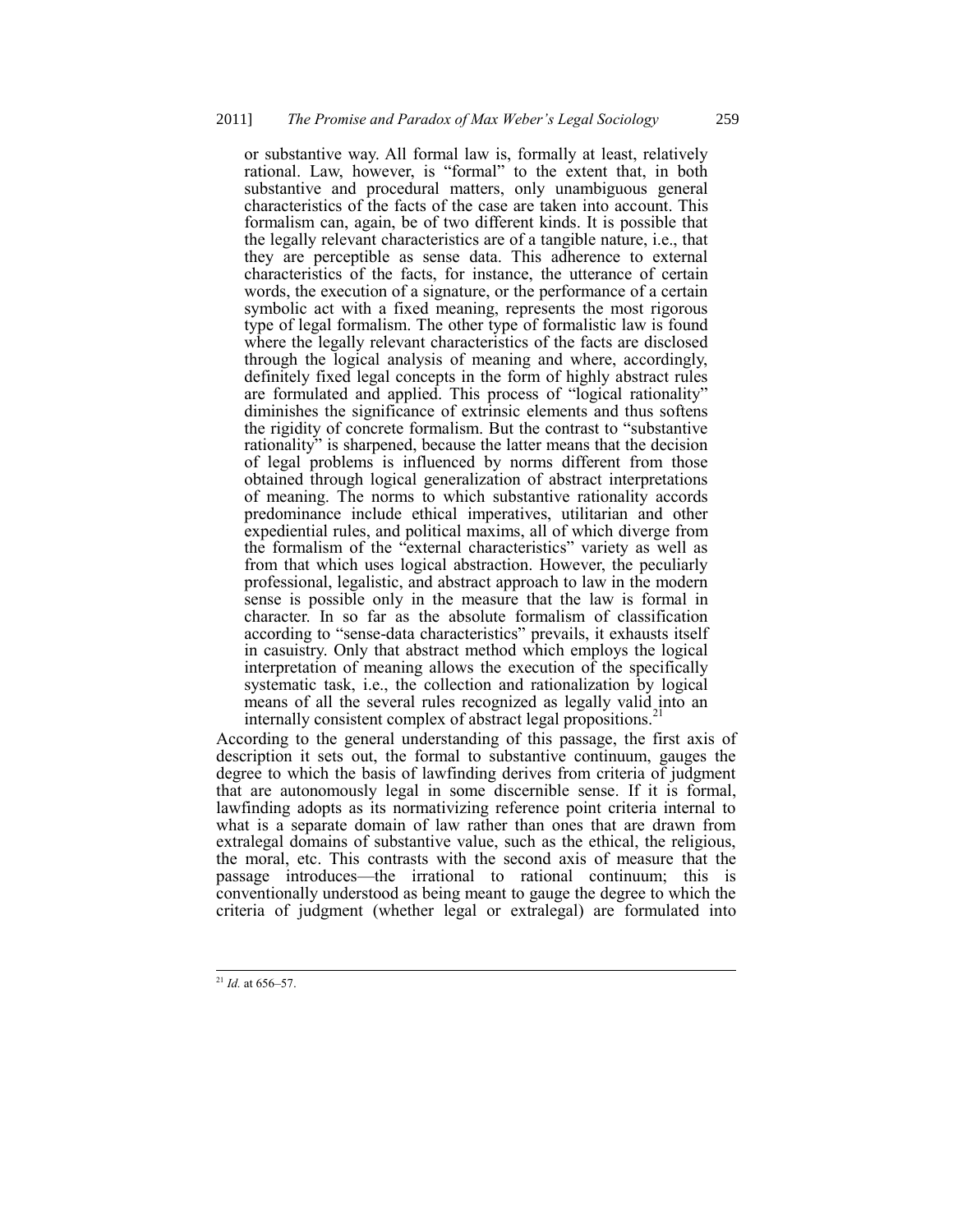<span id="page-11-0"></span>propositions of general import and are thus prospective in addition to being immediately applicable.<sup>22</sup>

The four ideal typical permutations that result from these two axes the formally irrational, the substantively irrational, the substantively rational, and the formally rational<sup>23</sup>—are usually illuminated by their respective correspondence to specific exemplars. Thus, formally irrational lawfinding is marked by the tendency toward oracular and magical procedures of divination that are supposed to be, literally speaking, nonrational in their very form. In this respect, they are supposed to be beyond the means of "control[] by the intellect," as Weber says; therefore, they are unconcerned with articulating the basis of decision they proceed on in the form of propositions of any kind, let alone ones of general (and more than episodically casuistic) import.<sup>24</sup> Alongside of these is the purely casuistic khadi justice<sup>25</sup> of substantive irrationalism, which comes closer to articulating the basis on which it proceeds as propositions only in the sense that it eschews the methods of the first type. Thus, while clearly higher than formally irrational lawfinding, the substantively irrational variety draws on extra-juristic sources of normativization (that is, value) in ways that are said to be opaque to all but the juristic decision maker. Therefore, the substantively irrational variety does not seek more than resolution in the given case and resolution only according to a rather nonspecific sense of justice that is simply indifferent to articulating itself more precisely into propositions, let alone ones of a separate and distinctly legal kind. In contrast to both of the above forms of irrationalism rooted in extralegal domains of value, substantively rational lawfinding involves a form of juristic agency that proceeds as an endeavor in articulating its bases of normativization into propositions. Therefore, it fashions from the ethical, religious, ideological, or other value spheres, discernible principles of decision that can be generalized beyond the given case at hand. Finally, there is the category of formal rationality which is best exemplified for Weber in the form of the judicial systems of the modern West (putting the

<sup>23</sup> KRONMAN, *supra* not[e 22,](#page-11-0) at 76. <sup>24</sup> *Id.* at 75.

<sup>22</sup> *See, e.g.*, ANTHONY T. KRONMAN, MAX WEBER 73, 76–77 (Stan. Univ. Press 1983); DRAGAN MILOVANOVIC, AN INTRODUCTION TO THE SOCIOLOGY OF LAW 50–51 (3rd ed. 2003); Joyce S. Sterling & Wilbert E. Moore, *Weber's Analysis of Legal Rationalization: A Critique and Constructive Modification*, 2 SOC. F. 67, 72–73 (1987); David M. Trubek, *Max Weber's Tragic Modernism and the Study of Law in Society*, 20 LAW & SOC'Y REV. 573, 588–90 (1986); David M. Trubek, *Reconstructing Max Weber's Sociology of Law*, 37 STAN. L. REV. 919, 925–33 (1985).

<sup>&</sup>lt;sup>25</sup> While the concept was not particular to the Islamic tradition, Weber's source for it—in the image of the Islamic judge or qadi doling out decision based on a rough impulse of justice—is clear. As Swedberg explains, Weber's concept of khadi justice "represents an irrational type of justice focused on the single case" and is based on the "unstable and emotional" sense of justice. SWEDBERG, *supra* not[e 4,](#page-1-1) at 136. In this respect, while casuistic, it is to be distinguished from (because, clearly, lesser than) what Weber suggests is a casuistic sort of "empirical justice." *Id.* As Swedberg goes on to note "[e]mpirical justice, on the other hand, is characterized by a legal situation in which analogies are used and precedents interpreted." *Id.* As for further discussion of the concept in relation to the Islamic legal tradition as well as the possible Weberian distortion of that tradition, see for example, Patricia Crone, *Weber, Islamic Law, and the Rise of Capitalism*, *in* MAX WEBER & ISLAM 247 (Toby E. Huff & Wolfgang Schluchter eds., 1999); HAIM GERBER, STATE, SOCIETY, AND LAW IN ISLAM: OTTOMAN LAW IN COMPARATIVE PERSPECTIVE 26–42 (1994); and Gulseren Kozak-Isik and Aysegul Kozak, Weber's Misunderstanding of Traditional Islamic Law, (May 27, 2004) (unpublished manuscript), http://www.allacademic.com/meta/p117025\_index.html.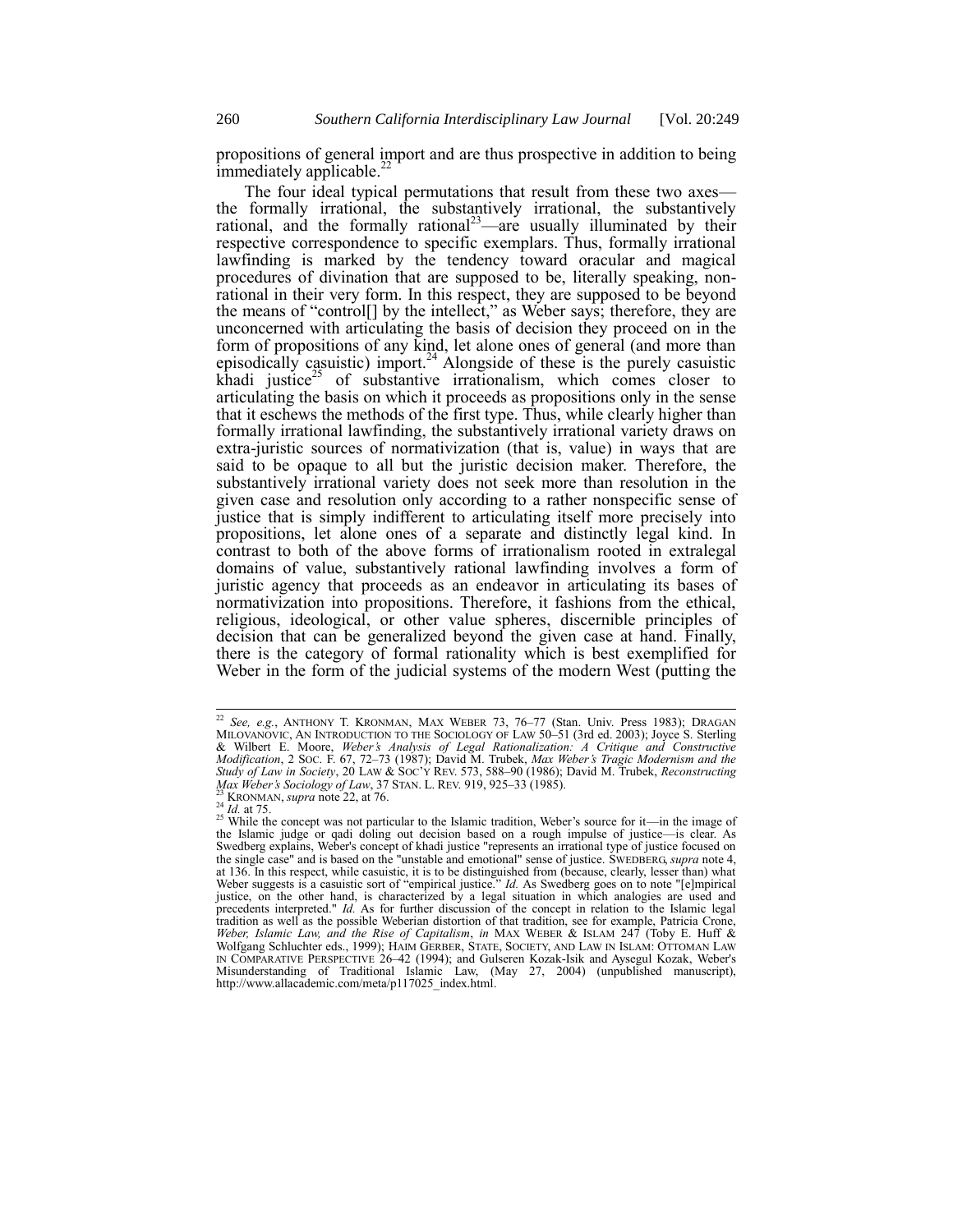<span id="page-12-0"></span>so-called England problem aside).<sup>26</sup> As Joyce Sterling and Wilbert Moore note, these exemplars of the four permutations that result from the substantive and formal and rational and irrational distinctions turn out to correspond roughly to the broad stages of world legal history.<sup>2</sup>

In all of these cases, what the exemplifications suggest is that the feature of lawfinding that is most worth highlighting—whether because of its presence or absence—is that of the juristic actor as a font for the articulation (or lack thereof) of the basis on which his decision-making behavior proceeds. When put front and center, this makes it clear just how it is that Weber's categories of legal thought describe processes of meaningful—that is to say, motivated—action by an individual. The juristic decision-maker, in the very act of doing what his very purpose it is to do namely, of subjecting the facts of other individuals' social intercourse to a normativizing discipline—cannot but be acting "meaningfully" (in Weber's sense of the term). In other words, to normativize the facts of some instance of the disputed social intercourse of others can mean nothing less than for the law-finder to stand in relation to those facts by orienting himself meaningfully in relation to them. For without doing so, he would not be a law-finder at all given that alongside the facts of the dispute there would be no basis for the resolution of the conflict they portend: there would only be an individual who was supposed to have arrived at some such basis, but instead, would now be standing arrested in stasis. This, it is important to see, would be true no matter what type of Weberian lawfinding was supposed to have been at issue; therefore, it is true no matter whether the normativizing basis of decision was supposed to have been articulated into propositions or not (and also no matter whether it was supposed to have been of an autonomously legal kind or not).

<sup>26</sup> *See* Trubek, *supra* not[e 19,](#page-7-0) at 746–48 (discussing the difficulty posed by the case of England—with a common law tradition of lawfinding that in Weber's eyes did not match the European Continent's achievement in formal rationality—for Weber's sociology of law). *But see* Sally Ewing, *Formal Justice*<br>and the Spirit of Capitalism: Max Weber's Sociology of Law, 21 LAW & Soc'y REV. 487, 488 (1987) (―The contradictions and tensions arise because this type of logically formal law existed in Germany but not in England, where capitalism first developed and thrived. In sharp contrast to the logically formal rationality of European codified legal systems, the English case law system is, according to Weber, highly irrational. Thus, his attempt to establish a connection between legal rationality and economic rationality is thwarted by what his critics have referred to as the 'England problem.' Weber is depicted as struggling to hold on to a model of legal rationality that simply cannot address in any useful way the question of the relationship between law and capitalism.").

<sup>&</sup>lt;sup>27</sup> See Sterling & Moore, *supra* not[e 22,](#page-11-0) at 76. Sterling and Moore note the stages as following:<br>Stage 1. Charismatic legal revelation through the use of prophets. This stage is

associated with formal irrationality. Law is "inspired" rather than arising through a process of consensus.

Stage 2. Empirical creation and finding of law by legal honoratories. Decision-making is arbitrary and based on individual cases; it is substantively irrational (*Khadi* justice). The legal sphere is differentiated into criminal and civil law.

Stage 3. Imposition of law by secular or theocratic powers. Since there is a systematic body of rules from religion, ethics, etc., this stage is associated with substantive rationality. This stage represents "deduced" law (natural) and we find the legal spheres differentiated into sacred and secular law.

Stage 4. Systematized elaboration of law and professionalized administration of justice by persons who have been trained in a formally logical manner. This stage of enacted laws (positive) is associated with formal rationality. The legal spheres are differentiated into private and public law.

*Id.* (citations omitted).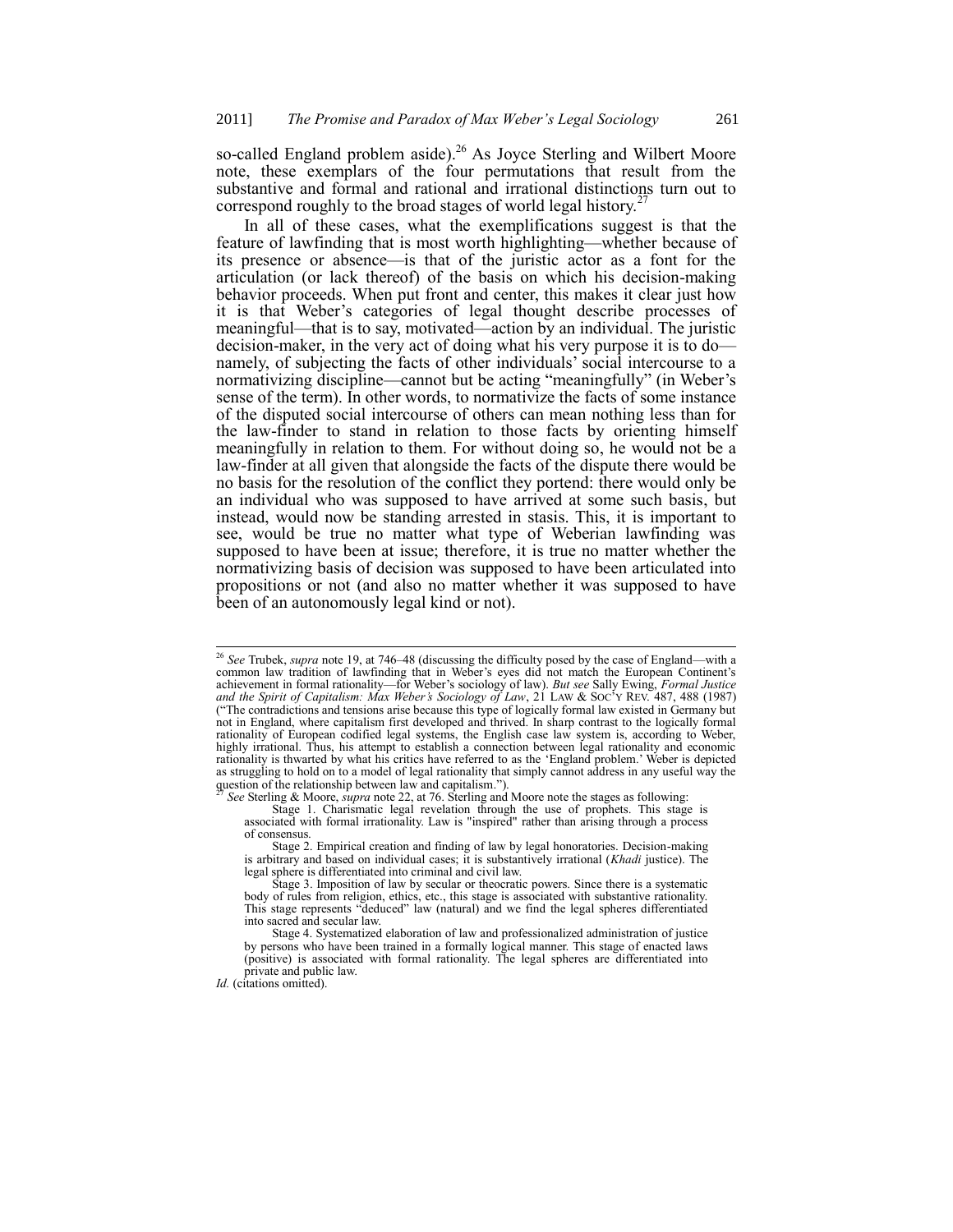Up to this point, each of these four ideal typical permutations of legal action has been equally addressed. In the remaining subsections of this part of the Article, the focus will be primarily on delineating Weber's highest category of formally rational legal thought in terms of his general sociological categories. Then, the category of substantive legal rationality will be considered briefly in these terms. Where the other categories of legal thought stand in relation to Weber's more fundamental types of meaningful action will fall into place only implicitly, and the table at the end of this part of the Article will render this more explicit.

### B. FORMALLY RATIONAL LAWFINDING AS A TYPE OF VALUE-RATIONAL ACTION

Put front and center, how does the lawfinding actor appear when viewed in terms of Weber's general categories of meaningful action? Considering the last category of legal action, it is essential to see, as Duncan Kennedy has recently suggested, that there is an inverse proportion that holds between the stature assigned to formally rational lawfinding when considered as a form of meaningfully oriented action as compared to the stature assigned to it when considered as a type of "legal action."<sup>28</sup> Thus, just because in Webster's estimation it is the case that relative to the general categories of meaningful action the instrumentally rational sub-type is clearly the most rational, this cannot be taken to dictate why formal legal rationality is the most rational sub-type relative to other categories of legal action. In other words, as Kennedy notes, the formally rational sub-type of legal action should not be considered more rational than the substantively rational sub-type on grounds of supposing that the former harbors a greater degree of instrumental rationality than does the latter.<sup>29</sup> Rather, the opposite holds true: the more formal the type of rationality involved in lawfinding, the more rational it is because the more value rational does it prove to be when considered as a type of meaningful action in general. As will be seen in the next subsection of this part of the Article, this proves true even while it is the case that the converse—namely, that the more substantively rational lawfinding is, the more instrumentally rational it must be—does not.

The same type of inversion appears once again within the category of formal legal rationality when considering the further ideal typical subcategorization Weber makes in the passage above. Here, the above quoted passage finds him striking a final distinction within the category of formal legal rationality between its lesser "external characteristics" variety and its higher variety of formality based on the "logical interpretation of meaning."<sup>30</sup> While the latter historically corresponds to continental legal science and to the jurisprudence of the German Pandectist movement, $31$  the former is surrounded by more controversy. There is strong reason to

 $\overline{a}$ 

<sup>28</sup> Kennedy, *supra* not[e 13,](#page-3-0) at 1041.

<sup>29</sup> *Id.* at 1038.

<sup>30</sup> 2 WEBER, *supra* note [1,](#page-1-0) at 657.

<sup>&</sup>lt;sup>31</sup> For Weber's relation to the German Pandectist movement, see SHARYN L. ROACH ANLEU, LAW & SOCIAL CHANGE 25–26 (2010) and KRONMAN, *supra* not[e 22,](#page-11-0) at 78–79.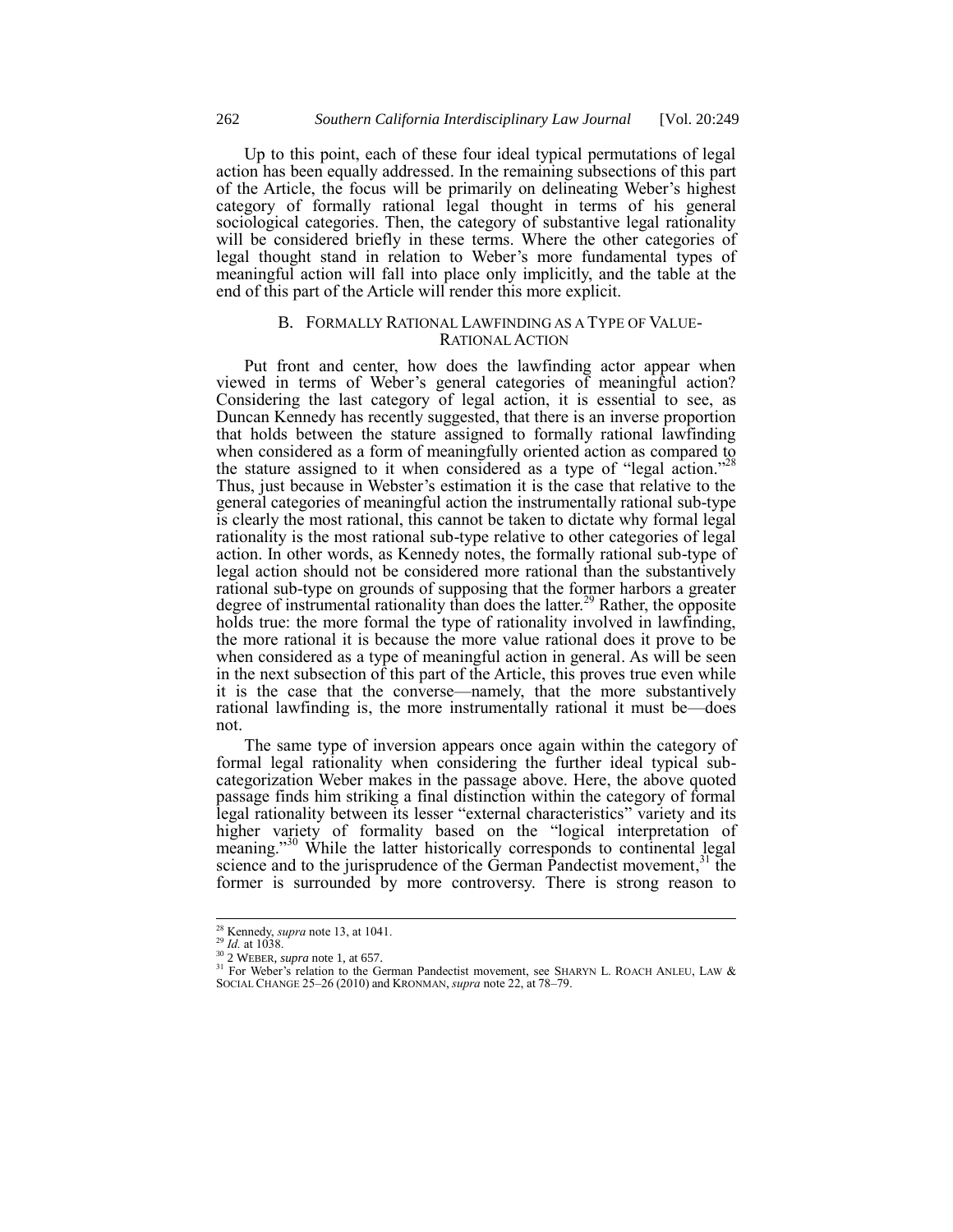l

believe, however, that for Weber the closest historical exemplification of the external characteristics variety of formal legal rationality was the English common law. This reading follows Sally Ewing's theory by suggesting that part of the answer to Weber's England problem is that it is not at all the problem it has been made out to be.<sup>32</sup> Therefore, the common law's more rudimentary variety of formal rationality puts it beyond the category of substantively irrational khadi justice, a term that Weber sometimes uses to deride it.<sup>33</sup> And this seems to necessarily derive from a state of affairs in which fact-channeling devices such as causes of action (or even the older writ system) of the type the common law adhered to well

<sup>&</sup>lt;sup>32</sup> Ewing, *supra* not[e 26,](#page-12-0) at 489–95. Ewing begins from the premise that "one aspect to Weber's analysis of the relationship between law and capitalism," for which there is no disagreement, is "his identification of calculability as an essential prerequisite for those who would enter the market as rational economic actors." *Id.* at 490. Consistent with my own claim here about the inverse proportion that obtains between formal legal rationality and instrumental rationality, Ewing denies any direct linkage between formal rationality in the legal domain and the general instrumental rationality thought to predominate in a truly "modern" society based on market-relations. *Id.* at 487. Her approach differs from the approach in this Article in so far as she distinguishes between the formal rationality of legal thought and what she contends, for Weber was the real legal prerequisite to capitalism: namely, the existence of "formal law as such." See id. at 495 (quoting 2 WEBER, *supra* note [1,](#page-1-0) at 855). It is this, according to Ewing, and not any particular brand of legal thought (the rationality of which, she claims, is for Weber really an "intrajuristic" phenomenon) that suffices for the purposes of guaranteeing the calculability necessitated by a capitalist economy. *Id.* at 494 (quoting 2 WEBER, *supra* not[e 1,](#page-1-0) at 776). In essence, Ewing's reading here endorses what this Article earlier calls Weber's rather equivocal way of speaking about formal legal rationality as both a technical descriptor for the types of lawfinding action and as a more casual one referring to the body of law. Therefore, it is preferable to allow that Weber did see the rationality of legal thought to be something of a prerequisite to a properly calculable order of the type necessitated by a capitalist economy. The point being emphasized here, however, is that "the England problem" falls by the wayside once it is allowed that, for Weber, it is the more general category of formal rationality in lawfinding and not its particular sub-category based on the logical analysis of meaning that alone suffices. This solution, admittedly, requires that Weber's discussion about how the common law was notoriously mixed and his derision of its justices of the peace as fonts of a substantively irrational "khadi-justice" not be taken seriously. 2 WEBER, *supra* note [1,](#page-1-0) at 813. Consistent with such an approach is to instead focus on the various instances in which Weber depicts the common law a substantively rational system of precedent that was, at the same time, in other ways formally rational as well. *See id.* at 855 (noting that the needs of the bourgeoisie "for a 'calculable' law . . . may be gratified" not only by a "logically consistent and gapless complex of 'norms' waiting to be 'applied''' as in logically formal legal rationality but also "quite as well, and often better, by a formal, empirical case law."); 3 *id.* at 1395 (observing that "the specific features of modern capitalism" could arise in either of two circumstances, one of which was, as in England, "where the development of the law was practically in the hands of the lawyers who, in the services of their capitalist clients, invented suitable forms for the transaction of business, and from whose midst the judges were recruited who were strictly bound to precedent, that means, to calculable schemes"). Ewing's own way of stating her point about Weber's insistence on "formal law as such" as being synonymous with his insistence on the "formal rational *administration of justice*" for understanding his view of the real link to calculability would seem to suggest as much. Ewing, *supra* not[e 26,](#page-12-0) at 489 (quoting 2 WEBER, *supra* not[e 1,](#page-1-0) at 813)  $\lim_{33}$   $\frac{1}{6}$  emphasis added).

See, e.g., 2 WEBER, *supra* not[e 1,](#page-1-0) at 890 (discussing the "charismatic" element that persists in judgemade law in common law systems). At first glance, Professor Kennedy's own brief mention of the common law in the context of formal legal rationality may seem to overplay Weber's clarity of view in classifying it. This seems especially so, given that in the first set of passages Kennedy cites, Weber emphasizes the "formalistic treatment of the law" that the nature of English legal training historically inspired only in a clearly derogatory sense. Kennedy, *supra* note [13,](#page-3-0) at 1041 (citing 2 WEBER, *supra*  note [1,](#page-1-0) at 787). Moreover, Weber is doing so by pointing out that this formalistic-ness simultaneously failed to make for any kind of aim toward a "rational system" but instead aimed toward only a "practically useful scheme of contracts and actions." 2 WEBER, *supra* note [1,](#page-1-0) at 787. It is important, however, to avoid potential confusion here. One must see that in this passage Weber seems to be using ―rational‖ in the more ordinary sense of the term (and not, by way of specific reference to his own categories of legal thought). This comes out more clearly when one sees that Weber is here contrasting the civil law's systematicity with the common law's lesser degree of the same. *Id.* The point, in other words, seems to be one that is relevant within the category of formally rational lawfinding precisely because he is trying to deny the common law a place only within its "logically formal" top tier. *Id.*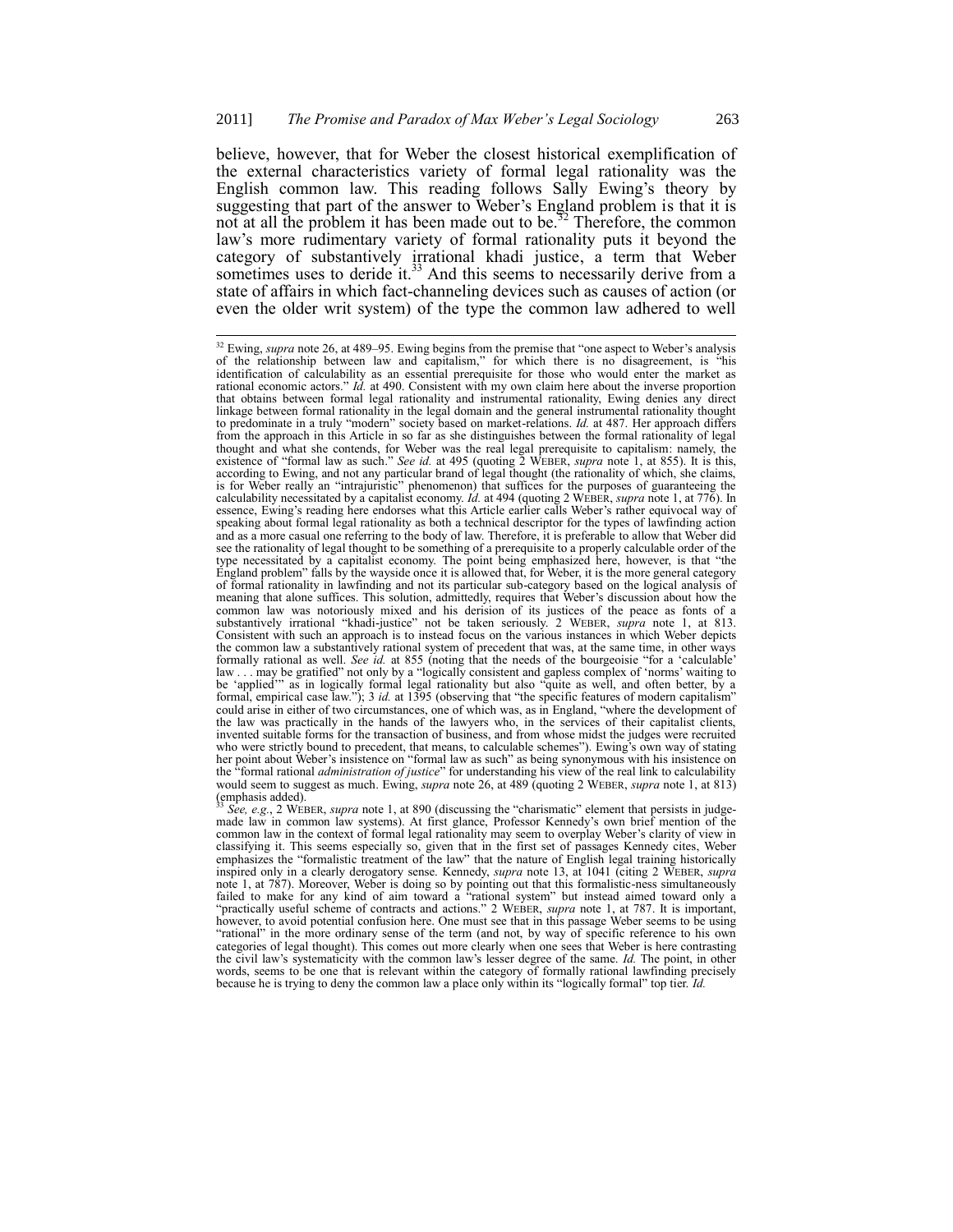into the nineteenth century (and well into the period of the ongoing capitalist revolutions in British agriculture and industry) still imposed on the juristic actor constraints of an impersonalized rule-boundedness, even if not ones based on the "logical interpretation of meaning" alone.<sup>34</sup> This obviously would have only become more the case, as Weber suggests, once formalities of this type were further supplemented (and displaced) by the fact-channeling device of a more insistent principle of precedent and the "calculable schemes" for which it was made.

This latter point about the England problem aside, the inverse proportion that exists between the level of lawfinding's rationality when considered as a type of meaningfully oriented action by the juristic agent and the lawfinding's rationality considered according to the types of general action orientation is not as paradoxical as it may seem at first. Kennedy's description of this matter is worth quoting in full:

In [logically formal legal rationality], when the lawfinder acts, by deciding the case or making his academic interpretation of what the law "is," his action is always "value-rational" in Weber's usage. On the basis of the logical analysis of the meaning of the extant valid norms, he chooses a norm, without regard to the social consequences of his choice, and then applies it to the facts at hand, again without regard to the social consequences. This contrasts sharply with substantively rational legal thought. There, the judge may be, contrary to what some commentators suggest, acting in a value-rational way (say, by applying religious commandments such as "thou shalt not kill" or absolute natural rights such as "respect" private property"). But the legal actor is also substantively rational if what he does is to identify a set of societal goals, or a set of partial political objectives of the ruler, and then craft his rule to maximize their accomplishment through a situation-sensitive balancing test.<sup>36</sup>

In other words, it is precisely in the context of adjudication as it is understood within liberal theory that one would expect the highest form of lawfinding action to become capable of portrayal in terms of a maximal rule-boundedness, or conversely, a minimal level of personal discretion. This is because the more rule-bound the process of decision-making is, the less leeway can it be seen to grant to the decision-making juristic actor in

<sup>34</sup> The reading of formality as rule-boundedness that is implicitly used here concurs with Kennedy's reading. *See* Kennedy, *supra* not[e 13,](#page-3-0) at 1041.

<sup>35</sup> *See* Sterling & Moore, *supra* note [22,](#page-11-0) at 75. Elsewhere in Weber's elaborations on the common law, one can gather that the impersonalizing constraints that formally rationalized lawfinding in the common law tradition were precisely these. *See* 2 WEBER, *supra* note [1,](#page-1-0) at 889–92. Thus, if the principle of deference to earlier adjudications was enunciated more stringently in the modern era of the common law's history as the doctrine of stare decisis, Weber seems to concede that prior to this era the restrictions that followed from the general tendency toward analogical reasoning functioned similarly. See id. Finally, Weber would likely agree that an even earlier rationalizing effect followed from the whole vast history of procedurally oriented formalist fictions and through which the common lawyers chastened the facts of new varieties of social conflict and transaction by rendering their "external characteristics‖ parse-able by the judge administrators. *See id.* This was done by requiring that they plead in conformity with an extremely limited array of writ devices that had long made access to the king's justice system contingent on casting one's claim through some one or another of the traditional

forms of action. *See id.* <sup>36</sup> Kennedy, *supra* not[e 13,](#page-3-0) at 1041.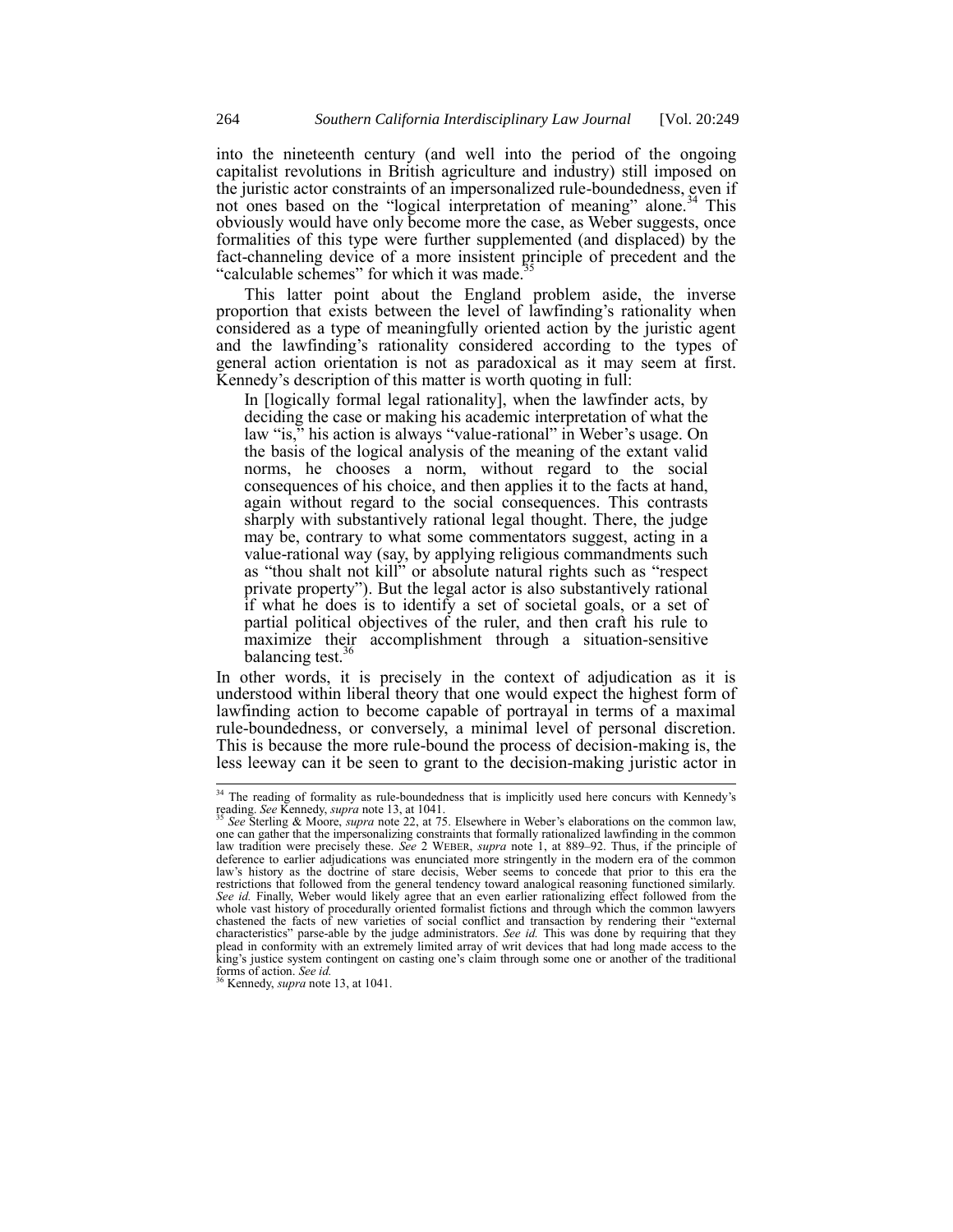relation to the world of values. Where the relevant type of values are those drawn from the class of legal norms already enacted, it will be some form of value-rationality that will, therefore, seem to be the approach to adjudication most consistent with the state's larger legitimacy claim. This is because value-rationality, with the ethic of conviction it inspires, is alone suited to prevent, as per Weber's ideal typical view of this form of action orientation, any capability to re-legislate the norms under interpretation; this, itself, is because of the way interpretation is made to seem no more than norm application in the admittedly quite sophisticated (rather than merely fictitious or foolhardy) sense that Weber specifies when he speaks of logically formal rational lawfinding as confining itself to the "logical analysis of meaning" of the legal norm (that is, of the legislatively juridified value).

It would be wrong, as has become too common now in retrospect, to be too dismissive of the norm application-versus-interpretation distinction. This is the case whether the dismissiveness is expressed through casting past belief in the distinction as the mere product of willful legal fiction or, somewhat more charitably, as the product of an earlier faith in mechanical jurisprudence and legal formalism that posterity has put to rest. Neither formulation suffices for helping to understand why so many of the leading jurisprudential minds of its day held the distinction as valid. Yet more than this, it is also the case that neither formulation adequately acknowledges how such highly over-simplified views of the past are views that there can be too much present incentive to rush to. For to see matters in terms either of a past cynicism or, at best, naivety, obscures how the application-versusinterpretation distinction remains largely intact down to our own day (with modifications, of course, that have been necessary in the context of our own version of a bureaucratized, mixed-capitalist, welfare-statist governing order). Before turning to this matter, however, the next section of the Article turns to the other major category of legal action that necessitates redescription in terms of Weber's general sociological categories of meaningful action.

### C. SUBSTANTIVELY RATIONAL LAWFINDING AS VALUE-RATIONAL OR INSTRUMENTALLY RATIONAL ACTION

The above discussion aside, there is something that remains counterintuitive about the inverse proportion that holds between lawfinding's degree of formal rationality when considered as a type of legal action and its degree of instrumental rationality when considered as a general type of meaningful action. As the excerpt from Kennedy above notes, the same relationship of inverse proportionality does not hold when examining how substantively rational lawfinding appears from the perspective of the general categories of meaningful action. Here, contrary to what might now be expected, it is not the case that substantively rational lawfinding is simply the reverse of formally rational lawfinding in its relationship to meaningful action. Thus, substantively rational lawfinding is not simply instrumentally rational alone. Instead, it proves something of a different beast from formally rational lawfinding altogether; therefore,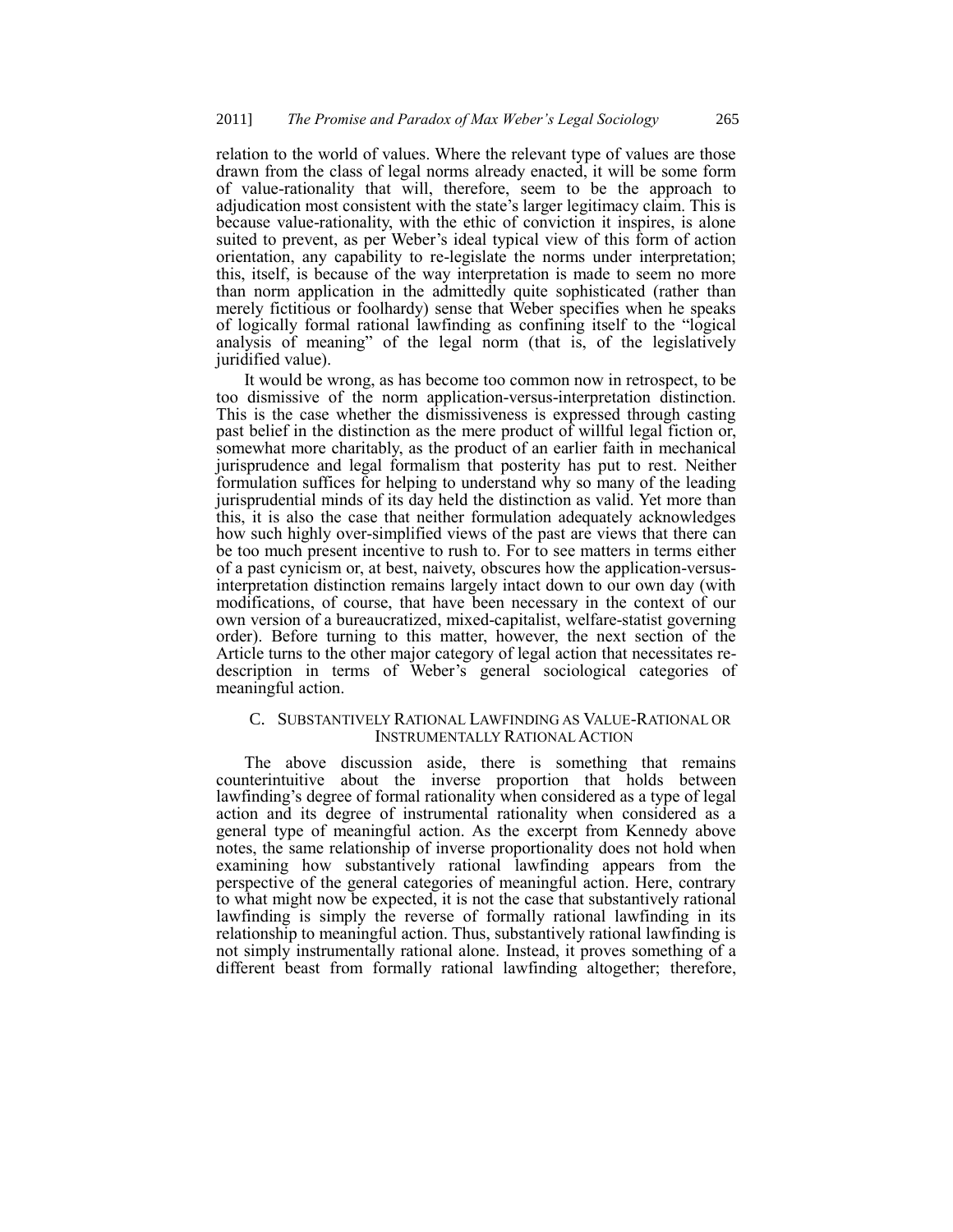there is no simple and set logical correlation that holds between its description according to the categories of legal thought and the categories of meaningful action. Substantively rational lawfinding can be valuerational, like its formally rational cousin, with the difference between them here deriving from the source from which the value commanding deference originates. Substantively rational lawmaking, however, can also be instrumentally rational, as when adjudicatory decision proceeds according to Kennedy's "situation sensitive balancing tests."

Weber, of course, was particularly wary of and preoccupied with substantively rational lawfinding's value-rational dimension because he felt the extralegal values on the basis of which it proceeded would threaten to erode the autonomy of law.<sup>37</sup> This preoccupation, no doubt, was one of the ways in which he sought to deal with his own uniquely elaborated version of a concern with the problem of judicial legislation. In trying to reconstruct the true scope and potential of Weber's ideal types, however, it is important to emphasize that there is no need to follow him in excluding from view the less obvious, but no less important, instrumentally rational form that substantive legal rationality takes on. If anything, its existence is far more discernible and much less easy to ignore in our own day, as suggested directly by our contemporary ways of speaking about balancing as one of the principal modes adjudicatory reason takes on.

It must be asked, then, what it means—in terms of Weber's sociological categories—to say, as Kennedy does, that substantively rational lawfinding involves not only value-rational but also instrumentally rational action. The answer is to be found in the fact that there arise situations in which the substantively rational process of stepping into extralegal domains of value involves more than a simple reference to some single non-legal norm of ethics or morality as the basis of normativizing the lawfinding decision. Where there is a whole range of extralegal values that might each on their own yield equally consistent bases for normativizing the decision, the instrumentally rational dimension of substantive legal rationality is always immanent. When speaking of a balancing calculus as the way to reconcile all these competing values, which are potentially at play, it means, in Weber's terms, that at issue is a type of meaningful action that involves the instrumentally rational weighing of the different possible norms that might be formulated as just so many potential means to the end of the outcome of the application of the derived judicial rule. Once set into proper balance by the norm-discerning judge (at least in cases that throw up a gap within the existing rule system) these conflicting norms or value-positions are considered to make for a composite means for reaching a resultant end that is rightful because it is the one that the juristic actor has made only in the sense of having discerned it as being already there extant within the original rule rather than legislated anew by him.

Given this dual character that substantively rational lawfinding is revealed to have when considered as a type of meaningful action, the

<sup>37</sup> *See* 2 WEBER, *supra* note [1,](#page-1-0) at 882–89 (describing Weber's view of the conflict between formal and substantive legal rationality).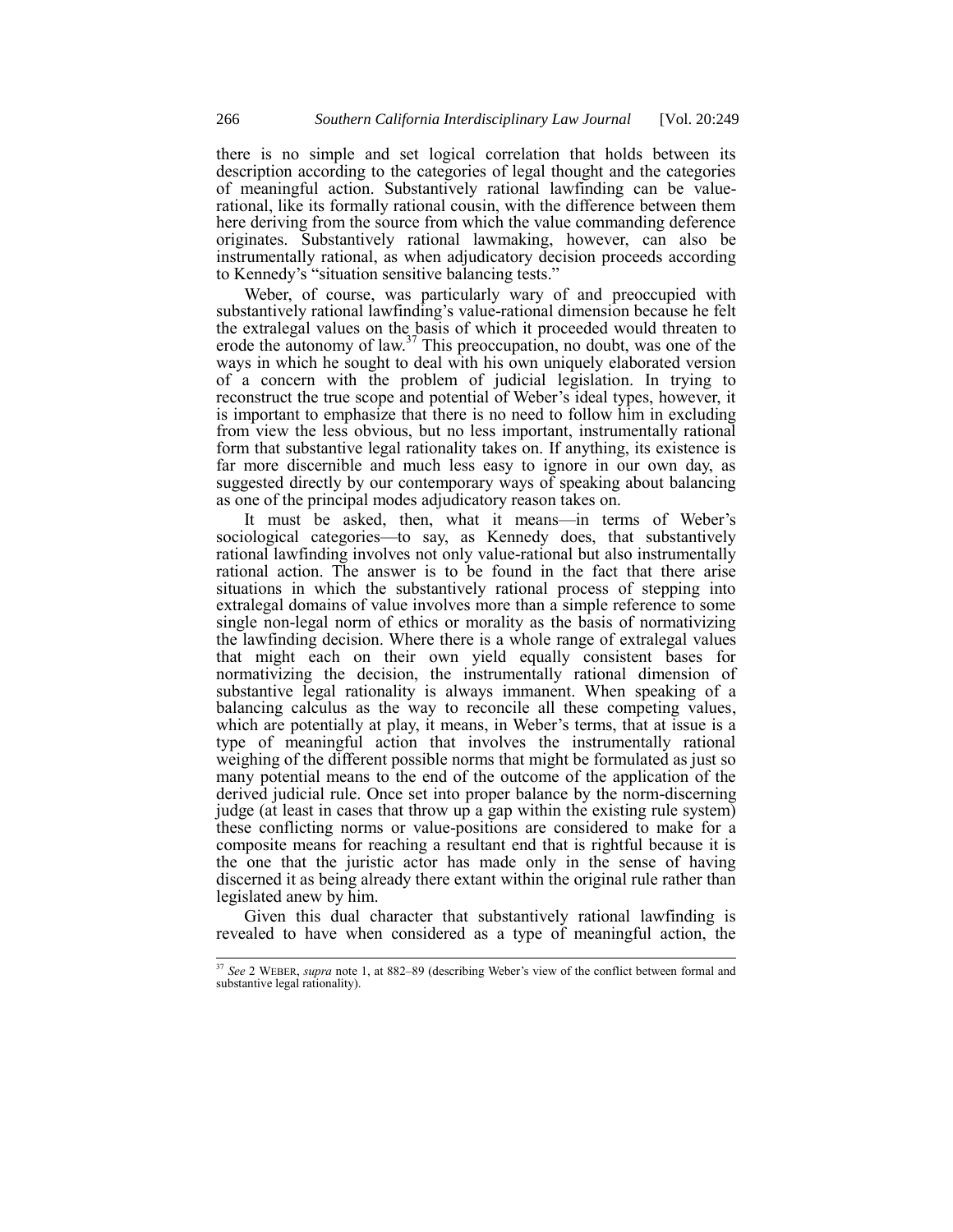question of how to understand lawmaking from this vantage point is begged even more urgently. This is because Weber suggests that the corollary of a situation in which lawfinding approaches its given level of rationality is one in which so too does lawmaking approach the same. Yet, if as Weber also maintains, the lawfinding-lawmaking distinction emerges only in the age of formal legal rationality (of the type at play in the modern capitalist West alone), he is surprisingly casual in his treatment of the question of wherein the formal rationality of lawmaking, itself, now lies. As noted earlier, this is partly because in so much of his discussion of lawfinding that is made in terms of his categories of legal thought Weber is faced with no urgent need to distinguish the law that is found from the process of its finding. This is because the two—lawfinding and the law it finds—are not separate from one another during the historical epochs Weber is canvassing at these points in his exposition. In all of these moments, Weber's focus on the rationality or irrationality of whatever the type of lawfinding he is considering effectively doubles for a discussion of the rationality or irrationality of the law itself.

As for where the category of formally rational lawmaking stands in relation to Weber's general categories of meaningful action, the final part of this Article will return to this problematic question. Before doing so, however, it will be necessary to step back in order to elaborate more clearly just how Weber's narrative of rationalization within the legal domain is linked to his understanding of the overall character of social life under the circumstance of capitalist modernity (especially, of course, in the West). Before turning to this next section, however, below is presented in table form the master categorization of Weber's types of legal action when considered from the perspective of his more fundamental categories of meaningful action. While this Article has not yet explicitly addressed the types of legal irrationality in terms of Weber's general categories of action, the connections depicted in the first two rows of the table should prove clear enough in light of what has been made explicit already about how the types of legal rationality fare in this regard. Finally, it should be noted that given that the question of lawmaking under a condition of formal legal rationality will be addressed in the last section of this article, the corresponding cells in the table are left blank for now. TABLE 1.

|                                 | (2)                                                                   | (3)                                                                                                                    | (4)                                                                                                                               |
|---------------------------------|-----------------------------------------------------------------------|------------------------------------------------------------------------------------------------------------------------|-----------------------------------------------------------------------------------------------------------------------------------|
| Nature of the<br>"body of laws" | Constituent<br>Undertaking of<br>Legal Action that<br>Makes for $(1)$ | Classification of<br>$(2)$ in Terms of<br>Weber's<br>"categories of<br>legal thought" and<br>types of legal<br>action: | Classification of<br>$(2)$ in terms of<br>Weber's general<br>sociological types<br>of the meaningful<br>orientation of<br>action: |
| "Formally<br>Irrational"        | Lawfinding                                                            | Formally Irrational<br>legal action (for<br>example, magical                                                           | No seeming<br>correspondence                                                                                                      |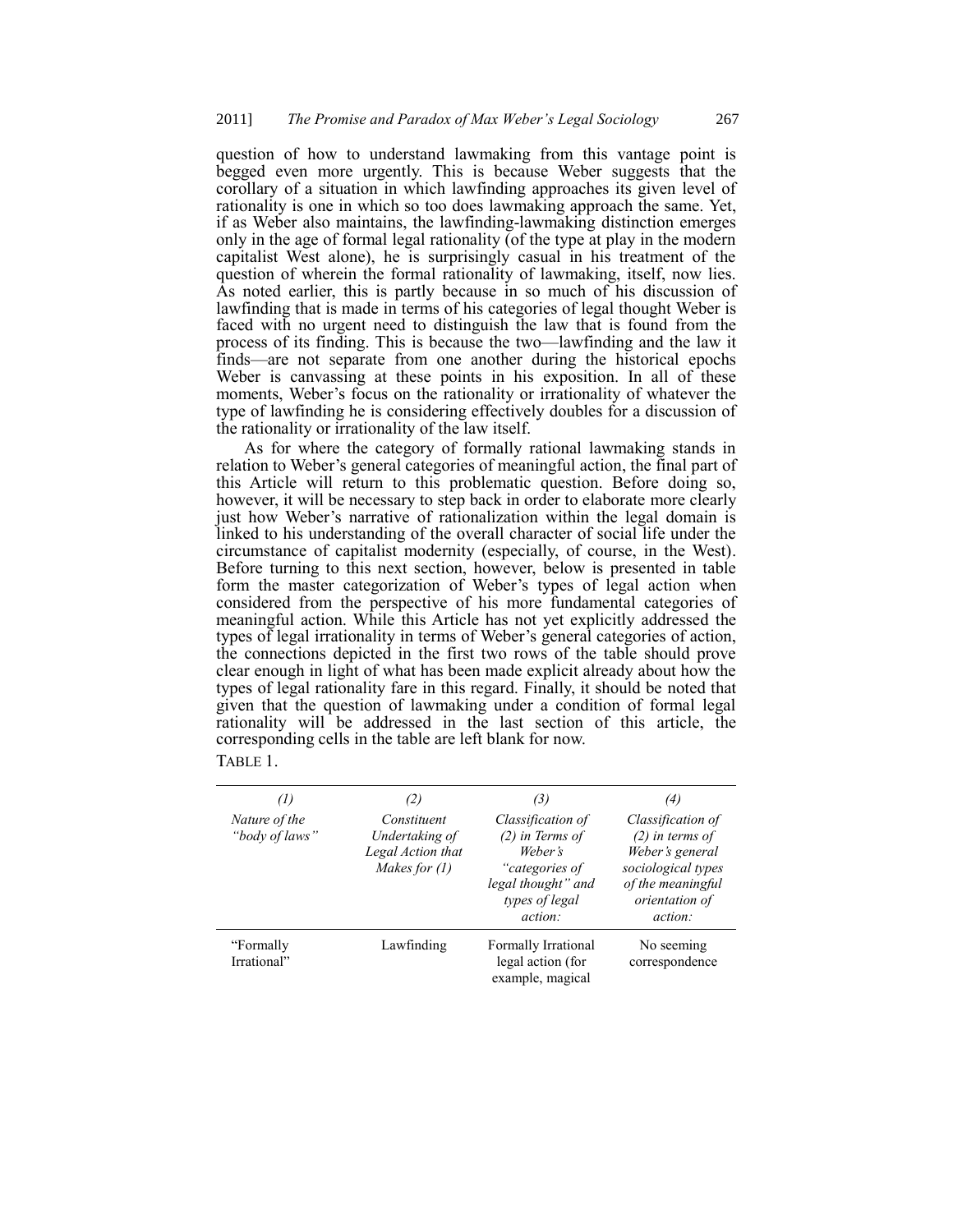|                                |            | and oracular<br>procedures)                                                                                                                                   |                                                                                                                             |
|--------------------------------|------------|---------------------------------------------------------------------------------------------------------------------------------------------------------------|-----------------------------------------------------------------------------------------------------------------------------|
| "Substantively"<br>Irrational" | Lawfinding | Substantively<br>Irrational legal<br>action (for<br>example, so-called<br>khadi justice;<br>common law<br>justices of the<br>peace)                           | Affective or<br>Traditional                                                                                                 |
| "Substantively"<br>Rational"   | Lawfinding | Substantively<br>Rational legal<br>action (for<br>example, natural<br>law jurisprudence;<br>the materialized<br>modern<br>jurisprudence of<br>social welfare) | Value-Rational<br>(reference to extra-<br>juristic norms or,<br>at times,<br>instrumentally<br>rational balancing<br>tests) |

"Formally Rational" in virtue of tending only to "external characteristics of fact"

Lawfinding Formally Rational legal action: (for example, the more contemporary and the historical Common Law: attention to external character of facts that can be readily discerned as sense data; meaning, not only ―Does this properly conform to precedent?" but also, "have facts been plead in a way that they appear as a proper action in trespass?" and even, "is there a seal on a deed?")

Value-Rational (in so far as it does not become necessary to make up for the inadequacies of such a system by some noticeable tendency—as with English common law—to resort to substantively rational lawfinding and its attendant forms of instrumentally rational decision as well).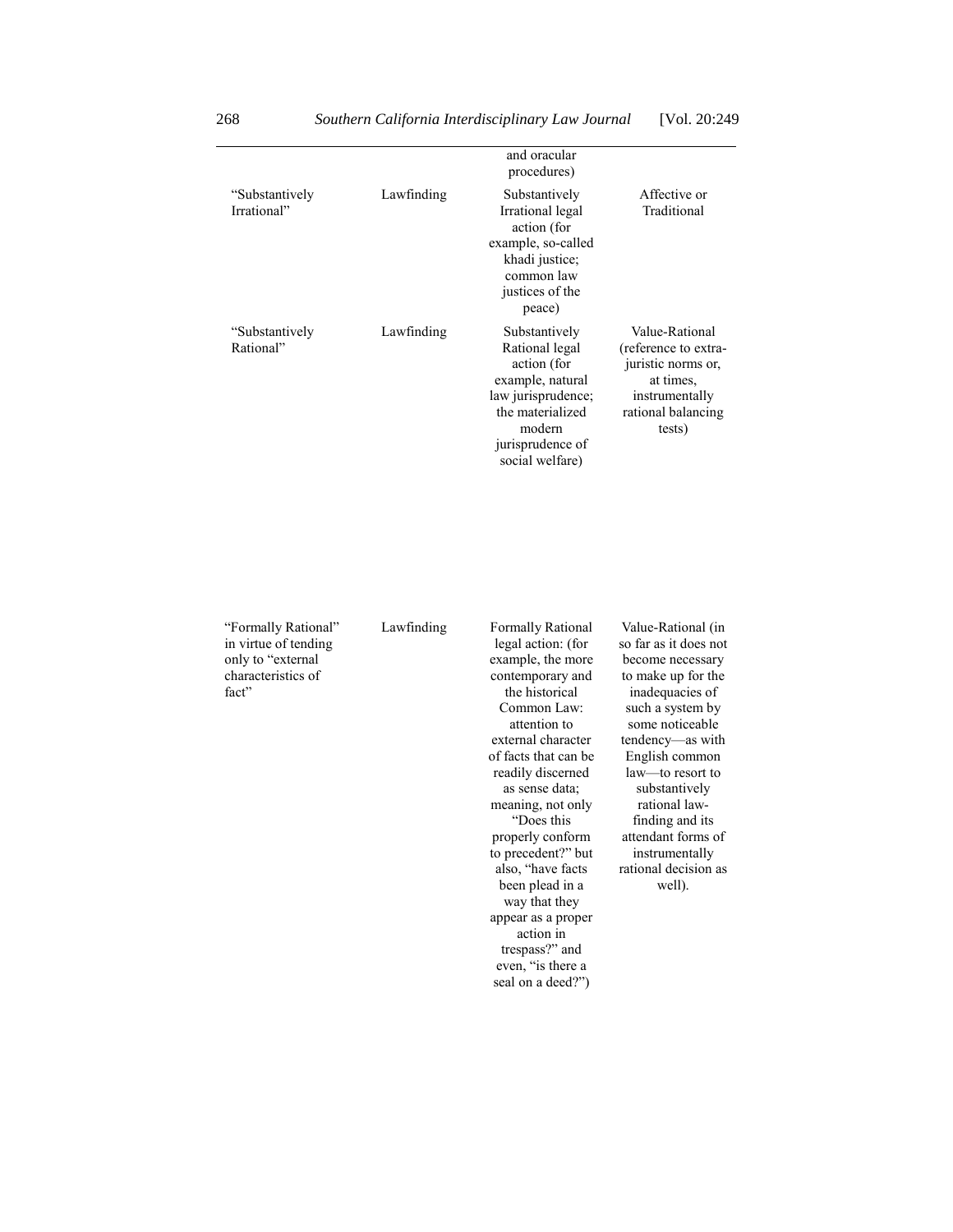|                                                                                                                                                                      | Lawmaking  | To be determined                                                                                                                                                                                                                                                                        | To be determined                     |
|----------------------------------------------------------------------------------------------------------------------------------------------------------------------|------------|-----------------------------------------------------------------------------------------------------------------------------------------------------------------------------------------------------------------------------------------------------------------------------------------|--------------------------------------|
| "Logically"<br>Formally Rational"<br>(or formally)<br>rational in virtue of<br>proceeding strictly<br>as an exercise in<br>the "logical"<br>analysis of<br>meaning") | Lawfinding | Logically<br><b>Formally Rational</b><br>legal action<br>(for example,<br>German Pandectist<br>legal science;<br>continental 'code'<br>jurisprudence<br>generally:<br>attention to the<br>logical meaning.<br>alone, of the legal<br>norms comprising<br>the system of legal<br>rules). | Value-Rational<br>(and strictly so). |
|                                                                                                                                                                      | Lawmaking  | To be determined                                                                                                                                                                                                                                                                        | To be determined                     |

### IV. THE CONNECTION BETWEEN FORMAL LEGAL RATIONALITY AND LEGAL RATIONAL AUTHORITY AS THE CHARACTERISTIC TYPE OF LEGITIMATE DOMINATION UNDER MODERNITY

If it proves possible to defend Weber from the charge of a discontinuity between his general versus legal sociology, it comes only at a certain expense. This ironically takes the form of a discontinuity that emerges from within his legal sociology itself, once lawmaking, lawfinding, and the body of law they act on and produce split apart. This section suggests that this latter discontinuity within the ideal type of formal legal rationality as it applies to these objects of would-be conceptual entailment is problematic for reasons beyond just what it means for legal action itself. This is because the ideal type of formal legal rationality is intimately related to Weber's sociology of domination and its attendant notion of the legal rational form of authority. Moreover, given the way these highly technical concepts formal legal rationality and legal rational authority—find their ongoing reflection in our own more casual versions of ideas about the nondiscretionary posture of adjudicatory decision-making and the rule of law it is said to underpin, the wider problem posed in this section cannot be seen as one relevant only to exegeting Weber.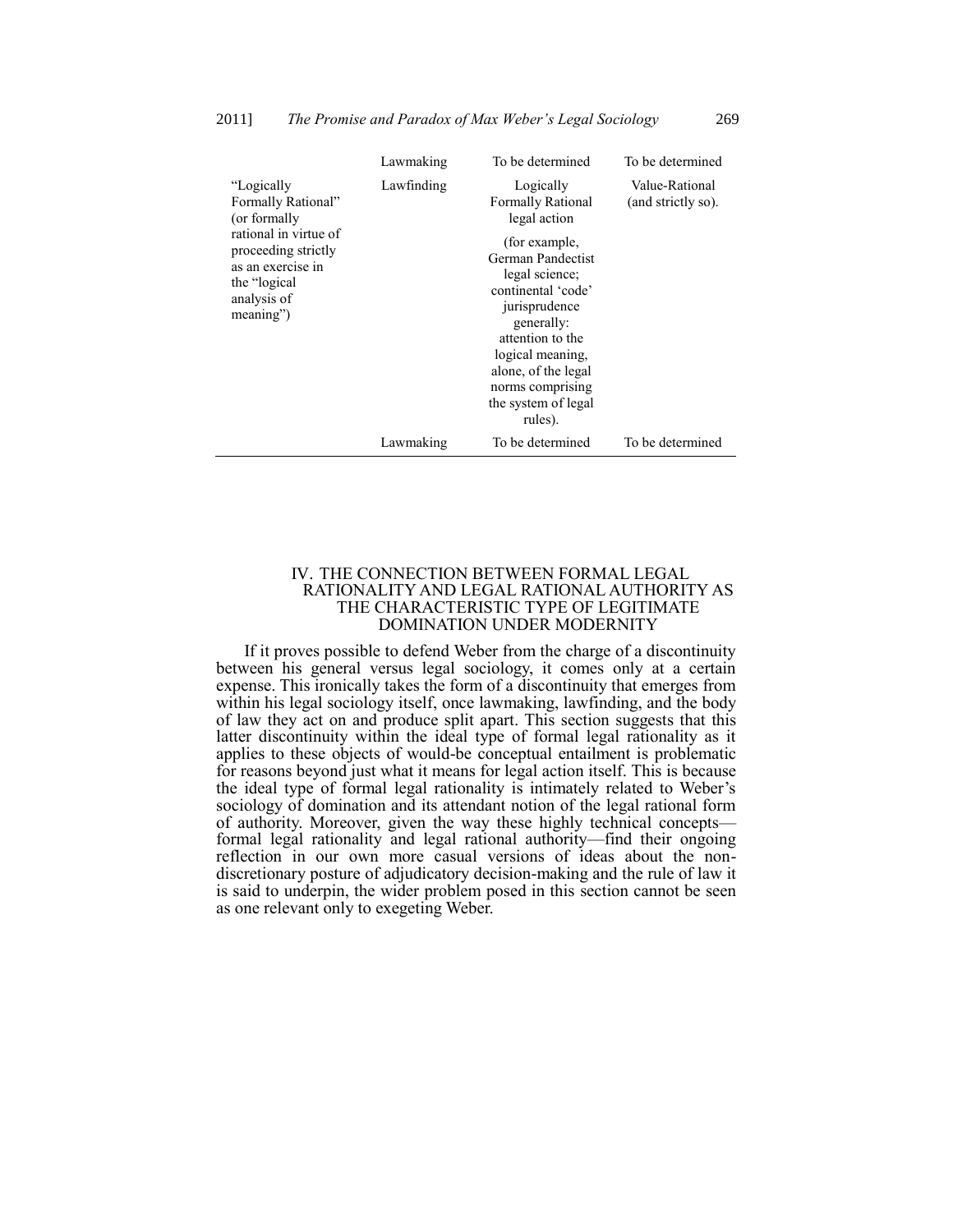### A. VALUE-RATIONAL DEFERENCE TO NORMS AND THE INTERNAL ORDERING OF MODERN FORMS OF ASSOCIATION

While more directly related to what is thought of when speaking about law in liberal discourse, as found on display within the institutions of formal judicial lawfinding, legal rationality is only one of the modes through which the legal variety of legitimate domination manifests itself. That being said, formal legal rationality may be the most important exemplar of this form of domination given that it lends clearest credence to the notion of the impersonality of liberal rule. In Weber's view, this is because the crucial characteristic of lawfinding under conditions of formally rational law is how it deals with reasons that are distinct in kind from those figuring into the process of enacting the rules in the first place. This was why lawfinding in such a context could be considered strictly value-rational whereas lawmaking, discussed further below, proves either value or instrumentally rational. In such a conceptualization, in other words, once juridified, the norm delivered to the hands of the lawfinder is understood to elicit absolute value-rational deference to its contents, with all questions about the justification of those contents being strictly external to the interpretation of its meaning. The role of reason giving in the process of formally rational lawfinding, therefore, is understood to be characteristically different from that which is involved in lawmaking. The former involves an exercise of articulating reasons that confines itself to spelling out the bases on which some one view of the logical meaning deemed inherent to the rule itself is to be preferred to all others given the rule's existence as a propositionally embodied statement endowed with willed meaning and represented publicly through words with semantic content. This contrasts with the lawmaking context in which reason-giving is deemed an affair primarily of articulating what motivates the rule's embodiment as a proposition in the first place, be this some value position deemed to necessitate juridification or the outcome of weighing several different such extralegal value positions through a means-ends calculus.

When seen in such terms, it becomes clear that it is not so much formally-rational lawfinding that is the defining criterion of the legal type of legitimate domination in the modern West (both according to Weber as well as our own more casual versions of the thesis of the formal rationality of modern law). Rather, it is the more abstract phenomenon of an internal ordering based on a posture of absolute value-rational deference to norms that matters most; formally rational lawfinding turns out to be just one species of this. For Weber (and it would seem often for our present imagination), it is only this more abstract characteristic of how actors generally stand in relation to the norms of what he calls the "associative" orders they inhabit that makes for a social phenomenon widespread enough to distinguish the West's sociological modernity as historically unprecedented.<sup>38</sup> Weber's image of the modern judge in the European

<sup>&</sup>lt;sup>38</sup> 1 WEBER, *supra* note [1,](#page-1-0) at 40. In a manner quite similar to Ferdinand Tönnies's (perhaps better known) gemeinschaft versus gesellschaft distinction, Weber distinguishes social relationships that are "communal" from those that can be called "associative." *Id.* Whereas the former involves an orientation of social action that "is based on a subjective feeling of the parties, whether affectual or traditional, that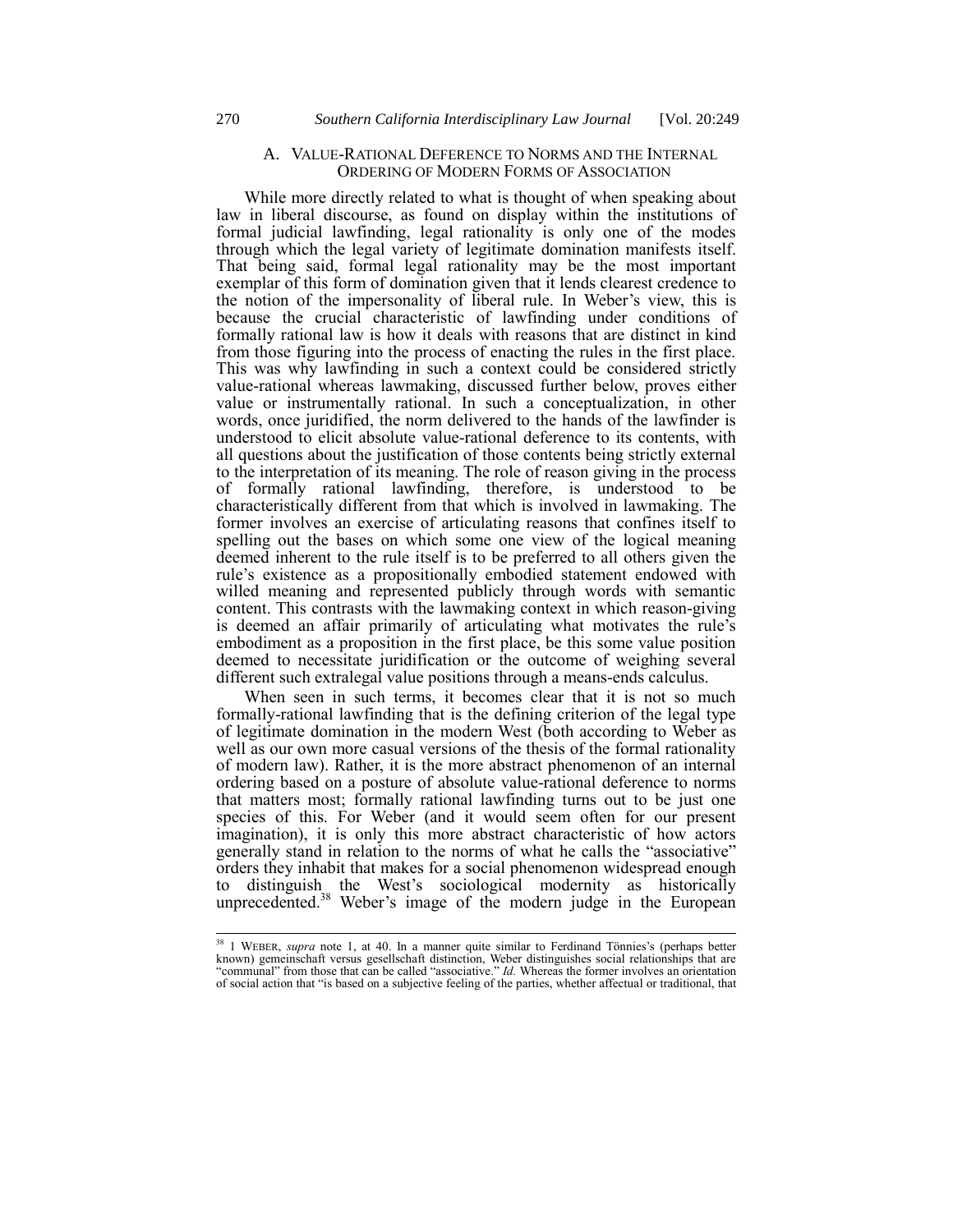continent as an "automaton of paragraphs" epitomizes this phenomenon of value-rational deference to norms in the context of an actor who just so happens to be playing a role within the associative ordering that is the state.<sup>39</sup>

<span id="page-22-0"></span>It is easy to forget this crucial importance of value-rationality to Weber's image of modern social life if his understanding of Western exceptionalism is envisioned too exclusively in terms of the "calculating spirit<sup>,40</sup> of modern "economic action."<sup>41</sup> To the contrary, it must not be forgotten that alongside such instrumentally rational capitalistic economic action in the now generalized space of the market, value-rationality is the predominant ethic in the most important forms of modern organization.<sup>4</sup> This is becuase orderings based on a non-discretionary deference to autonomous norms recur throughout many of the forms of social aggregation that most visibly characterize modern life. Moreover, according to the predominant conception, it is especially when such forms of aggregation reach a scale necessitating bureaucratic organization that their internal ordering based on value-rationality makes each into a little node from which the celebrated impersonality of a rule-by-rules rather than the ancient regime's rule-by-men radiates more generally across the whole social sphere. Thus, members of countless other types of orders are not too distant from Weber's formally rational lawfinder. These include the staff member of the state's bureaucracy who is, in his or her own way, expected to show absolute, non-discretionary value-rational deference to the extant norms defining his or her role as a public official. At the same time, they also include the managerial functionary of the private capitalist enterprise. For he, just as much as his public office-holding counterpart, is expected to be no less value-rational in the face of the internal norm order of the business firm, considered as a bureaucratically-organized associative order in its own right.

It is only with this last observation that one can see the true extent of the relationship between the rationalization of legal action and the historical emergence of legal rational authority as an actual operative type

they belong together," in the latter, the orientation of social action "rests on a rationally motivated adjustment of interests or a similarly motivated agreement, whether the basis of rational judgment be absolute values or reasons of expediency"—that is to say, either to "a value-rational belief in one's own obligation, or to a rational (*zweckrationale*) expectation that the other party will live up to it." *Id.* at 40–

<sup>41.</sup> <sup>39</sup> 3 *Id.* at 1395.

<sup>40</sup> 1 *Id.* at 374.

<sup>&</sup>lt;sup>41</sup> *Id.* at 63. For Weber, economic action is action that "so far as, according to its subjective meaning, it is concerned with the satisfaction of a desire for 'utilities'" and, thus, includes any "peaceful use of [an] actor's control over resources, which is rationally oriented . . . to economic ends." *Id.* Economic action, therefore, is to be distinguished from Weber's notion of economically oriented action. *Id.* at 64 ("As distinguished from 'economic action' as such, the term 'economically oriented action' will be applied to two types: (a) every action which, though primarily oriented to other ends, takes account, in the pursuit of them, of economic considerations; that is, of the consciously recognized necessity for economic prudence. Or (b) that which, though primarily oriented to economic ends, makes use of physical force as a means."). *See* RICHARD SWEDBERG, MAX WEBER AND THE IDEA OF ECONOMIC SOCIOLOGY 32 (1998) (pointing out that the difference comes down to economically oriented action including not only those situations where the main goal is extra economic but also those situations where the main goal

may be economic but in which violence is also used, such as imperialist wars for profit).<br><sup>42</sup> 1 WEBER, *supra* not[e 1,](#page-1-0) at 63–66. Weber further discusses that "'[e]conomic action' . . . is rationally oriented, by deliberate planning . . . ." *Id.* at 63.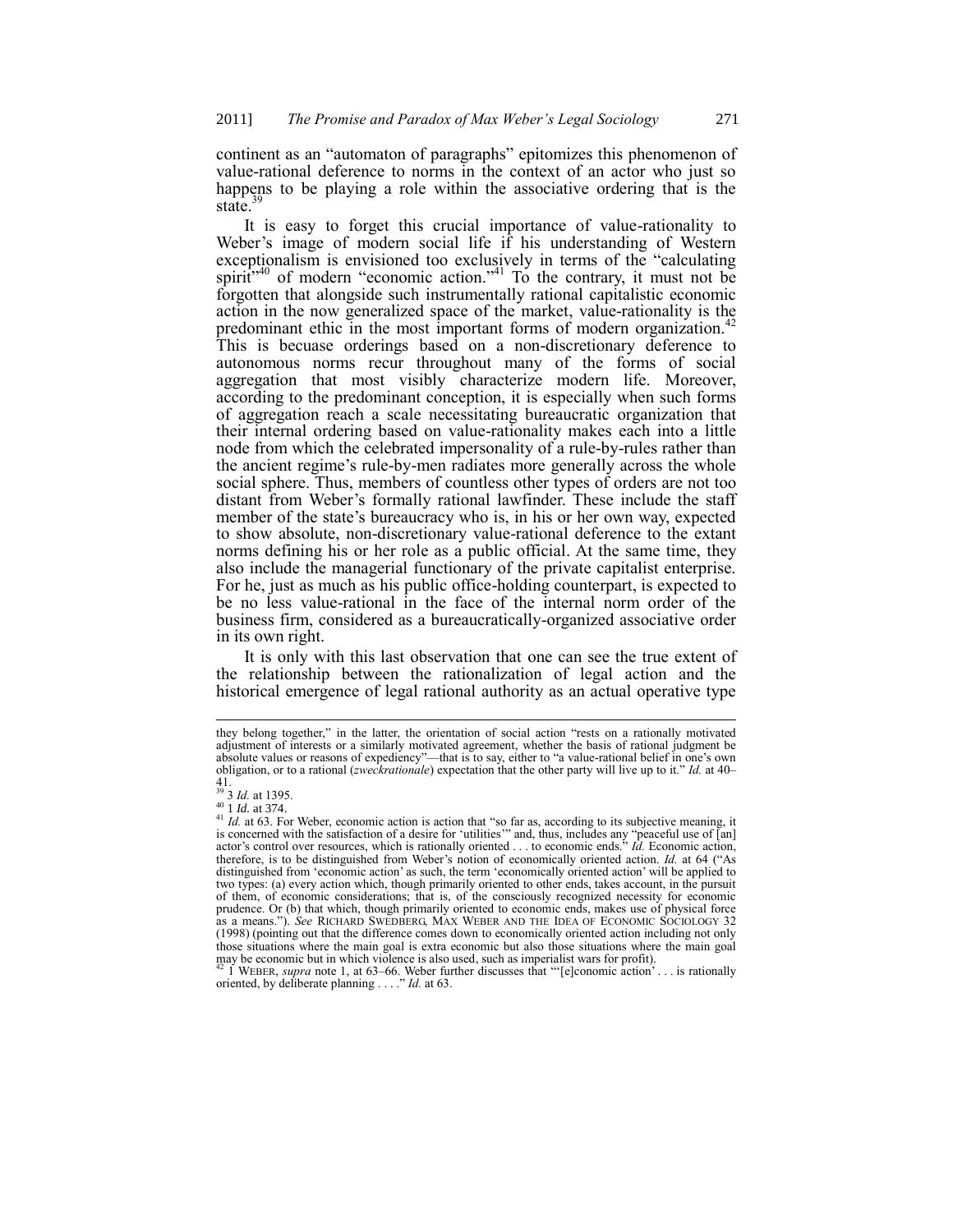of legitimate domination. For a situation of legal domination, like the category of formal legal rationality is preeminently a matter of how the individual orients himself so as to normativize his (meaningful) actions.<sup>43</sup> The difference is only that where legal domination in general is concerned, it is the ordinary actor—in all of her multiple identities as a member of the various larger associational enterprises to which she belongs—who comes into view. It is not, in other words, just simply the juristic actor who comes into view because she just so happens to be a lawfinder charged with functioning as an umpire over the associational order of the state, in specific, and addressing its (enacted legal) norms of internal ordering alone. Only with an eye toward the relations of the hierarchies that define the structure of authority necessary for maintaining "modern organized action<sup>"44</sup> does the truly emblematic character of the lawfinder's formally rational orientation come to seem like the source of an endless echoing, deep into society and far outside of the judge's chambers.<sup>45</sup> And it is in this sense that the legal rational form of authority comes to harbor, within the historical circumstance of its own rise to dominance, a much more general value-rational orientation than merely just that which obtains in the context of its formally rational law proper.<sup>46</sup>

None of this, of course, is to say that Weber sees older forms of valuerationality as having passed into obsolescence amidst such a modern circumstance. Rather, more to the point is that those are not the forms of value-rationality that he sees, along with instrumentally rational action in the market, to have precipitated the vastly accelerated and multiplied

Id. (footnote omitted).

l

 $6$  *See* 1 WEBER, *supra* not[e 1,](#page-1-0) at 220–21. As Weber notes concerning his "pure type" of legal authority: The purest type of exercise of legal authority is that which employs a bureaucratic administrative staff. Only the supreme chief of the organization occupies his position of dominance by virtue of appropriation of election, or of having been designated for the succession. But even his authority consists in a sphere of legal 'competence.'

approximation to a pure type, its historical existence can be demonstrated in all these fields.<br>*Id.* In the subsequent illustrations Weber elaborates on this point, mentioning the types of "bureaucracy" that are to be found, for example, in private clinics, hospitals maintained by religious orders, and the modern Catholic church. *Id.* at 221.

 $43$  Here one must understand the usage of "normativization" to include not just what Weber means as an orientation to norms (of the type at issue in value-rational action) but also an orientation to means-end calculating (of the type at issue in his instrumentally rational action). *See* 1 WEBER, *supra* not[e 1,](#page-1-0) at 25– 26. Though it will not come out here, the usage intended also includes more than and something quite different from what Weber seems to mean in his two basic types of meaningful action.

*Id.* at 219. This point makes clear Weber's expansive view of bureaucracy as relevant to the internal character of modern social aggregations. As he states in the seventh entry of the "fundamental categories of rational legal authority":

Administrative acts, decisions, and rules are formulated and recorded in writing, even in cases where oral discussion is the rule or is even mandatory. This applies at least to preliminary discussions and proposals, to final decisions, and to all sorts of orders and rules. The combinations of written documents and a continuous operation by officials constitutes the 'office' (Bureau) which is the central focus of all types of modern organized action.

It is not cut and dry whether logically formal legal rationality is merely emblematic of these other orientations to the norms of whatever given organizational enterprise or synonymous with them. This is because, to a significant extent, these other norms themselves indirectly belong to the legal domain in so far as they are sanctioned by it once. In this image of things, the state becomes the supreme font of  $\lim_{46}$ 

<sup>.</sup> . . . This type of organization is in principle applicable with equal facility to a wide variety of different fields. It may be applied in profit-making business or in charitable organizations, or in any number of other types of private enterprises serving ideal or material ends. It is equally applicable to political and to hierocratic organizations. With the varying degrees of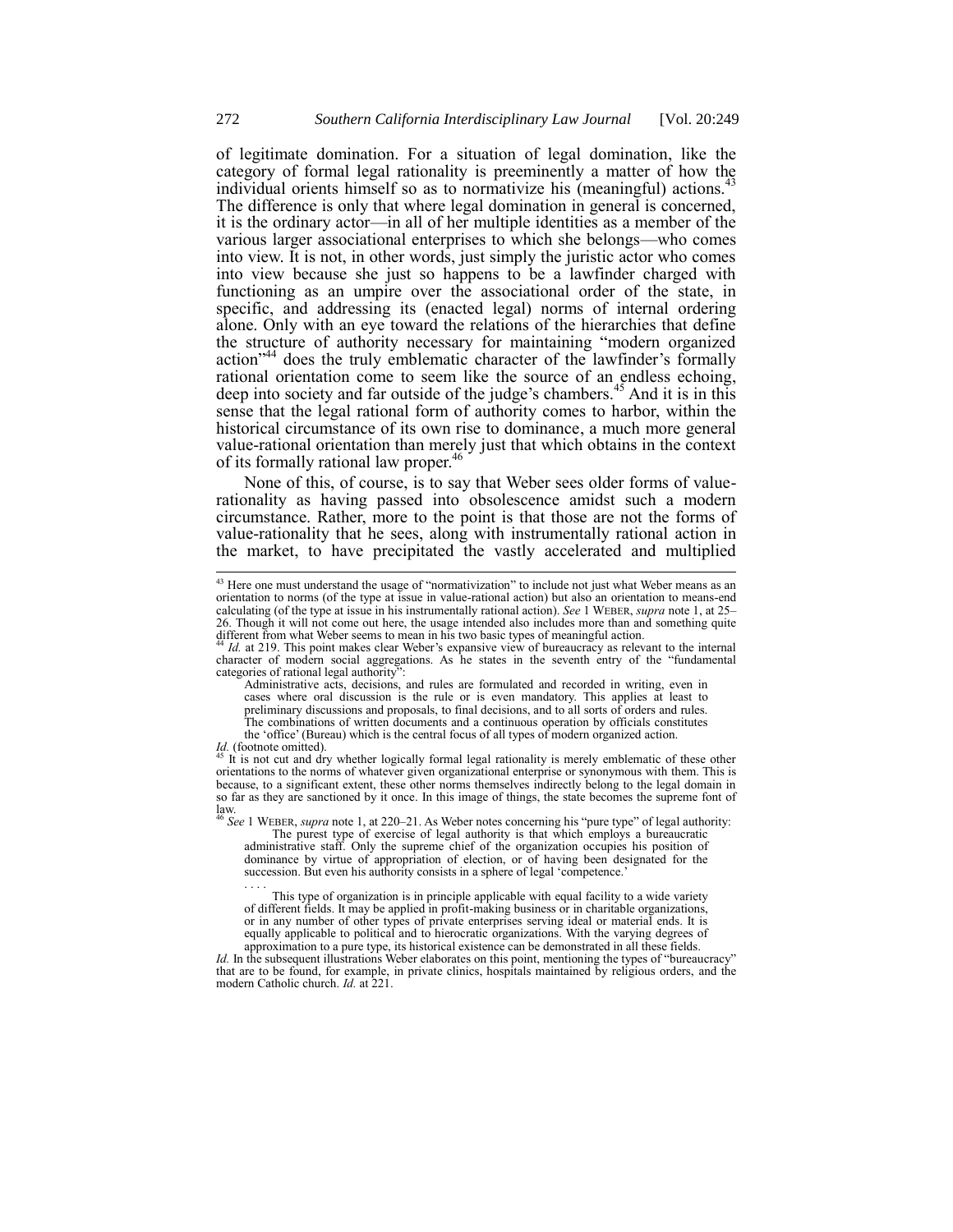variety of meaningful social transactions that only modernity is deemed to have brought with it. It is this acceleration and vast multiplication of social transactions that also serves as a precondition of sorts for secularizing modernity's progressive differentiation of the social world into what are then said to be its relatively autonomous domains for inter-personal commerce and hence, meaningful transactions.<sup>47</sup>

### B. VALUE-RATIONAL DEFERENCE TO LEGAL NORMS AND LAW AS A CALCULABLE ELEMENT IN MODERN SOCIAL LIFE

The way the value-rationality of the formally rational lawfinder finds its echo in the roles individuals take within modern associative orderings like the territorial state's bureaucracy or the private business firm's internal management—does not exhaust its relevance to Weber's understanding of modernity. Of still wider importance to his portrayal of the latter is the idea that the formally rational lawfinder's posture of value-rationality vis-à-vis enacted legal rules transforms legal normativity into an unshakeable sort of social facticity. As such, it can be relied on as a given element of the context within which other forms of meaningful action proceed.

It is for this reason that within Weber's conceptualization it may, at first glance, seem little to quibble with when he continues using "formally" rational" as a descriptor of both lawfinding and "the body of laws" under the historical circumstance of the modern West. To continue speaking in this way of formally rational law seems, in other words, to be simply a way of alluding to how the value-rationality of the lawfinder guarantees a surrounding of legal rules that make for fixed points of reference of just the type needed to facilitate the variety of social action that characterizes a capitalist market economy. It is the lawfinder's value-rational regard for legal norms that allows the private (economic) actor to go on smoothly functioning in the instrumentally rational way that epitomizes his historical epoch. From this point of view, the rather promiscuous descriptor that "formally rational" appeared to be when applied to the body of laws of such an epoch comes to seem hardly like a defect. To the contrary, the

 $47$  These are generally understood to abide a master heuristic division between the public and the private, together with the subdivisions therein between polity, economy, society, and in some formulations, culture. While the location of the domains on each side of this line have tended to shift over time—thus, never entirely clear—their identities have been relatively constant, though not entirely without important modifications and additions. Thus, if in the classical eighteenth century view of the matter—which Hegel canonized for the nineteenth century—the political was public in a way that civil society was not (taking civil society to be understood as the arena of market oriented exchange relations that was private), then with time, the placement of these realms appears to have changed. Today, it seems much more the case that the public side of this division has grown to include not only the domain of the political (that is, "the state," the site of the formal political process, the arena in which actors play functional roles as part of the staff of a government and where they undertake their being of citizens or subjects) but also, to a certain degree, even civil society (in its capacity as the site of public sphere activities of the cultural exercise of inter-subjective personal relationeering, including exchanges of opinion, aesthetic taste, civic feeling, or the like). On the other hand, on the private side of the divide there seems to be more than just the capitalist market or the remaining elements of society having to do with ascriptive and communal aggregation (for example, kinship networks, the family, social structure—but not in the political economic sense of the term). Rather, added to the realm of the private, a further domain has come to be that is best exemplified in the idea of "culture" in the sense assigned the term in the tradition of post-war American social anthropology (that is, the shared representative space of the iconographies of communal imagination, secular leisure, religious piety, ethno-national tradition, and the like).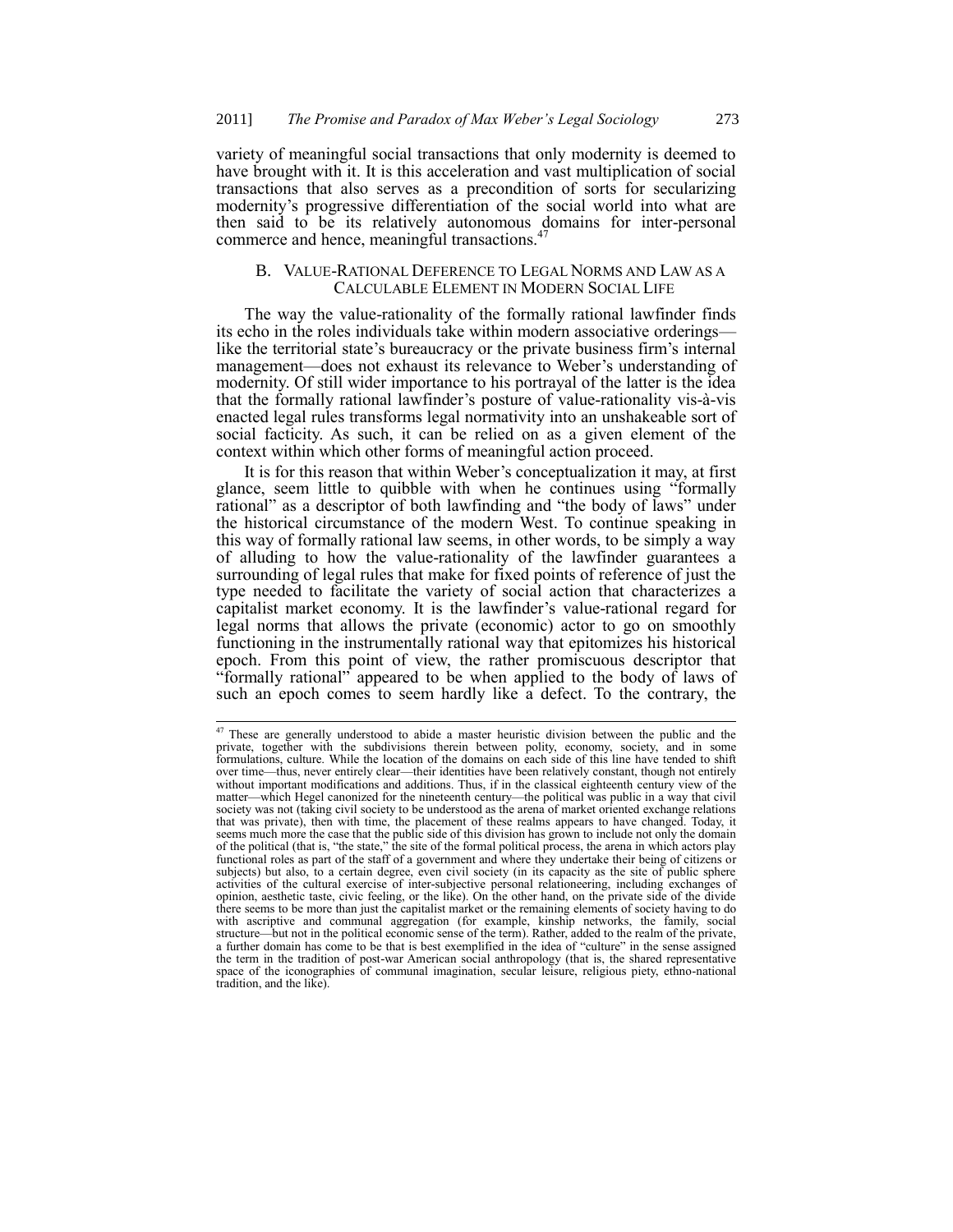multiple referents of the term may appear downright necessary, at least insofar as it would be even less ideal to be left with no choice but to speak of the value-rationality of the total body of law.

For Weber, this calculative behavior of the market into which the fixed social facticity of enacted rules figures becomes generalized under capitalism in a way that is contrasted with economic action that is traditional, such as the house-holding of the oikos.<sup>48</sup> This is because it is goal-oriented and, therefore, rational in a way that the latter is not.<sup>49</sup> In this preliminary division according to which Weber separates out the various types of economic action from one another, the latent presence of his more fundamental descriptors for meaningful action in general is more readily apparent than it is in his categories of legal thought. This is because the category of goal-oriented economic action stands in at the outset for both value-goals (in which there is no real separation of means from ends as in value-rational action generally) and purposive goals proper (that is, ends that different means can be calculated as paths toward as in instrumentally rational action). This, of course, is why from the outset of his discussion of economic action, Weber anoints with the mantle of rationality only that type of goal-oriented economic action that is instrumentally rational.<sup>50</sup>

It is this notion of calculability that makes for the essence of the relationship that Weber (and nearly all other modern scholarship) takes to obtain between the rule of law and capitalism (or, development, as the case may be).<sup>51</sup> While this is not the appropriate place to consider the merits of this thesis, it is enough to say that it is in articulation of it that Weber repeatedly suggests that the law is, in effect, one of the crucial preconditions of what the classical economists dubbed "marginal utilitarian behavior" under conditions of modern capitalism.<sup>52</sup> This is because insofar as the law serves as a calculable element, this derives from the formal rationality with which it is to be expected that the lawfinder will regard its enacted norms. Only then can the law's existence be assumed by the economic actor to be stable, dependable, and measurable precisely in the same manner as monetary signs of the price system. Considered to be factual elements of the institutional context in which decisions are to be made in the market, prices and legal rules are the two key elements that the zweckrational economic actor uses to map out a coherent set of forward-

<sup>48</sup> "The English word "household" covers two concepts in Weber"s sociology: *Haushalt*, or a way of managing resources (the opposite of profit-making), and *Hausgemeinschaft*, or a form of socio-

economic organization that includes the family and is sometimes identical to it." *See* SWEDBERG, *supra* note [4](#page-1-1), at 117.

<sup>&</sup>lt;sup>49</sup> 1 WEBER, *supra* note [1,](#page-1-0) at 69 ("Economic orientation may be a matter of tradition or of goal-oriented rationality.‖). <sup>50</sup> *Id.* at 24–26, 69. *See supra* note [42.](#page-22-0)

<sup>51</sup> *See generally* Trubek, *supra* note [19](#page-7-0) (making clear the relationship between the rule of law and capitalism); David M. Trubek, *Toward a Social Theory of Law: An Essay on the Study of Law and Development*, 82 YALE L.J. 1 (1972).

As noted earlier, Weber explicitly equates formally rational economic action with a mode of instrumentally rational action, thus giving the term an opposite connotation in relation to his general categories of meaningful action as compared to that which previously was argued as obtaining between formal legal rationality and the general category of value-rational action.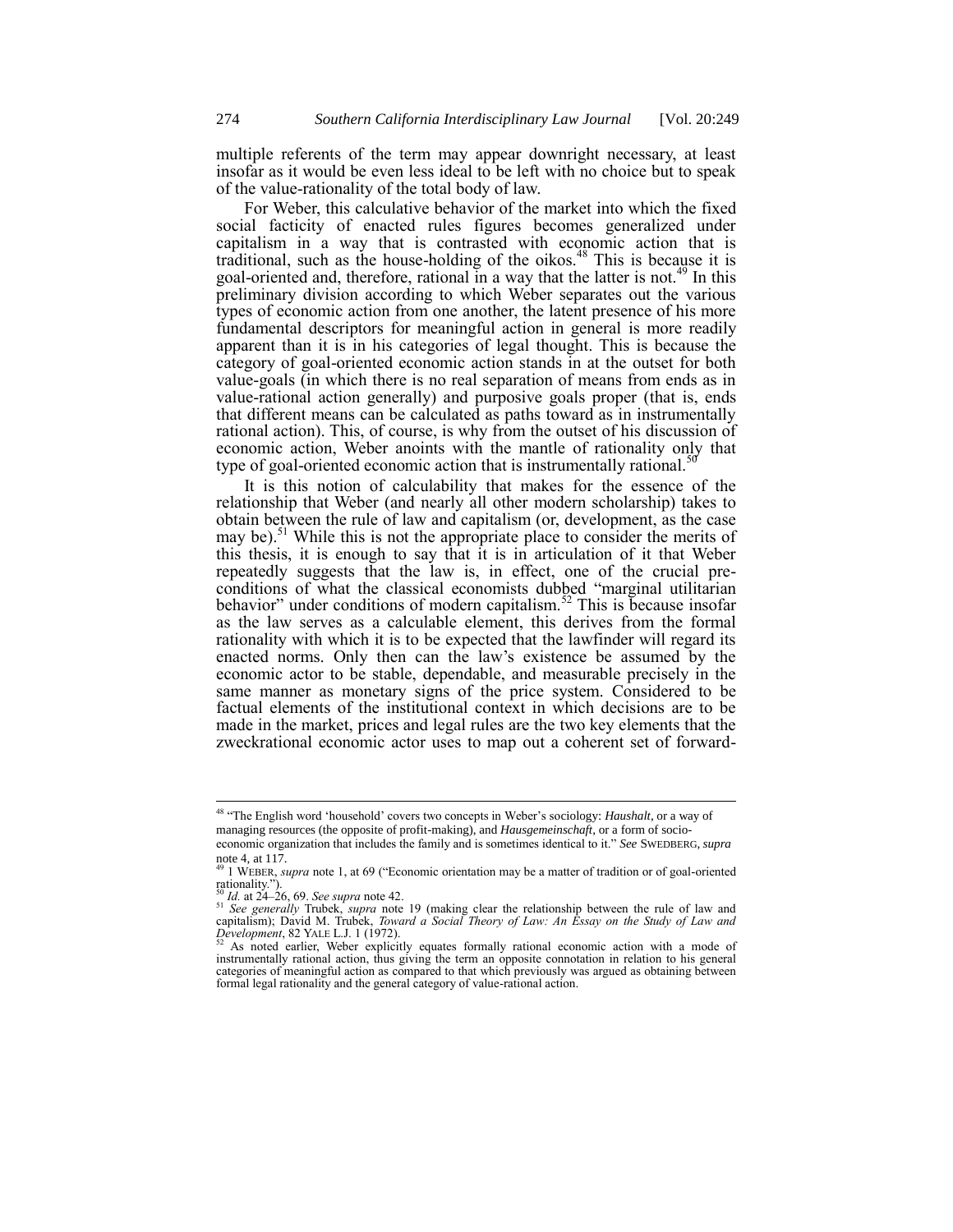looking projections about how different combinations of means will contribute to his or her (self-interested economic) ends.<sup>5</sup>

### V. THE PROBLEMS OF FORMAL LEGAL RATIONALITY AND THE LINGERING PROBLEM OF JUDICIAL LEGISLATION

### A. THE PROBLEM WITH FORMAL RATIONALITY AS A SHARED DESCRIPTOR FOR MODERN LEGAL AND ECONOMIC ACTION

Despite the well-counseled insistence that it is a mistake to see only a single narrative of rationalization in Weber's scholarship, as shown above, there clearly remain very direct correlations between his portrayal of rationalization processes in different domains of social life. In the case of

*Id.* After the thought concerning the "uniformities of price determination" and how acting in reference to these differs from doing so for the sake of a "norm . . . held to be valid" (that is, value-rationally), Weber could just as well have added that the same goes for the uniformities of a formally rational legal system. *See id.* In other words, when it is the case that the norms of such a legal system are considered other than from the perspective of the adjudicator who regards them as values to be heeded and confronted only for their logical meaning one can see that they might just as well appear like factual elements of the situation. This is, of course, how they are regarded by the instrumentally rational and calculating economic actor who regards them less as substantive values than as being like economic prices that can be calculable with respect to the role they will (or are meant to) play in the course of events

One should note Weber's subsequent sentence as well, which bears on the earlier discussion of the way in which law making behavior can proceed through value-rationality in preparing a formally rational law for the lawfinders:

To be sure, this process by no means exhausts the concept of rationalization of action. For in addition this can proceed in a variety of other directions; positively in that of a deliberate formulation of ultimate values (*Wertrationalisierung*); or negatively, at the expense not only of custom, but of emotional values; and, finally, in favor of a morally sceptical [sic] type of rationality, at the expense of any belief in absolute values.

*Id.* 

 $\overline{a}$ 

<sup>53</sup> *See* 1 WEBER, *supra* note [1,](#page-1-0) at 30. As noted earlier, Weber regards formally rational economic action as a type of instrumentally rational action. This aligns it to his general categories of meaningful action in a way that stands at direct odds with the alignment that this Article has argued to exist for Weber between formally rational legal thought and value-rational action:

Many of the especially notable uniformities in the course of social action are not determined by orientation to any sort of norm which is held to be valid, nor do they rest on custom, but entirely on the fact that the corresponding type of social action is in the nature of the case best adapted to the normal interests of the actors as they themselves are aware of them. This is above all true of economic action, for example, the uniformities of price determination in a "free" market, but is by no means confined to such cases. The dealers in a market thus treat their own actions as means for obtaining the satisfaction of the ends defined by what they realize to be their own typical economic interests, and similarly treat as conditions the corresponding typical expectations as to the prospective behavior of others. The more strictly rational (*zweckrational*) their action is, the more will they tend to react similarly to the same situation. In this way there arise similarities, uniformities, and continuities in their attitudes and actions which are often far more stable than they would be if action were oriented to a system of norms and duties which were considered binding on the members of a group. This phenomenon—the fact that orientation to the situation in terms of the pure self-interest of the individual and of the others to whom he is related can bring about results comparable to those which imposed norms prescribe, very often in vain—has aroused a lively interest, especially in economic affairs. Observation of this has, in fact, been one of the important sources of economics as a science. But it is true in all other spheres of action as well. This type [meaning, the zweckrational], with its clarity of self-consciousness and freedom from subjective scruples, is the polar antithesis of every sort of unthinking acquiescence in customary ways as well as of devotion to norms consciously accepted as absolute values. One of the most important aspects of the process of "rationalization" of action is the substitution for the unthinking acceptance of ancient custom, of deliberate adaptation to situations in terms of self-interest.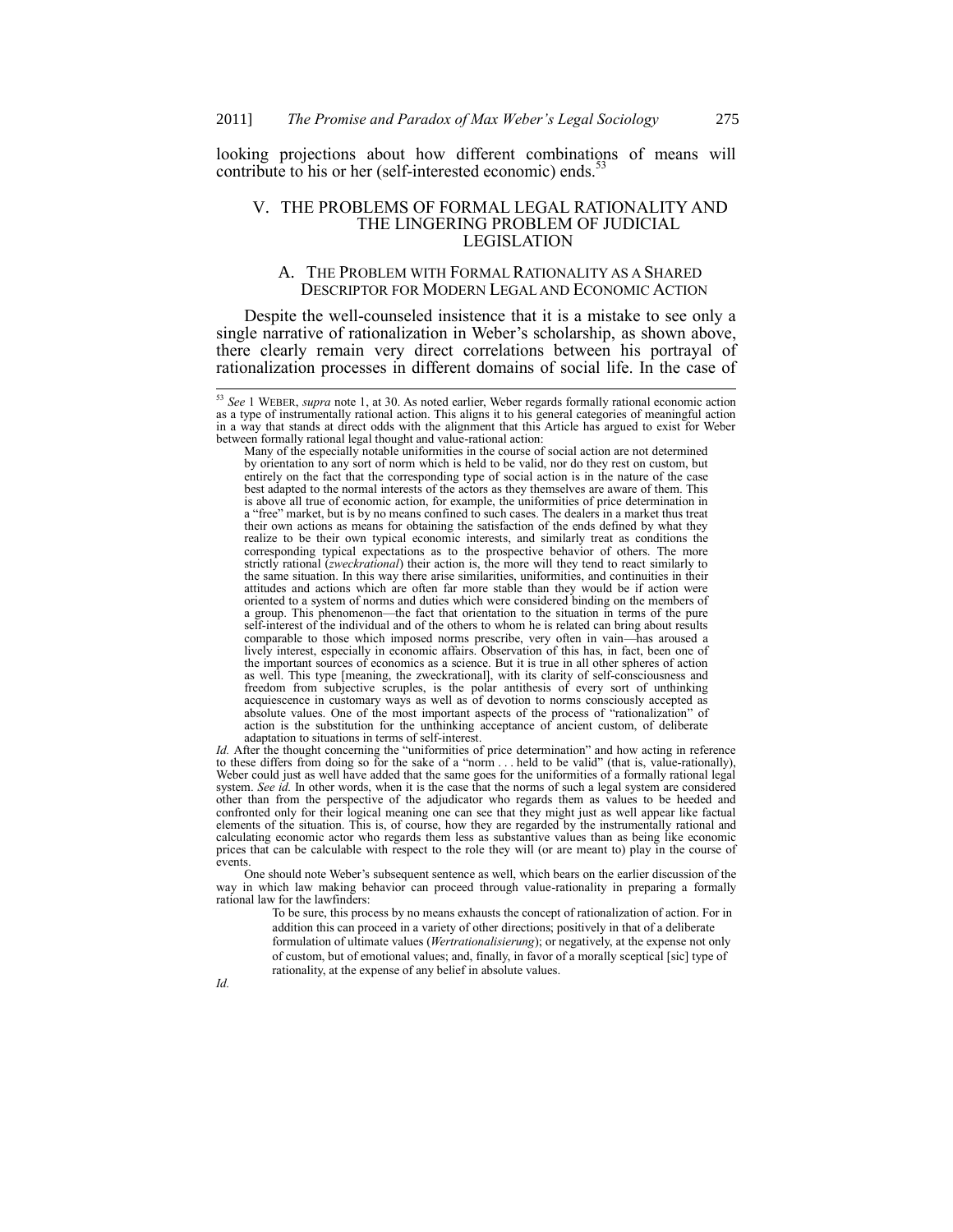the narratives of the rationalization of economic and legal action, this is especially true. The relationship between them is such that the level of rationality that comes to predominate where the former is concerned is conditioned on that which comes to predominate where the latter is concerned. Thus, the degree of rationality that characterizes legal action functions as a constraint on (or equally a cause of) the degree of economic action's rationalization.

Accordingly, it is no surprise that as Weber's discussion of economic action progresses so as to find him formulating more precise technical concepts, he introduces the ideal typical axis of distinction between formal and substantive rationality into this context of consideration.<sup>54</sup> In so doing, it becomes apparent that Weber is carving up his more casual notion of goal-oriented economic action (originally invoked to be distinguished only from traditional economic action) into two distinct types of action. <sup>55</sup> And here again, with this new axis of distinction in hand, in the economic domain, as in the legal, the highest form of rational action is that which is formally so—rather than substantively so.

In and of itself, the way in which the connection between legal and economic action is made explicit at the level of conceptual vocabulary may not seem very surprising. After all, it is precisely the rich examples of connections like these that have necessitated the warnings against generalizing from one domain of social life to another with respect to the rationalization process taking place therein. Yet what is surprising is that once surveyed more expansively from the point of view of the most general of Weber's rationalization narratives—namely the one pertaining to the rationalization of meaningful social action—what this Article has been calling "legal action" and what Weber calls economic action appear to fall under plainly conflicting categories. For if legal action is formally rational in virtue of its value-rationality and substantively rational in virtue either of its value or instrumental rationality, the same is not true of economic action. To the contrary, economic action is formally rational when it is instrumentally rational, as alluded to above and as Weber himself makes it a point to explicitly emphasize; the whole notion of the calculating spirit of capitalist modernity underlines nothing less. Conversely, economic action is substantively rational only when it proceeds on the basis of valuerationality, a point that Weber again makes explicit. He does so, moreover, not only at the level of conceptual elaboration but also at the level of his

<sup>&</sup>lt;sup>54</sup> *Id.* at 85 ("The term 'formal rationality of economic action' will be used to designate the extent of quantitative calculation or accounting which is technically possible and which is actually applied. The 'substantive rationality,' on the other hand, is the degree to which the provisioning of given groups of persons (no matter how delimited) with goods is shaped by economically oriented social action under some criterion (past, present, or potential) of ultimate values (*wertende Postulate*), regardless of the nature of these ends.").

<sup>&</sup>lt;sup>55</sup> *Id.* at 85–86 ("The concept of 'substantive rationality,' on the other hand, is full of ambiguities. It conveys only one element common to all 'substantive' analyses: namely, that they do not restrict themselves to note the pure formal and (relatively) unambiguous fact that action is based on 'goaloriented' rational calculation with the technically most adequate available methods, but apply certain criteria of ultimate ends, whether they be ethical, political, utilitarian, hedonistic, feudal *(ständisch)*, egalitarian, or whatever, and measure the results of the economic action, however formally 'rational' in the sense of correct calculation they may be, against these scales of 'value-rationality' or 'substantive' *goal rationality*.'‖) (emphasis added).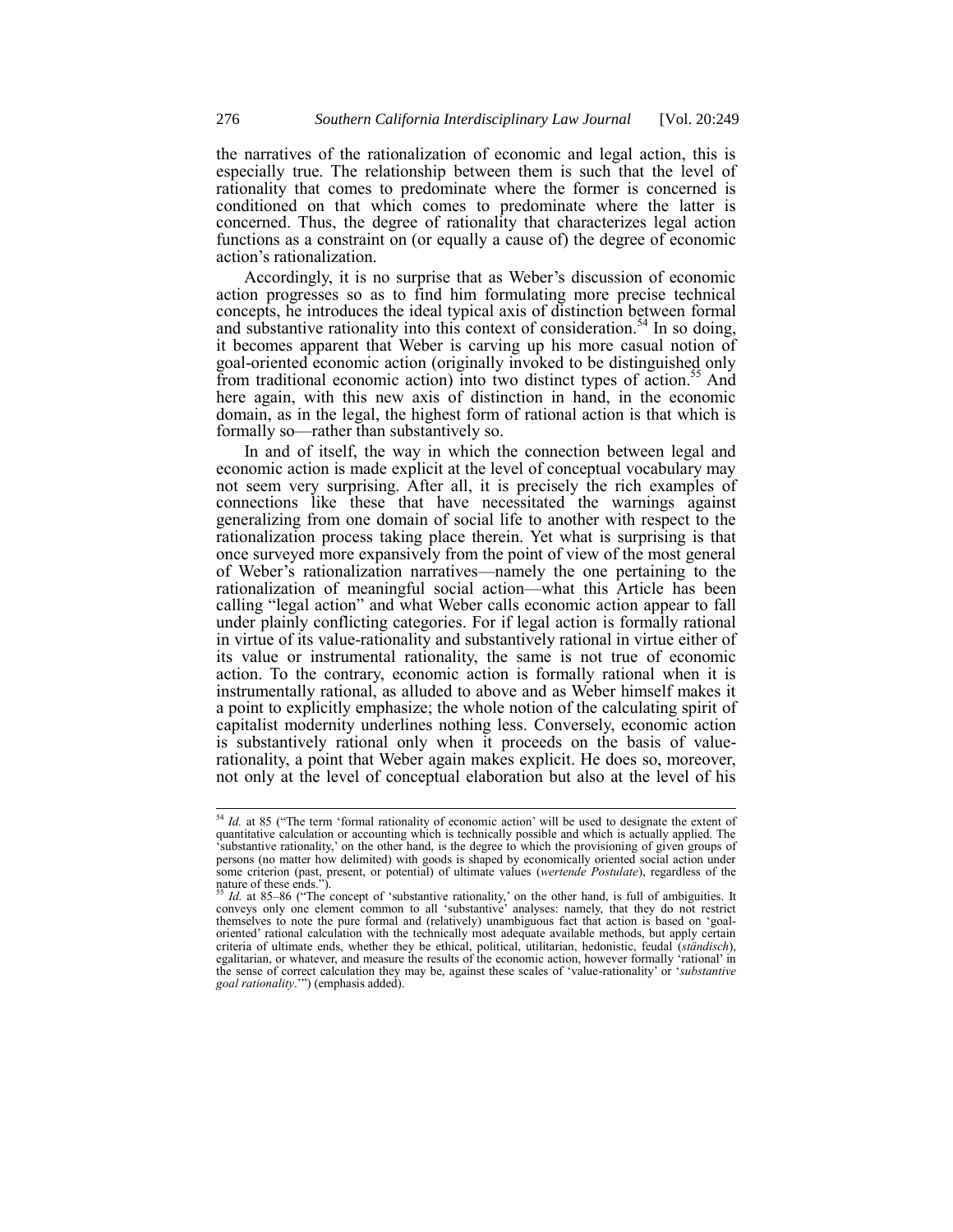historical exemplifications. For Weber, formally rational economic action dominates the modern West, while in contrast, substantive economic rationality dominates the emerging planned socialist and communist systems of economic allocation, which he sees to have been based not on an ethic of means-end calculating self-interested utility but instead on concrete quasi-absolute deference demanding values of equality and social justice.<sup>5</sup>

The equivocal nature of the formal rationality of these types of actions—economic and legal—from the standpoint of their quality of meaningfulness (when taken as general types of orientation) proves quite problematic considering its implications. In light of this equivocal quality, for example, it begins to prove quite difficult to look past Weber's description about the West's formally rational law as was suggested in the previous section. Chalking up formal rationality's multiple referents—to both juristic legal thought and the body of laws—to its role as a necessary third term for speaking simultaneously about both the lawfinder and the private (economic) actor's posture vis-à-vis the judicial process now becomes untenable. This is because the more precisely Weber clarifies economic action in term of its formal rationality, the less possible is it to insist that it merely stands as an empty placeholder for speaking jointly of the lawfinder's and the private economic actor's respective ways of regarding the norms of the law. Likewise, as the concept of formal rationality retreats further and further from any role as a description of the legal action of the juristic lawfinder alone, so too is the reader more and more reminded that there is not just a single economic type of private social action into which the law figures in the fashion of monetary price. Thus, if the body of law's formal rationality from the standpoint of the marginal utilitarian actor of the modern capitalist market is staked on her penchant for means-end calculating, then what is to be made of some other (or even just the same?) actor when she is found orienting herself to some given rule of law (or perhaps the same rule of law?) quite differently? For example, when it comes time to choosing whether or not to steal a loaf of bread, this same actor might well find herself regarding the existence of the relevant norm of criminal sanction not from the point of view of her own faculty for instrumental rationality but from that of her faculty for value-rationality. From its point of view, there is nothing that prevents a proscription against theft from appearing, primarily, as a legal value position (to be added, perhaps, to the moral value position that it may simultaneously be assigned in her cognition). Therefore, there is also nothing that prevents her from finding herself in need of paying absolute deference to the prohibition rather than regarding it as a factor in a means-end calculation—when considering how to meaningfully act in the social world.<sup>57</sup> Of course she

<sup>56</sup> *See id.* at 86.

 $57$  This is not the only way such action can be explained. Indeed, much of the enterprise of law and economics can be seen as an endeavor of precisely this latter sort. From this perspective, the explanation of the actor's choice not to steal the loaf of bread could just as well be recast in terms of what, in Weber's framework, could be called an instrumentally rational calculating-ness. Of course, what is good for the goose is good for the gander and may apply to the description of efficiency-seeking economic action. In other words, even within Weber's own conceptual framework, any given instance of economic action might be characterized, or, perhaps, retrospectively reconstructed by the inquirer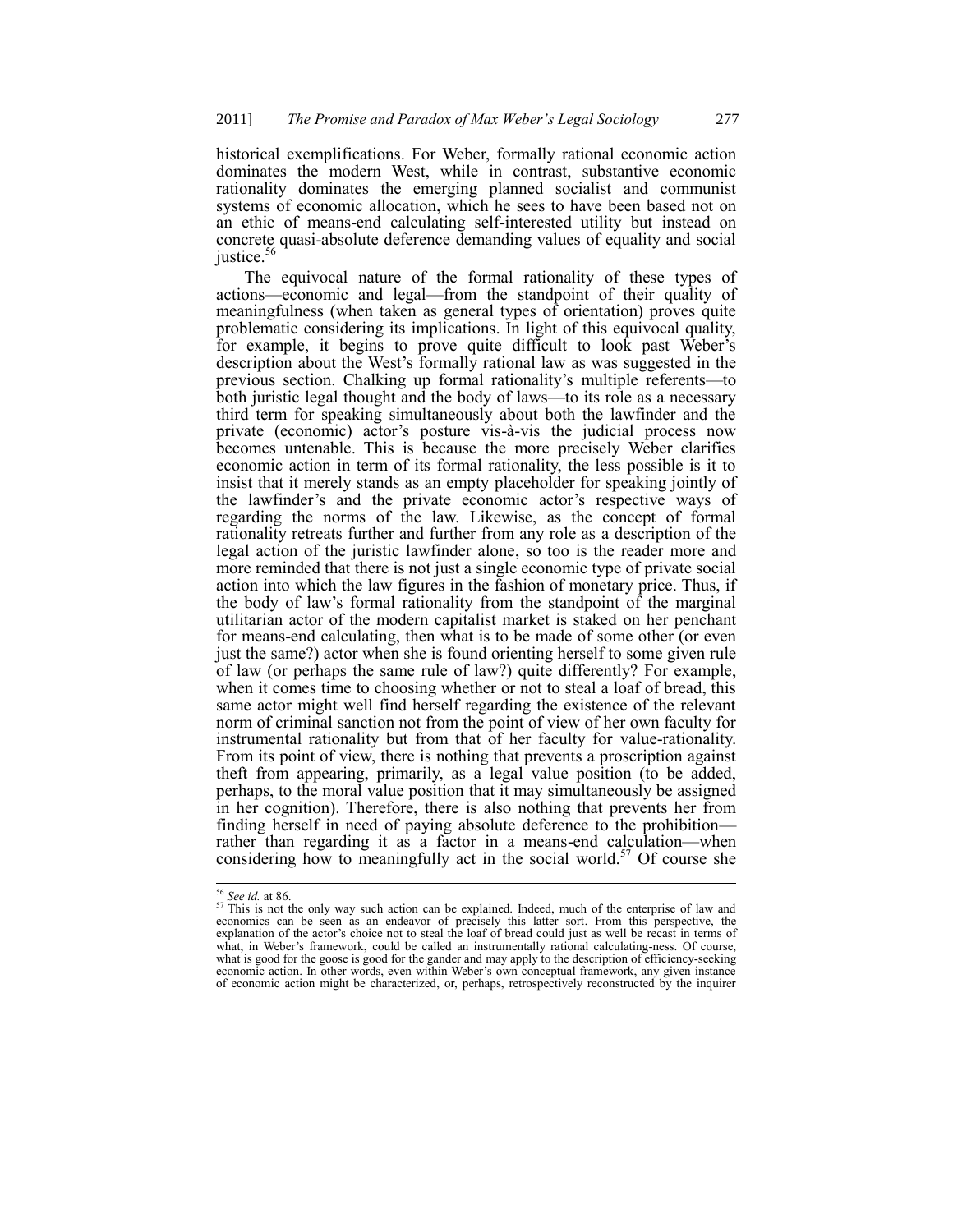might regard the prohibition through a means-end calculus, but the point is that there is nothing in the concept of the formal rationality of the given rule of law that requires that this be so. In other words, once more than just the lawfinder's action is taken into account as defining modern law's formal rationality, it must be acknowledged that there may not be any consistent mode of actor orientation to its rules that stands capable of defining them as such. All that remains left to carry out this task is the legal action of the value-rational lawfinder. Yet, as discussed in the next section, even this remains something of an illusory defining criterion given that under properly modern conditions in which lawfinding and the body of law it finds are split apart, the lawfinder is no longer the only type of individual who is engaged in legal action proper.

### B. THE PROBLEM WITH THE IDEA OF FORMALLY RATIONAL LAWMAKING ACTION

As illustrated in the previous sections, it proves inadequate to understand formal legal rationality as a third term meant to capture the different action orientations—the instrumentally rational and the valuerational—from which economic actors and legal actors proper, like the lawfinding judge, can be said to respectively stand in relation to the norms of the law. Weber's continued tendency to speak of law and lawfinding under the same heading long after arriving at his epoch of formal legal rationality when they are said to have historically split in two, therefore, is problematic. This, however, is for reasons other than just that meaningful non-legal action in relation to the law cannot be reduced simply to economic action alone. Even more serious is the difficulty that results from trying to understand the formal rationality of lawmaking in the context of modern capitalist society. In fact, matters become most difficult here, precisely at the point in Weber's narrative of legal rationalization when elaboration is most needed. This is because, as noted in Part II, under conditions of modern capitalist society in the West, according to Weber, there are three clearly distinct objects of analytical scrutiny: two processes of action (that is, lawmaking and lawfinding) and the body of propositions in relation to which or over which they exercise themselves. The most important consequence of this state of affairs is that it no longer remains the case that both lawmaking and lawfinding, considered as types of action in their own right, will have to fall under a single category of ideal typical description. Once this becomes true, so too does it increasingly become the case that the category of formally rational legal thought loses its technical meaning save, possibly, for the way in which it describes lawfinding.

other than in terms of its marginal utilitarian instrumental rationality. Note that this point directly deals with how to best capture and reconstruct the economically "rational" component of such economic action. Weber would, perhaps, well concede the point (even if, making such a concession would not be pertinent to denying the historical thesis he is making about how economic action has generally changed with time). The point, however, is one that has all too rarely been given adequate attention in our own day, perhaps because such a concession tends to call into question the scientific foundation of economic inquiry. In any case, it is from the starting point of this observation that a much more forceful critique of Weber's ideal types of rationality can be made, rather than from one emphasizing either their abstractness in light of actual historical fact or their alleged mutual unintelligibility given the separate axes according to which they divide legal and general action.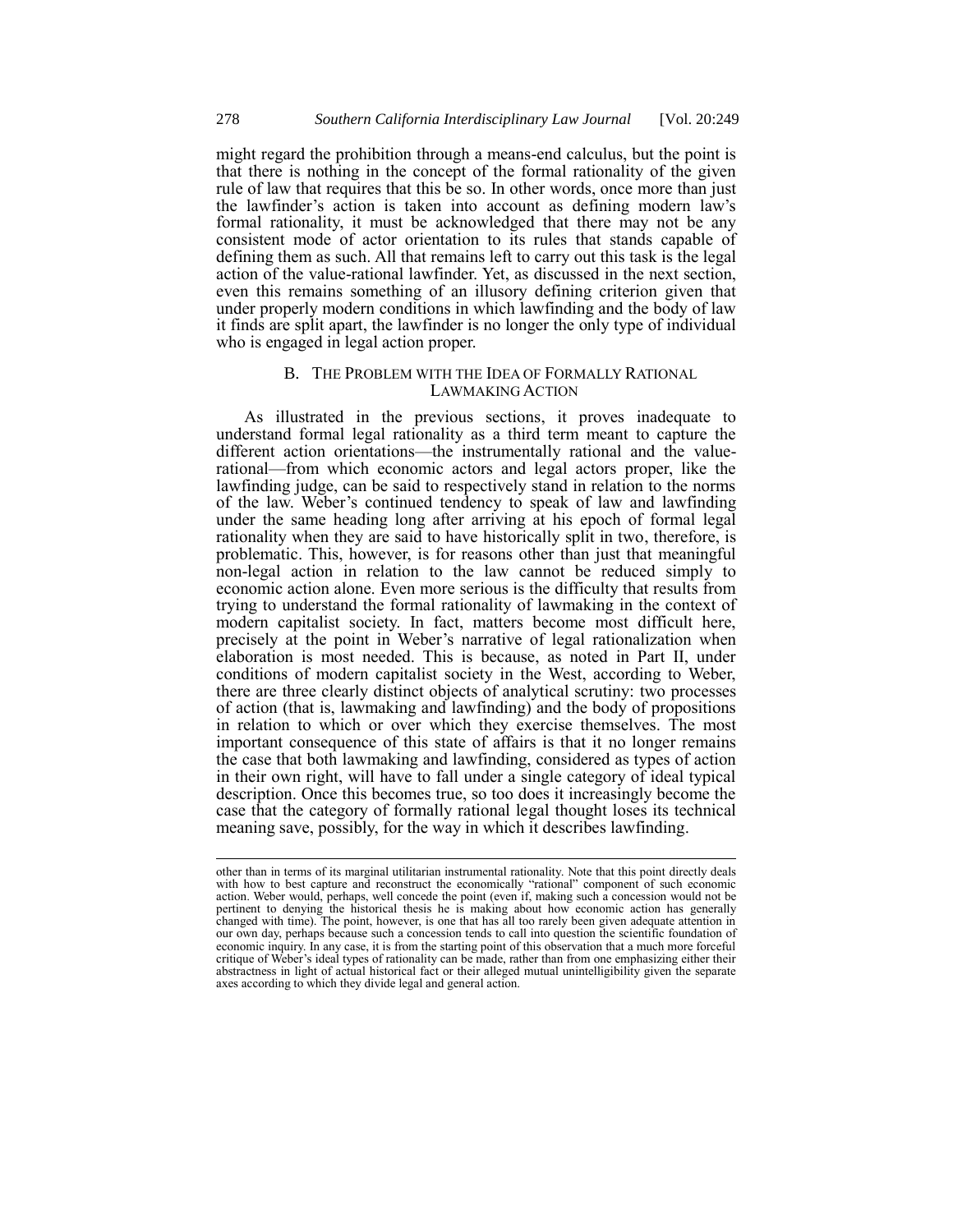This means that if formally rational lawfinding is defined by its valuerationality, the same will no longer necessarily be the case for its counterpart concept of formally rational lawmaking. If any such thing as the latter can be sensibly spoken of at all, when it comes time to describing it as a type of meaningful action, it would have to resemble more closely substantively rational rather than formally rational lawfinding. In other words, like substantively rational lawfinding, formally rational lawmaking would have to involve action that was either value-rational or instrumentally rational. Therefore, when it comes to enacting laws under the circumstances of modern capitalism, it would not just be instrumental rationality that predominates, as is so commonly thought, nor would it even just be value-rationality that does so. In order to deliver to the hands of the adjudicator what Weber equivocally calls a formally rational law, the lawmaker would proceed either in a value-rational manner or according to some other form of instrumental rationality.<sup>58</sup> Such is the case, for example, when the lawmaker, like the substantively rational judge, undertakes his decision through a "situation-sensitive balancing" calculus that identifies "a set of societal goals, or a set of partial political objectives" that are then used to "craft his rule to maximize the  $\lceil$  accomplishment" of these goals or partial objectives.<sup>39</sup>

Ultimately, this means that in contrast to the highest type of (formally rational) lawfinding, in order for there to be any such thing as a formally rational body of laws, there has to be a process of lawmaking that is, at best, a mix of value-rationality (for example, natural rights getting enshrined as positive rights because they are just that uncompromisable) with a good and, perhaps, even predominant dose of instrumental rationality (for example, political, ethical, and other possible substantively, non-juristic ends identified and different candidate legal rules that might be enacted as means to those ends or some combination of them formulated).

The reader can gather from one of Weber's few explicit (though quite spare) statements on lawmaking under a circumstance of what he calls formally rational law that he adopted something very much like the view described above. Weber says " $[A]$ ny given legal norm may be established by agreement or by imposition, on grounds of expedience or valuerationality or both, with a claim to obedience at least on the part of the members of the organization."<sup>60</sup> In this passage, the notion of expedience substitutes for the type of zweckrational balancing of different substantive values that is involved when the lawmaker's action proceeds as an exercise in identifying different legal rules that might be enacted or combined as so many different means to these different value-ends. In the passage, this is clearly distinguished from the lawmaker's more plainly value-rational action of choosing some extra-juristic value position that he or she feels no choice but to positivize because it is felt to be that indispensably binding.

<sup>&</sup>lt;sup>58</sup> Recall, again, the situation in which the legislator enacts the moral norm "thou shalt not kill!" into a legal prohibition against murder because the value position it bespeaks demands his absolute valuerational deference to it by commanding that he act to juridically positivize it.

<sup>59</sup> *See* Kennedy, *supra* not[e 13,](#page-3-0) at 1041.

<sup>60</sup> 1 WEBER, *supra* not[e 1,](#page-1-0) at 217.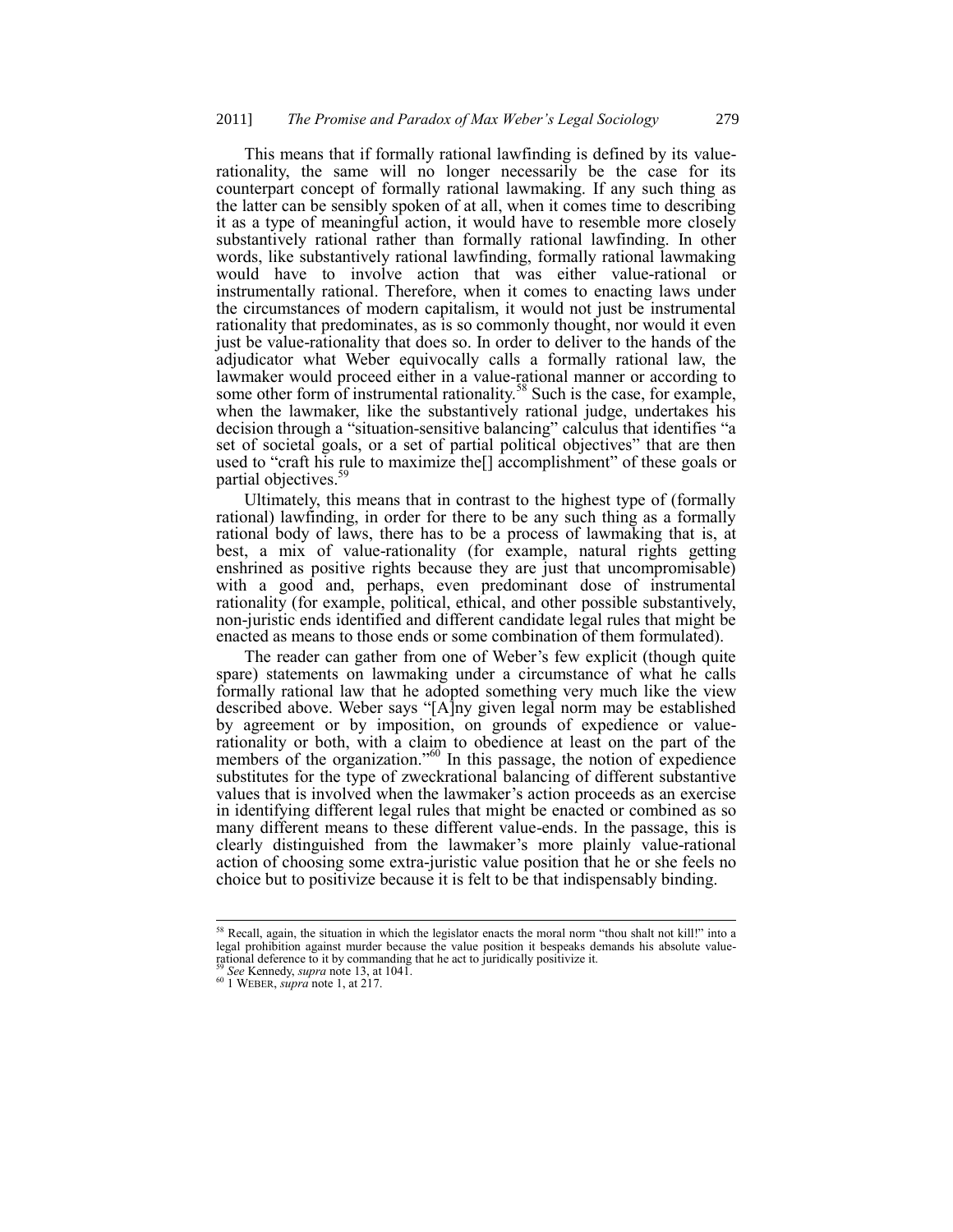With these observations, the entries left blank in Table 1 can now be filled in for the types of formally rational lawmaking. Before proceeding further, below is the overall table as it now appears in final form.

TABLE 2.

| (1)<br>Nature of the<br>"body of laws" | (2)<br>Constituent<br>Undertaking of<br>Legal Action that<br>Makes for $(1)$ | (3)<br>Classification of<br>$(2)$ in Terms of<br>Weber's<br>"categories of<br>legal thought" and<br>types of legal<br>action:                                 | (4)<br>Classification of<br>$(2)$ in terms of<br>Weber's general<br>sociological types<br>of the meaningful<br>orientation of<br>action: |
|----------------------------------------|------------------------------------------------------------------------------|---------------------------------------------------------------------------------------------------------------------------------------------------------------|------------------------------------------------------------------------------------------------------------------------------------------|
| "Formally<br>Irrational"               | Lawfinding                                                                   | Formally Irrational<br>legal action (for<br>example, magical<br>and oracular<br>procedures)                                                                   | No seeming<br>correspondence                                                                                                             |
| "Substantively<br>Irrational"          | Lawfinding                                                                   | Substantively<br>Irrational legal<br>action (for<br>example, so-called<br>khadi justice;<br>common law<br>justices of the<br>peace)                           | Affective or<br>Traditional                                                                                                              |
| "Substantively<br>Rational"            | Lawfinding                                                                   | Substantively<br>Rational legal<br>action (for<br>example, natural<br>law jurisprudence;<br>the materialized<br>modern<br>jurisprudence of<br>social welfare) | Value-Rational<br>(reference to extra-<br>juristic norms or, at<br>times.<br>instrumentally<br>rational balancing<br>tests)              |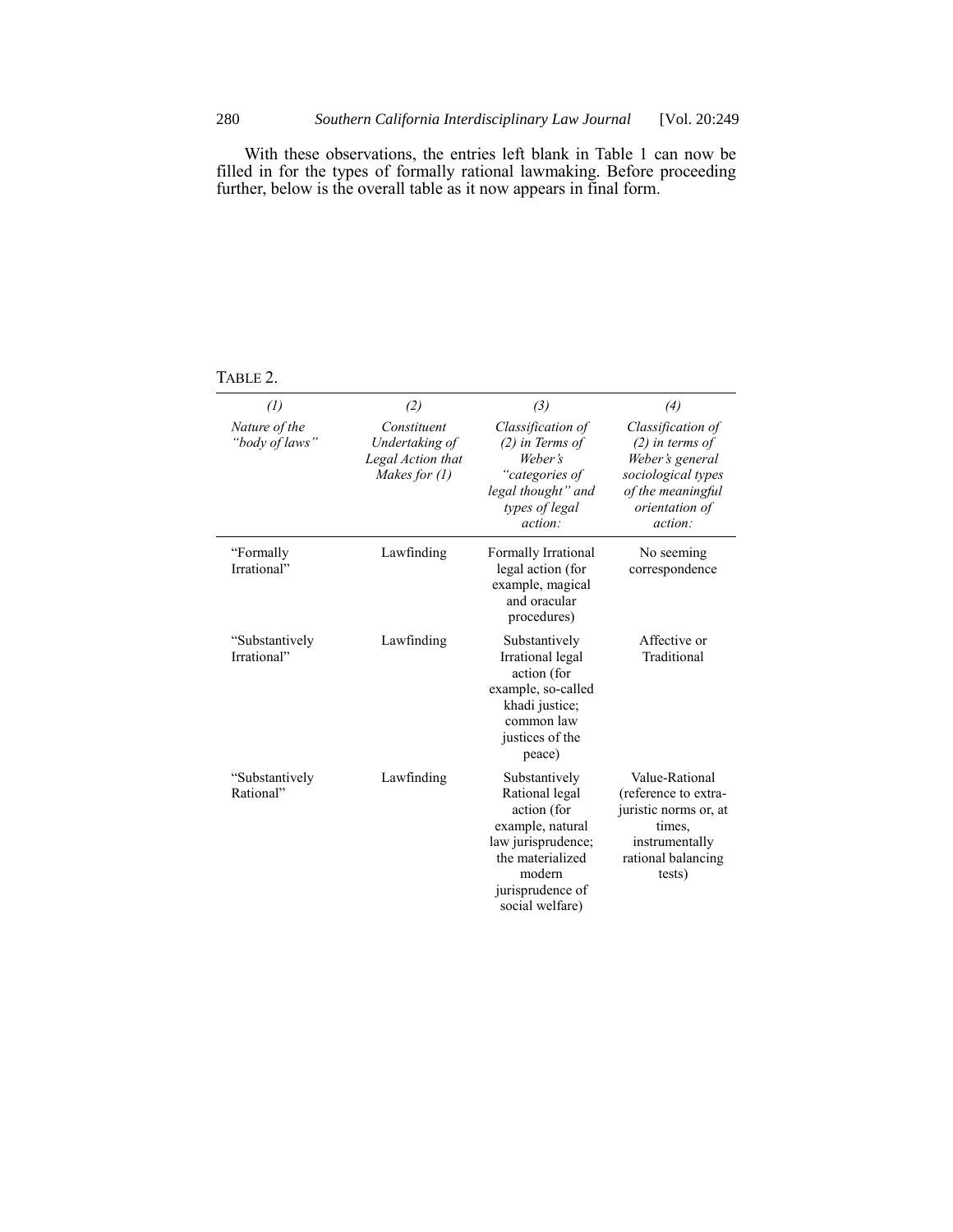| "Formally<br>Rational" in virtue<br>of tending only to<br>"external<br>characteristics of<br>fact"                                                                | Lawfinding | <b>Formally Rational</b><br>legal action: (for<br>example, the more<br>contemporary and<br>the historical<br>Common Law:<br>attention to<br>external character<br>of facts that can be<br>readily discerned<br>as sense data;<br>meaning, not only<br>"Does this<br>properly conform<br>to precedent?" but<br>also, "have facts<br>been plead in a<br>way that they<br>appear as a proper<br>action in<br>trespass?" and<br>even, "is there a<br>seal on a deed?") | Value-Rational (in<br>so far as it does not<br>become necessary<br>to make up for the<br>inadequacies of<br>such a system by<br>some noticeable<br>tendency—as with<br>English common<br>law-to resort to<br>substantively<br>rational law-<br>finding and its<br>attendant forms of<br>instrumentally<br>rational decision as<br>well). |
|-------------------------------------------------------------------------------------------------------------------------------------------------------------------|------------|--------------------------------------------------------------------------------------------------------------------------------------------------------------------------------------------------------------------------------------------------------------------------------------------------------------------------------------------------------------------------------------------------------------------------------------------------------------------|------------------------------------------------------------------------------------------------------------------------------------------------------------------------------------------------------------------------------------------------------------------------------------------------------------------------------------------|
|                                                                                                                                                                   | Lawmaking  | Not Applicable-<br>See Column 4                                                                                                                                                                                                                                                                                                                                                                                                                                    | Value-Rational and<br>instrumentally<br>rational                                                                                                                                                                                                                                                                                         |
| "Logically<br>Formally Rational"<br>(or formally<br>rational in virtue of<br>proceeding strictly<br>as an exercise in<br>the "logical<br>analysis of<br>meaning") | Lawfinding | Logically<br>Formally Rational<br>legal action (for<br>example, German<br>Pandectist legal<br>science:<br>continental 'code'<br>jurisprudence<br>generally:<br>attention to the<br>logical meaning,<br>alone, of the legal<br>norms comprising                                                                                                                                                                                                                     | Value-Rational<br>(and strictly so).                                                                                                                                                                                                                                                                                                     |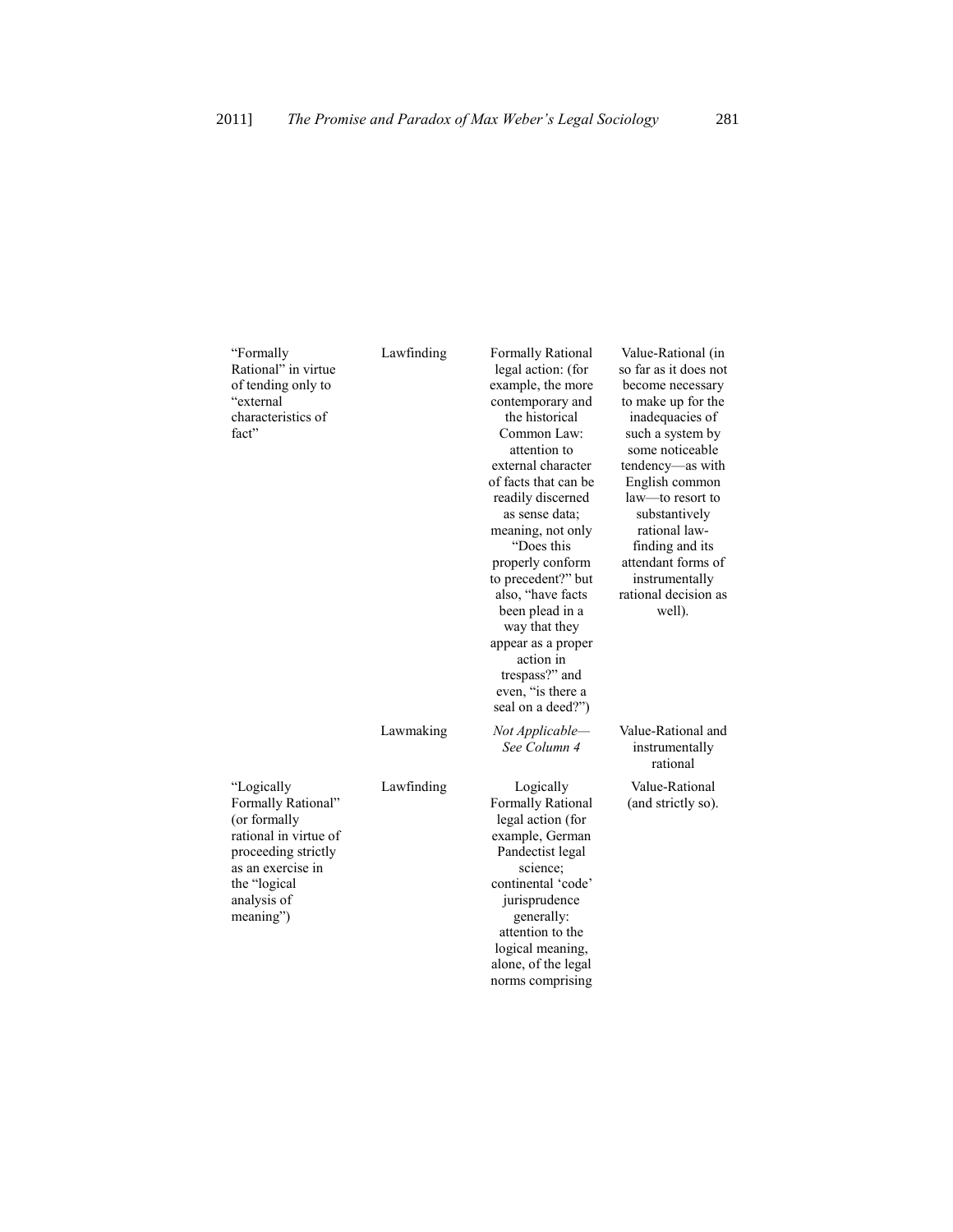|           | the system of legal<br>rules). |                                                  |
|-----------|--------------------------------|--------------------------------------------------|
| Lawmaking | $Not\, Apple-$<br>See Column 4 | Value-Rational and<br>instrumentally<br>rational |

Given the above observations, there seems little way around the view that for Weber, lawmaking's formal rationality in such a situation cannot mean that it is a process of formally rational action in any singlyspecifiable (and technical) sense. At best, it can mean only that under these historical conditions, the outcome of whatever kind of process lawmaking may be is a body of laws that might be called by this name. Yet if this is all that formally rational lawmaking can mean, one is naturally left to wonder how it would be any different from its substantively rational counterpart. The difference would not appear to be in the rationality part of the characterization of the resultant norms (that is, in their general applicability). Nor would it appear to lie in how substantively rational lawmaking would be distinct when considered from the perspective of Weber's general categories of meaningful action (since it too, like formally rational lawmaking, would be either value-rational or instrumentally rational). One is left to conclude that the best that can be done is to acknowledge that substantively rational lawmaking and formally rational lawmaking would prove equally capable of giving rise to what one could now only casually (non-technically) refer to under either heading. An immediate problem presents itself, however, even with this solution, and it cannot be dismissed by tricking ourselves into thinking that it is only a problem under Weber's ways of speaking. The problem is that such a solution proves equally as consistent with portraying the result in terms of a substantively rational body of laws as it does with a formally rational one. Whether an instance of casual or failed technical speech, this is plainly not a way of speaking that Weber—let alone the current legal culture given the persistence of formality as an ideal—would seem content with.

There is also a second and deeper problem with any such notion of formal rationality (that is, any such notion that leaves the concept to be a descriptor of the law that is made rather than the process of meaningful action by which it is made under conditions like those that are said to obtain in the modern West). This second problem is that it proves inconsistent not only with what the same concept meant in the context of economic action but also just what it has meant already in the context of lawfinding legal action. To confront this problem is to simply be delivered back to the difficulty made explicit at the end of the previous section. The question of whether it is in virtue of the alleged instrumental rationality of the zweckrational economic actor that legal norms are to be deemed formally rational or in virtue of the value-rationality that some other (or even, simultaneously, that same) private individual's orientation may bring to bear on them that they are to be deemed as such is left unanswered. Once this ambiguity is recognized, it also calls into question the whole notion that legal norms are calculable in the way Weber (and much of the current legal culture) emphasizes when suggesting that they are fixed elements like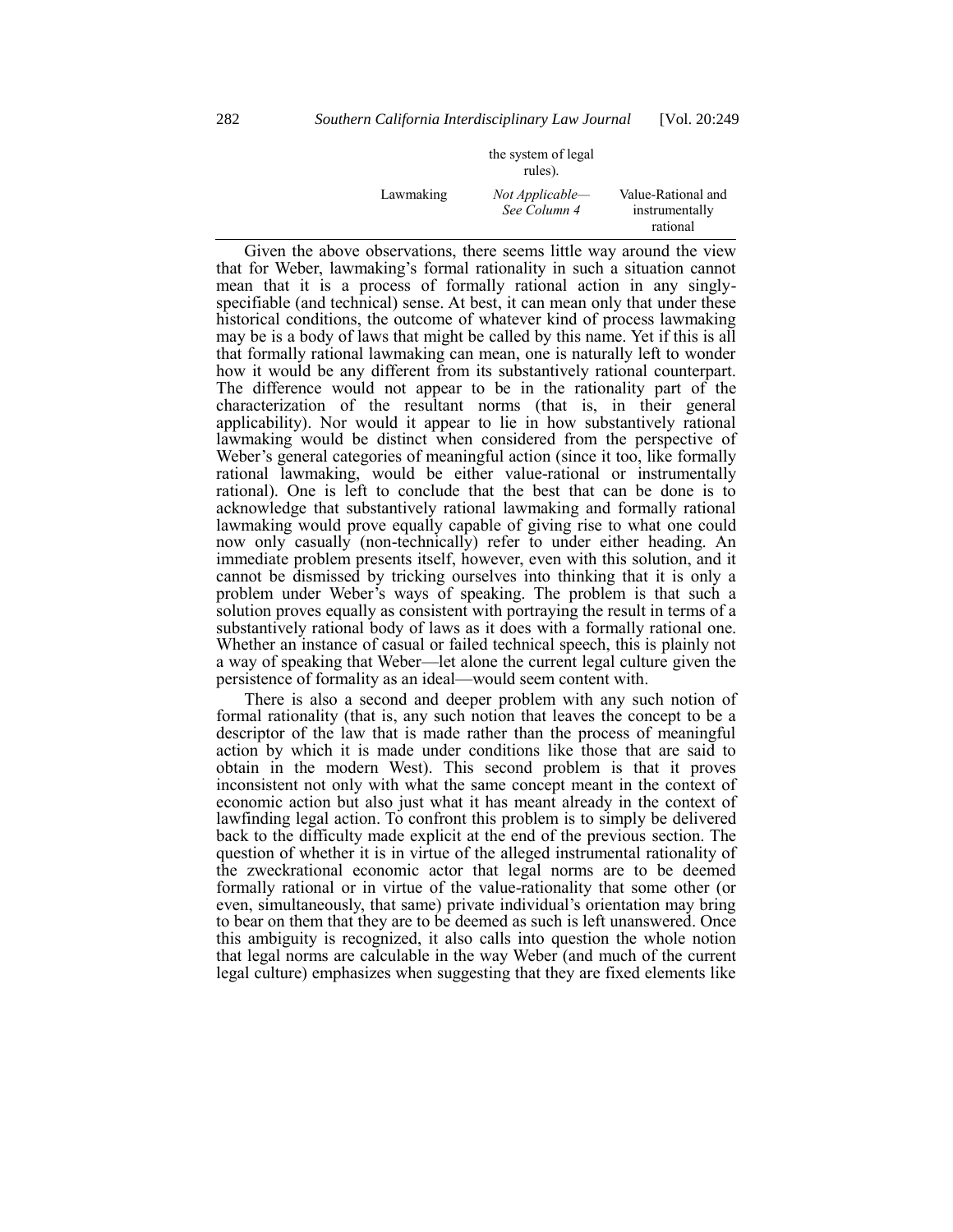the signs of the price system because of the absolute value-rationality with which the formally rational lawfinder is expected to regard them. This is because once the class of meaningfully-driven private (and not just private economic) actors is considered more inclusively, any value-rationality the lawfinder would be expected to regard the rules of the law through would qualify as value-rationality for two distinct reasons. It would qualify as such, in other words, first because of the lawfinder's own perspective, according to which he or she is restricted to an analysis of the "logical meaning" of the rules and nothing more. Second, however, so too would it qualify as value-rationality because from the perspective of the private actor, the lawfinder's decision is just as likely to appear as an instance of substantively rational legal thought based on endorsing or denying the ethical, moral, or other concrete value content inherent in the rules.

### VI. CONCLUSION: WEBER'S CATEGORIES OF LEGAL THOUGHT AS MEANS FOR OBSCURING THE PROBLEM OF JUDICIAL LEGISLATION

This last observation clarifies something quite important that this Article has not yet discussed. On its face, the concept of value-rationality clearly bears greater resemblance to the concept of substantive rationality than it does to formal rationality. This is why, in the context of economic action, Weber makes the connection explicit as he also does the corollary linking of formally rational economic action to instrumental rationality. In the legal context, it was only the appeal to the unique perspective of specialist juristic functionaries like the lawfinder, as an actor in his or her own right, that made it plausible to sever this intuitive correspondence and instead link the concept of value-rational action to formal (legal) rationality. Yet this remained plausible only so long as there was no reason to ask further in what sense the formally rational lawfinder could be regarded as strictly value-rational in relation to the enacted norms delivered to his or her hands.

It should be noted that in this latter point no reference is being made to some need to ask further about Weber's high nineteenth century image of the judge as an automaton of paragraphs or Weber's equivalent notion of the lawfinder engaging in the logical analysis of the enacted norm's meaning alone. Rather, the point is that Weber's seeming linkage of formal legal rationality to value-rational action remains plausible only so long as there is no reason to ask further about the nature of the value-rationality with which the lawfinder acts in the course of being an automaton of paragraphs. If it is carefully considered that it is not only the lawfinder but also ordinary actors who orient themselves to the law that he or she claims to impersonally find, then the basis for assuming that the lawfinder's action is made in deference to the juridified values or enacted rules as mere social facts on a par with monetary price rather than as concrete normative stuff begins slipping away. Consequently, the attendant sense that the lawfinder's value-rationality was merely formal in its regard for the legal rules also then slips away, as it is revealed to be, instead, concrete in whatever way substantive legal rationality must always be.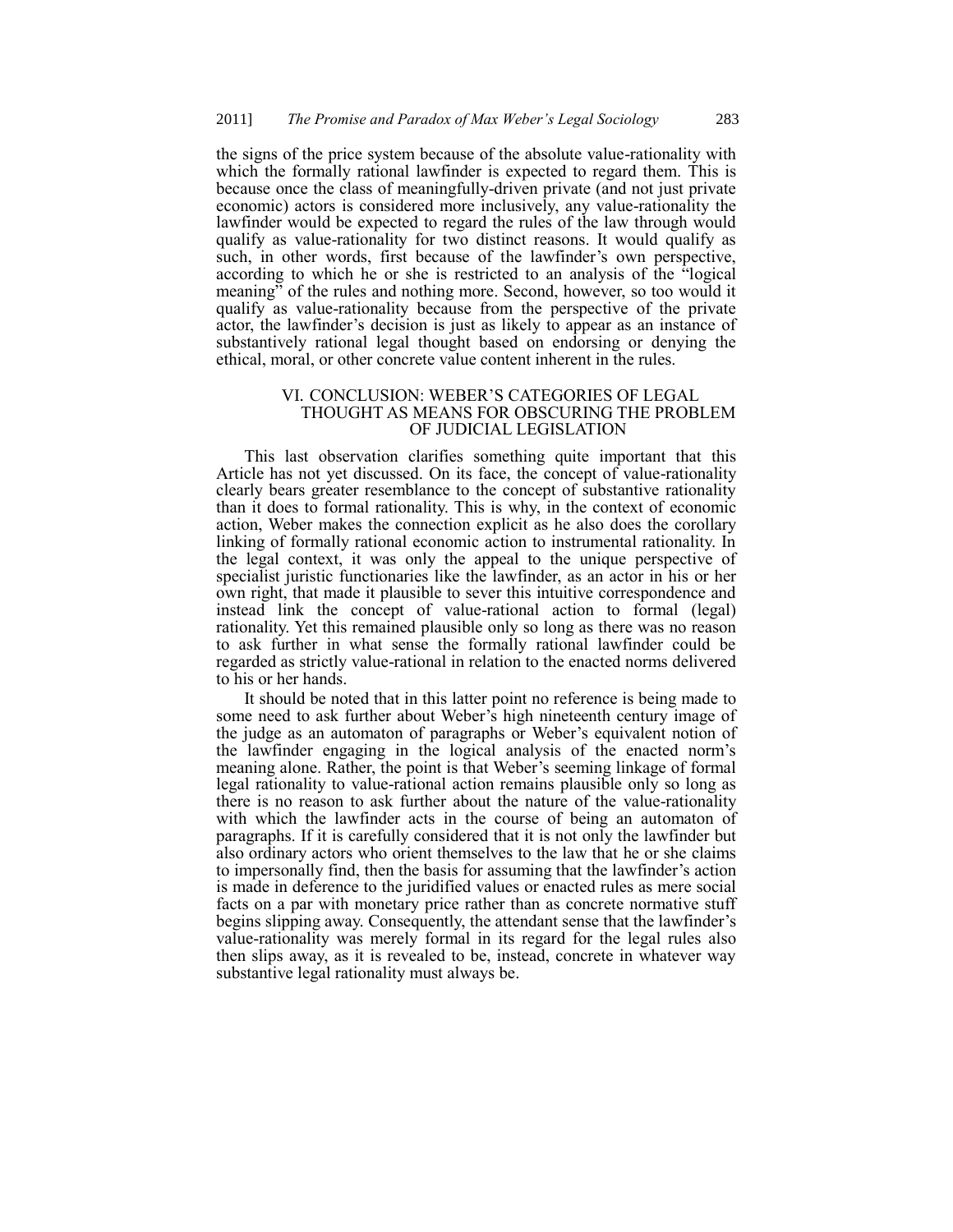With this last observation, then, an explanation begins to present itself as to why the notion that Weber's concept of formally rational lawfinding being value-rational has been so often overlooked. The sense that the highest form of legal action, like the highest form of economic action, should also correspond to the highest form of meaningful action in general has something more that recommends it than just its intuitive appeal. It also obviates the need that seems to present itself—for the sake of consistency—to tread the path of unifying Weber's narratives of rationalization, only to discover that doing so leads to the eventual exhaustion of the very concept of formal legal rationality that prompted the original journey. It also, therefore, obviates the need to consider whether along the way our own more commonplace ordinary language concepts of legal formality and the legal order's impersonality—the very ones, in other words, that Weber was unsurpassed in elaborating and celebrating by enshrining in a technical set of concepts—may not also be exhausted.

This leaves the question of why Weber, himself, so intricately constructed a path to a destination of this seemingly futile kind. Of course, part of the answer is simply that he saw it leading elsewhere. Another part of the answer is that the various elements within an historical sociology of such sophistication and scope as his are bound to not always line up properly. Still further, of course, it is also the case that Weber's image of the rationality of the chimerical entity that formally rational law turns out to be was, in many ways, a late nineteenth century image. As such, it largely ignored the type of critique that was mounting during his own time, which contested the supposedly closed character of the law's enacted rules as well as the supposedly resulting coherence this lent to the notion that they only needed to be interpreted (or applied) according to their logical meaning.<sup>1</sup>

By the same token, however, it is also important not to make too much of this last observation. Clearly, one compelling underlying rationale behind Weber's view is derived from its consistency with the preferred intellectual portrait of the liberal state—both of the perceived laissez-faire variety as well as its bureaucratized incarnation. In order for the coherence of this intellectual construction to hold (and also for the integrity of its perceived historical reality within liberal discourse to hold), it requires the strong separation between lawmaking and lawfinding described earlier. And, in this latter respect, it would hardly be incorrect to understand the virulent battles within so much of twentieth century Anglo-continental legal theory and speculative jurisprudence as being about the same ongoing desire to uphold the ultimate coherence of the formalist construction of the liberal state through some relaxed, though always very much intact, version

<sup>61</sup> *See* 2 WEBER, *supra* not[e 1,](#page-1-0) at 657. In fairness, one must note that this was not all there was to the matter for Weber, who acknowledged that oftentimes the decision maker would really be proceeding only "as if" the system of (logically) formally rational law was entirely complete. This would include not just an interpretive process reduced to the deciphering of existing logical meaning but also the filling in of gaps in the rule system by this manner of "as if" proceeding. Consider, for example, his discussion of the five postulates of his highest forms of legal rationality, the third of which requires ―that the law must actually or virtually constitute a ‗gapless' system of legal propositions, or must, at least, be treated as if it were such a gapless system  $\ldots$  *II.* at 657.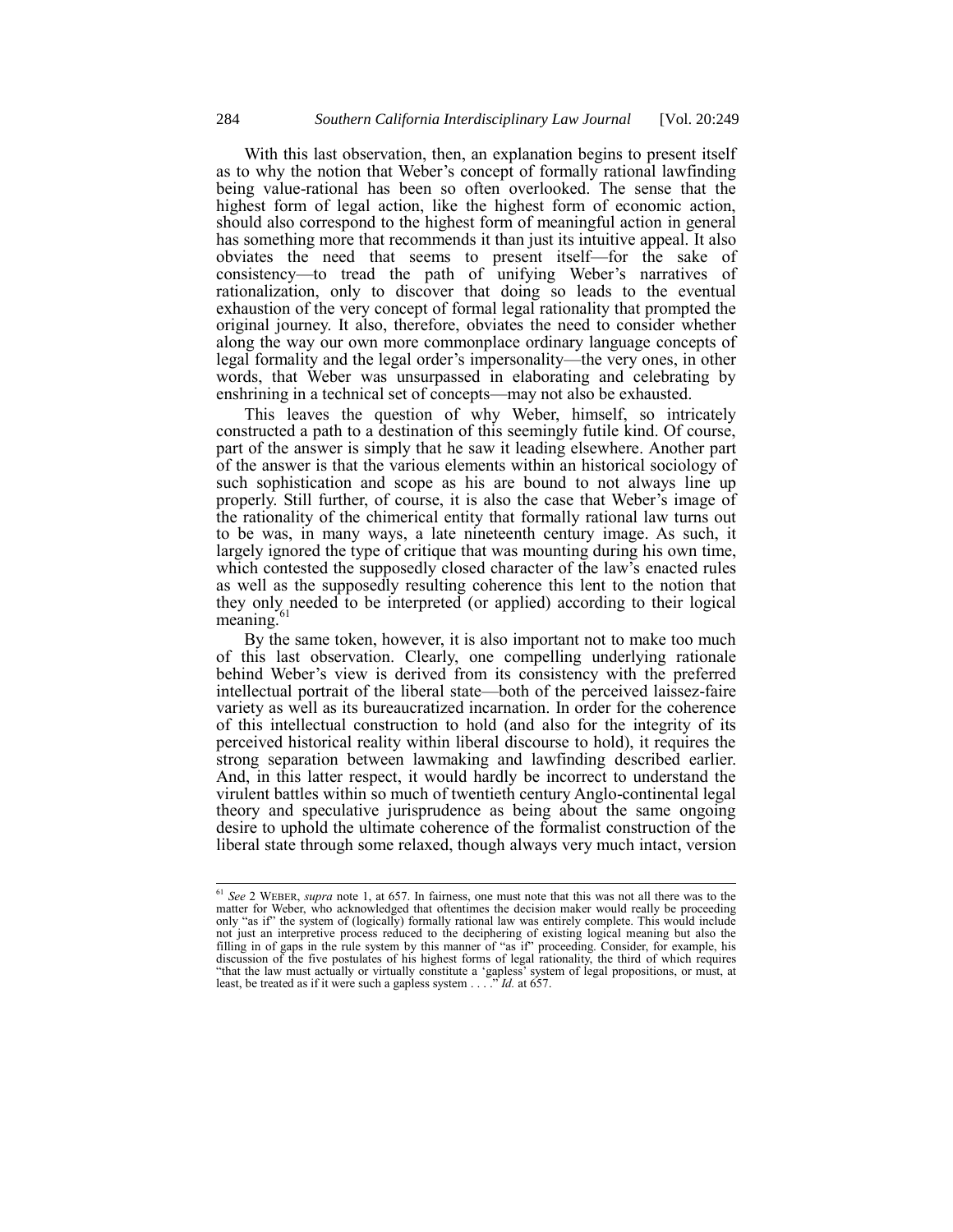of the distinction between lawmaking and lawfinding, legal and political reasoning, and the like.<sup>62</sup>

Something very much like this sort of enterprise has proved to be the common thread running through the great majority of the responses following the intellectual turmoil seen to result in the wake of the critique waged in Weber's own day against what he called logically formal legal rationality. According to this perception, the triumph of this critique came with a turn toward substantively rational adjudicatory social engineering in much of the world from the early part of the twentieth century through to the early post-War period. It is no surprise, then, that in the period after the demise of so-called formalist jurisprudence and the rise of so-called adjudicatory social engineering, the major trends in legal thought often involved the attempt to reconstitute the distinction between legal and political reason. Each attempt has been rich, varied, and interesting. Yet, at the same time, they have each tended to share the essential agenda of trying to extend the scope of reasons that figure into lawfinding without conceding that such reasons may be indistinguishable from those that factor into legislative lawmaking. This has repeatedly involved advocating for the inclusion of reasons born from the logical meaning of the rule itself alongside the reasons said to derive from some appropriately delimited stock of extra-juristic values and shared overall social purposes amenable to being portrayed as near inherent within the rule as its direct semantic or logical content itself.<sup>63</sup>

Weber's portrayal of legal rationalization cannot, thus, be dismissed too lightly. Doing so underestimates its rigor and overestimates the sense that subsequent (including many contemporary) efforts at intellectually reconstructing the nature of legal rationality do any better at isolating what is thought to be so unique and exceptional about liberal legal modernity. Additionally, however, dismissal fails to capture how Weber's view not only fell prey to the nineteenth century formalism of his day but also how it outstripped it as well. For much like a great deal of our own jurisprudential speculation, the overall function of his categories of legal thought, when

 $62$  For the purposes of showing the parallel, it matters not how much Weber's motive for ignoring, dismissing, and opposing the rising critique of his day may have been related to his purely intellectual (as compared to ideological) attraction to the formal theoretical "elegance" of the lawmaking versus lawfinding distinction, which was tied to the image of the liberal state as a distinct entity in history. For whether he sought to preserve that elegant formal construction on grounds of some implicit ideological conviction or on grounds of self-professed intellectual aspirations, the preservation of that formal construction would have remained as a shared outcome. The same is equally true for later defenders and resuscitators of the formal theoretical construction of the liberal (bureaucratic) state, based on whatever modifications of the legal versus political reasoning distinction that have been deployed. Both motives lead to the same result, with it mattering not (at least for the present descriptive purposes) whether, for example, in our own day this follows from a self-confessed or implicit ideological conviction that the formal model is worth preserving because it speaks to the real superiority of the liberal bureaucratic state as a political formation in history or whether it follows from an intellectual hankering for the type of stark distinction only formal construction can allow so as to then facilitate some further intellectual pursuit (like, say, theorizing modern exceptionalism in virtue of the unique/quasi-unique political formations that define it).

In the American tradition, where this project has been spelled out, perhaps, most cogently, these become, for example, the constraints inherent within Hart's and Sacks's process models of adjudication, the Herculean personal political theory of Dworkin's ideal-judge, and Joseph Raz's set of institutional constraints on judging. *See* DUNCAN KENNEDY, A CRITIQUE OF ADJUDICATION {FIN DE SIÈCLE} 30–38, 118–19 (1997).